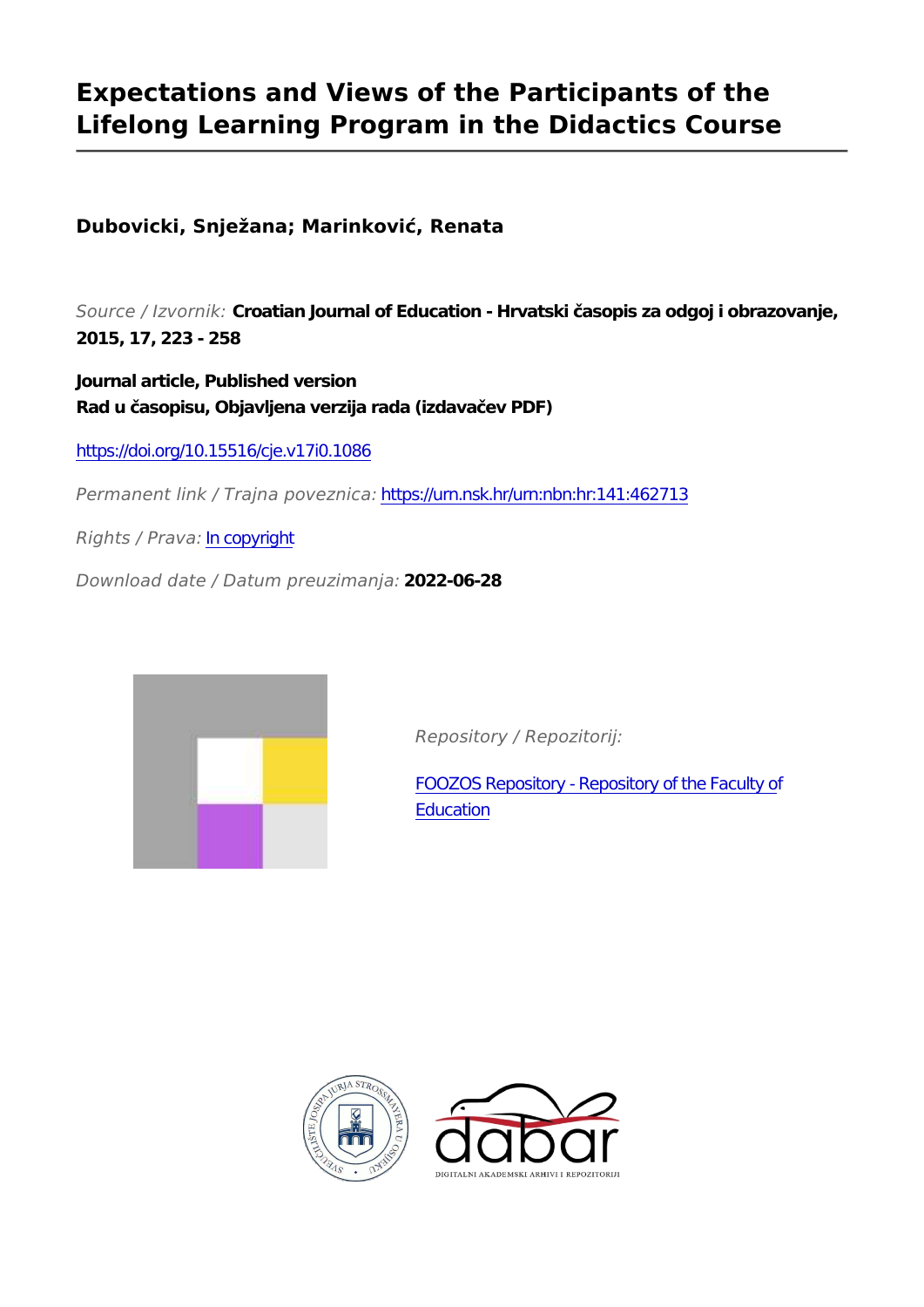Croatian Journal of Education Vol.17; Sp.Ed.No.4/2015, pages: 223-258 Preliminary communication Paper submitted: 3<sup>rd</sup> October 2013 Paper accepted: 30<sup>th</sup> January 2015 doi: 10.15516/cje.v17i0.1086

# Expectations and Views of the Participants of the Lifelong Learning Program in the Didactics Course

Snježana Dubovicki<sup>1</sup> and Renata Marinković<sup>2</sup> *1 Faculty of Education, Josip Juraj Strossmayer University of Osijek 2 Faculty of Humanities and Social Sciences, University of Zagreb*

### *Abstract*

*Most European documents highlight the importance of lifelong learning, which raises the question of the quality of its teaching. There are different types of lifelong learning focused on the specific competencies of the participants. The pedagogicalpsychological and didactic-methodological competencies are considered to be the basic ones. A large number of teacher education faculties in Croatia and in the world offer this kind of training in primary and secondary education to the teaching staff who did not have courses in educational and psychological studies in their undergraduate/graduate professional or university studies. Equally important is the training of the assistant teachers who work at universities and in professional or university studies and who have not attended the pedagogical-psychological group of courses. This need in education has been recognized by, among others, The Faculty of Teacher Education Osijek, which organizes this type of education. This study aims to explore the expectations of the participants of lifelong learning (Module B) in the Didactics course through on-line questionnaire on the basis of the comparative analysis of the two generations of participants and to explore whether their expectations have changed given the differences between the generations. In addition, the aim is to examine the participants' views on the length of the training, difficulty and volume of course obligations. The aim is also to examine whether the participants expect the Didactics course to be a model of teaching that they would copy at their faculties and to examine the type of teaching that the assistant teachers would like to have at their faculties. Results show that both generations of participants consider the Didactics course important and that it should represent a*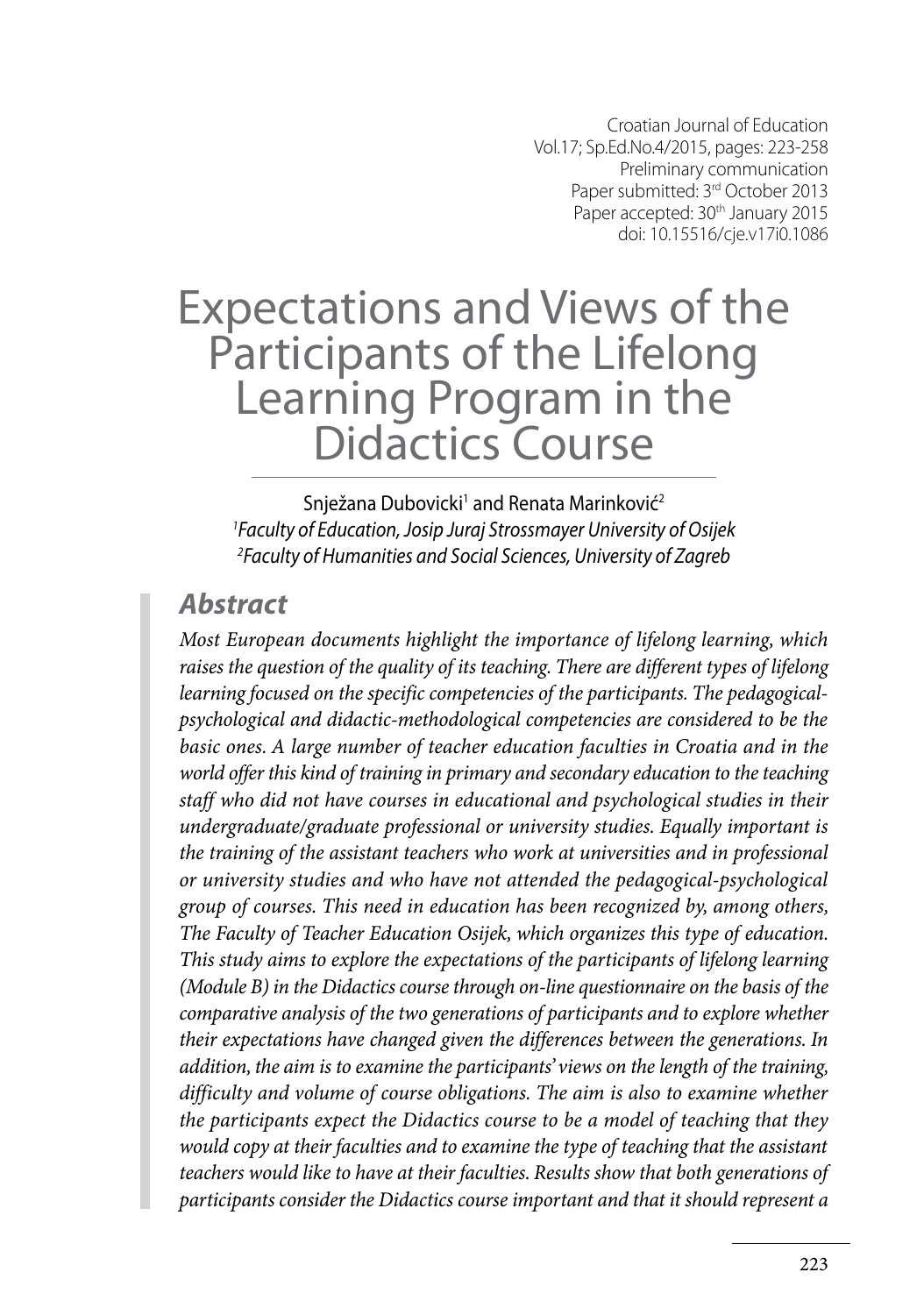*teaching model that they will be able to copy at their faculties. Length of the course is appropriate, but the number of obligations is not satisfactory.* 

**Key words:** *didactics; lifelong learning; quality; teaching at the university level; university teaching.*

## **Introduction**

Thinking about the importance of lifelong learning, which is a part of the strategy and top of the overall system of education, we raise the question of its quality. The quality of university teaching has mainly been assessed on the basis of students' pass rate in certain courses and the average number of years spent studying at certain universities. It is extremely difficult to find a definition of quality education that could be generally applied. Therefore, authors define the term *quality* differently. Kiper and Mischke (2008) believe that the quality of teaching consists of the quality of the process and the quality of the "product". Ahead of us who deal with the issue of lifelong learning is the task to make the quality of the process more successful in order for that kind of teaching to have a multiple effect on all the participants of the educational process.

Glanville (2006) lists the standards and guidelines which ensure quality in European Higher Education Area (EHEA). They were accepted at a conference in Bergen (2005) and became obligatory in the countries which signed it. Williams (1996) lists three main mechanisms of quality assurance in higher education. These mechanisms are *accreditation*, *assessment* and *academic audit*. *Accreditation* determines whether an institution of higher education has minimum threshold criteria. The term *assessment* refers to the evaluation of the quality of certain educational activities. In other words, it indicates the guarantee of the quality of teaching in the institutions that exceed the minimum requirements. The term *academic audit* focuses on the processes that produce the quality and methods by which institutions and university departments ensure quality achievement.

Reisz and Stock (2013) explore the relationship between the expansion of higher education and the development of unemployment among people with higher education according to their disciplines using time series data. The authors emphasize the importance of aligning the individual disciplines in relation to the labor market. In Croatia the emphasis is also on the necessity of these changes which, unfortunately, do not follow the necessary pace. They are inert and often lag behind the needs of the market, saturating employment bureaus with a number of already existing professions. Lifelong learning should, at the very least, help individuals to retrain for a new job position, according to the labor market needs. It should help them to keep, change or to be re-employed in another job position. Reorganization of university teaching should go in this direction as well as the changes of the role of the university professors.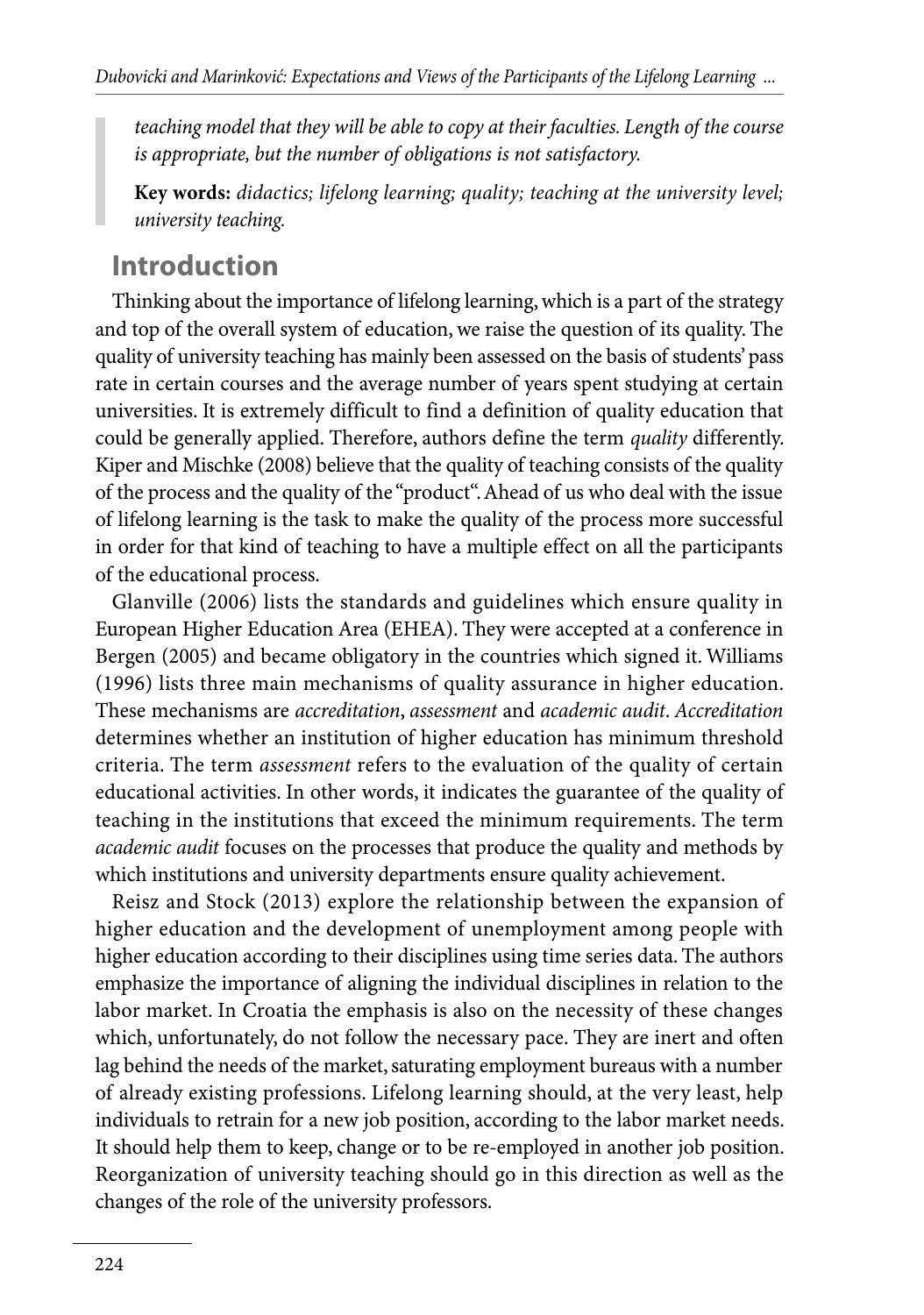There is no efficient reorganization of the quality of the overall university education and teaching without the change of the paradigm of the necessity and importance of the lifelong learning of university professors<sup>1</sup>, which was recognized, among others, by Bognar and Kragulj (2010):

"*University professors cannot stay at the beginner didactic and methodological level and copy the teaching of their professors. They need to, within the program of lifelong learning, follow the changes in the pedagogical sciences and constantly modernize their teaching".*

In addition to following the mentioned changes, and ensuring their scientific and professional development, it is also crucial to provide pedagogical training for all the assistant teachers who did not attend any courses in pedagogical studies but started working within the system of higher education. Peko (2011/12) points out that faculties and universities educate future teachers (of different profiles, qualified for teaching). By developing and improving in the professional and pedagogicaldidactic sense, assistants eventually become university professors. This is supported by the following quote. Peko (2011/12) points out that in non-teaching faculties students do not have the pedagogical group of subjects and start teaching as young people who are not qualified for this very complex and demanding job which requires the knowledge of pedagogy, psychology, didactics and methodology, that they have nowhere to acquire.

At the end of their training, the assistant teachers themselves talk about its importance and the question of why pedagogy, didactics and psychology are not prerequisites for working in the institutions of education.

It is difficult to talk about the quality of teaching at the university level, when it has for many years mostly been a copy of teaching that these same professors experienced in their student days. Heid (2013), dealing with the question of structure and the process of evaluation of the quality of education and teaching, said the following about quality:

"*Quality is not the object of evaluation, but the result of the evaluation of an object. Quality cannot be seen and everything that can be seen is not quality. It does not exist outside the judgmental evaluation of the subjects who disagree in their views, beliefs and interests and at various decision levels have intersubjectively differing opportunities to assert their quality notions and enforce them".* 

An even bigger problem occurs when teaching assistants copy the teaching of their senior colleagues and/or mentors considering it necessary to acquire a certain form of teaching that is characteristic of a particular university, course or professor. Another comment provided by the participants witnesses the necessity of their training:

<sup>1</sup> The term university professor refers to a person of both genders working in institutions of high or higher education in the system of teaching for a variety of professions.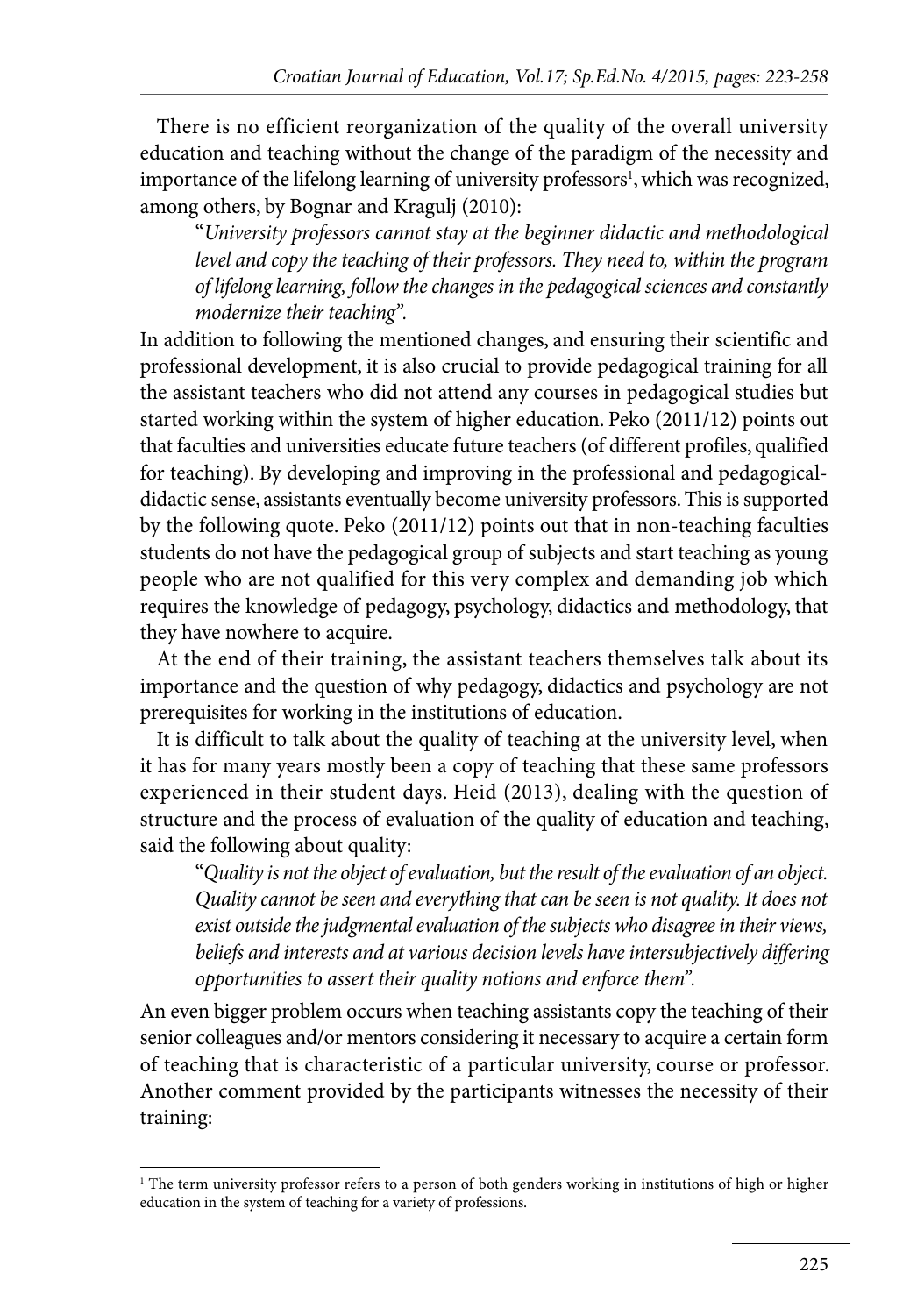*"I think that anyone who enters postgraduate studies should take these classes regardless of whether they work at university or not. Proper communication, pedagogical education and knowledge transfer should interest all people with higher education degrees"*<sup>2</sup> .

The pedagogical and didactic competencies are extremely important because they directly affect the quality of teaching, but also transcend its frames by acting in the broader social context. Peko (2011/12) lists some of the tasks set before the assistant teachers in their pedagogical training: to raise the awareness of the need for lifelong learning, develop the ability of critical thinking and evaluation of learning activities, to introduce the most important theories, concepts and dimensions of education, to raise the awareness of the goals that indicate educational outcomes, to develop communication skills, an awareness of the ethics of this profession, cultural awareness and expression, to encourage and train for self-organized learning.

Schiersmann (2010) states that educational, occupational and employment counseling has become extremely important in the context of the individualization of educational and professional biographies and lifelong learning programs. In the context of lifelong learning, counseling becomes suitable for different motives for learning. Mienert and Pitcher (2011) speak about the importance of lifelong learning accessing it from a pedagogical-psychological context.

### *Future Steps in the Development of the Quality of Higher Education and Lifelong Learning*

It is difficult to determine the exact steps necessary for the creation of the educational and teaching processes in higher education and lifelong learning which should be realized during the course. The profiling of such activities is subject to a particular social system which is usually unclear and is not specifically defined. The decision is made by means of the education policy (from pre-school to the end of the studying period and the required lifelong training). The key issue is what kind of policy it is, who adopts it (which bodies) and who will enforce it and how. The issue of its appropriateness and potential applicability in practice remains questionable because this is an issue of whether the base (educational institutions and individuals) is content with the implementation of the adopted directions aimed at development carried out by means of set educational-political orientations and performed with corresponding readiness. Therefore the issues of high-quality professionalization and excellence achievement are delicate and questionable in the context of university teachers who teach young students as well as students of teacher education faculties and non-teaching faculties (potential future assistant teachers). It is necessary to set clear objectives at the very beginning and then focus on realistic achievement assumptions – a development strategy,

<sup>2</sup> Source: Moodle, Course: Visokoškolska didaktika. Handed in on Monday, 27 February 2012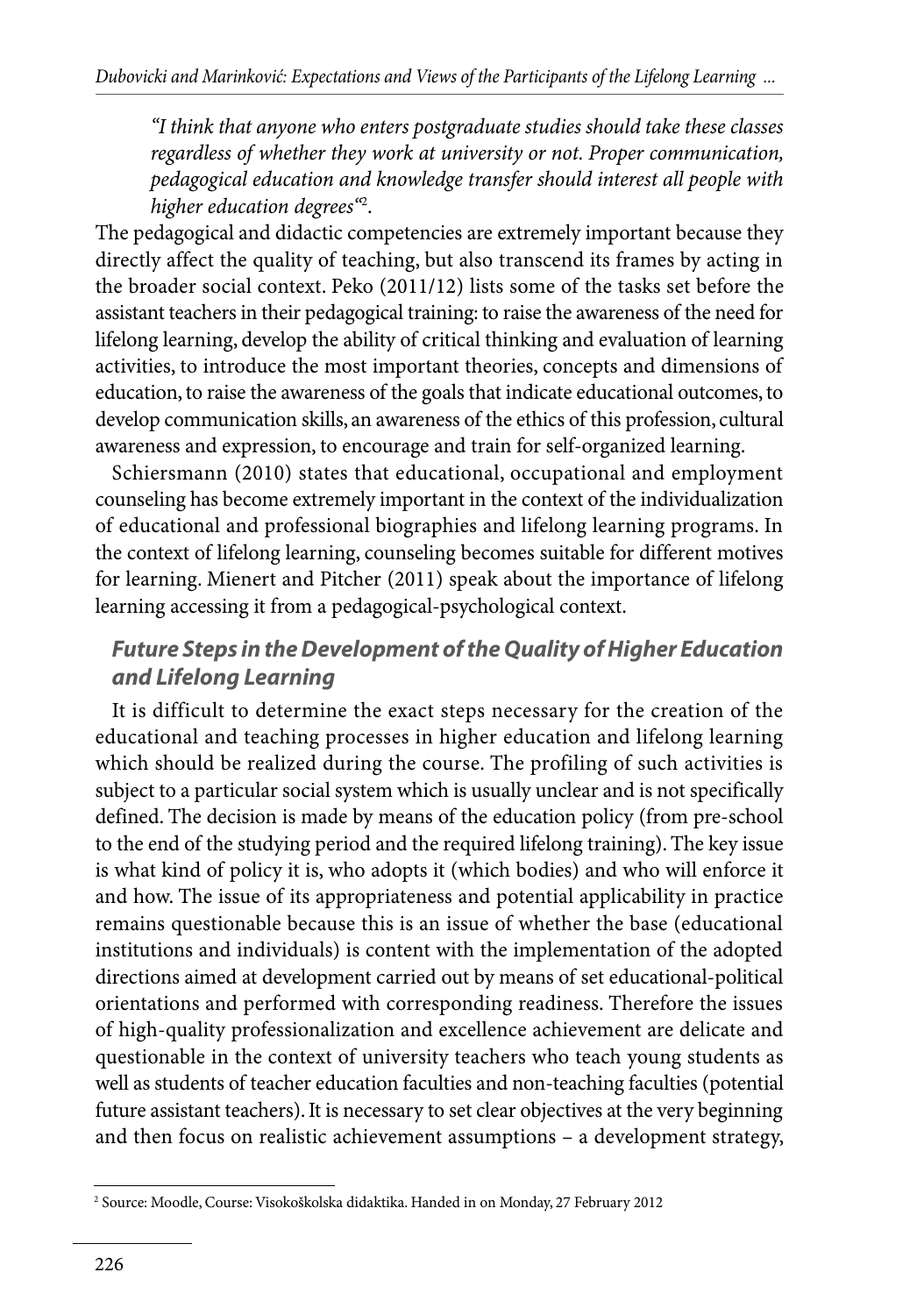system strategy and the structure of the overall concept and quality education. The main objective involves acquiring professional and pedagogical competencies. Such activities will help raise personal challenges, various types of motivation, feeling and need for creativity, productivity and competition. These are the preconditions for achieving excellence as the highest level of quality. An appropriate degree of monitoring, management and control of the achieved efficiency in different stages of development will contribute to achieving quality. The obtained research data, mentioned earlier in the text, confirm such notions.

Different approaches to education in the world are reflected in the level of higher education and lifelong learning in different ways. The trend in the USA is *learning by doing* where mistakes are corrected by doing. Japanese approach is different and it refers to *learning by experience* where corrections are made on the move in order to avoid wasting time and making sure that results are achieved. This is quite a logical step for the Japanese who are considered to be workaholics. Korea, the second eastern industrial giant, has an interesting approach. They are very practical, bold and thus ingenious. Their concept of the development of education and thus production is based on the notion that everything has already been invented and all they need to do is combine, integrate and further develop the provided activities and processes. With their philosophy they connect everything they get and then make something new, which then becomes qualitatively recognized and praised worldwide (*learning by integrating*). It is possible to find a number of similar concepts and orientations in other countries but it is always important to recognize and adjust that which is closest and most useful to a particular country and the character of its people.

## **Research Methodology**

The study was conducted at the Faculty of Teacher Education in Osijek in the academic years 2010/2011 and 2012/2013. A comparative analysis of the two generations of participants was carried out in order to provide answer to the question whether their opinions changed with respect to a certain time period and whether the assistant teachers of the University in Osijek developed greater awareness of the need to obtain pedagogical training in order to be able to apply that knowledge to their own teaching. Better interpretation of the results was achieved by combining the quantitative and qualitative approaches.

The Didactics course was realized with the help of the permanent groups that were formed during the first lesson. The groups consisted of six members who came from different faculties, which enabled them to exchange experiences from other scientific fields. For better group cohesion, each group created its own name, which they used to present themselves to other groups. Each group chose its representative and each member of the group had a role in the group. Participants had group tasks in groups that needed to be solved by the end of the course. The tasks were: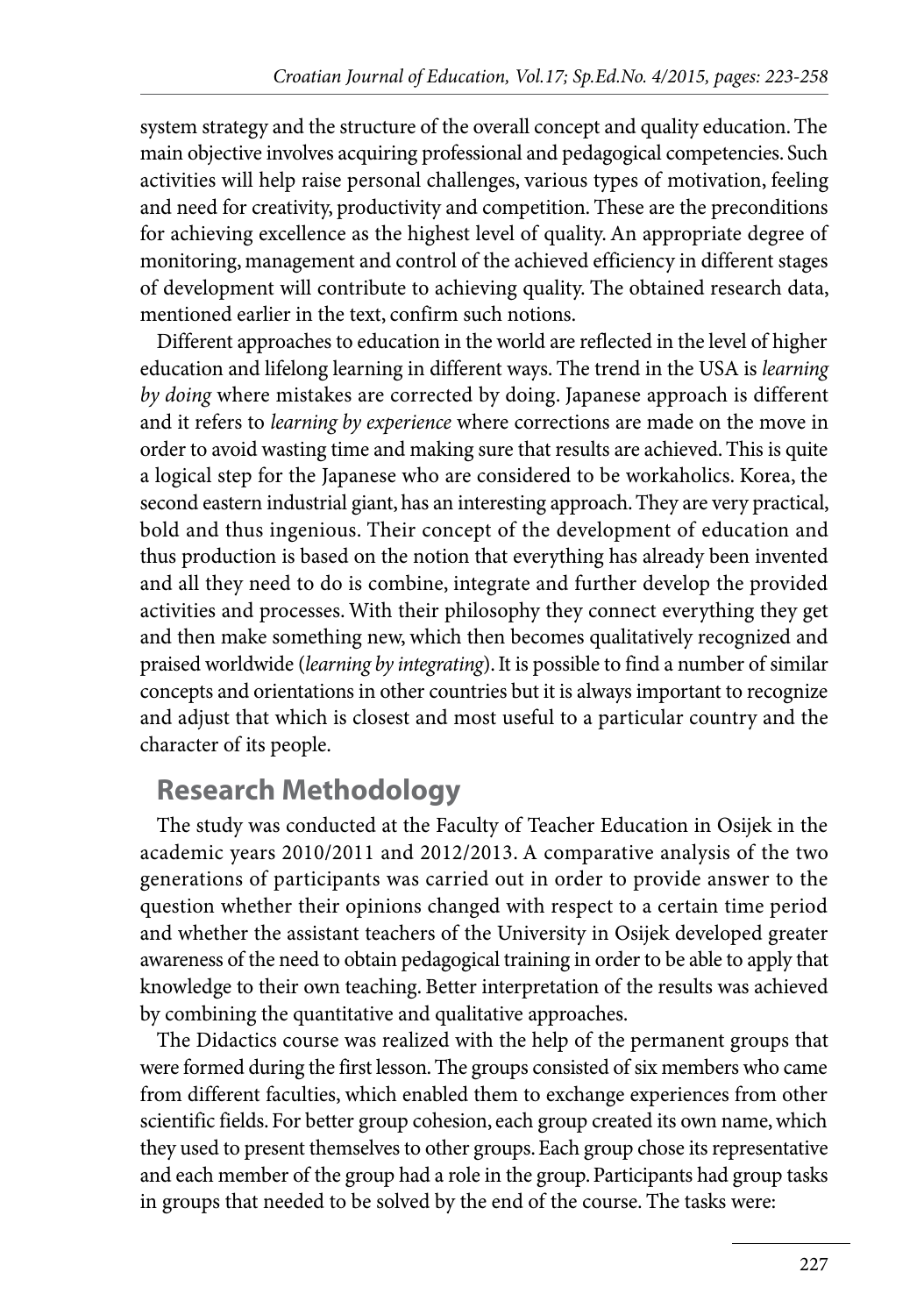- a) To create a course mind map. The course mind map was supposed to include all the contents that were discussed in the classroom, the group's attitudes and comments dealing with particular didactic phenomena;
- b) Project design, project implementation and project presentation related to different problems of university teaching;
- c) To attend classes in the role of a critical friend (each group member was supposed to host at least one critical friend in his/her class at the faculty where (s)he teaches and supposed to attend at least one class taught by his/her critical friend). After attending classes, we talked in class about the possibilities of improving university teaching;
- d) To participate in the activities provided in Moodle;
- e) To participate in classroom activities.

During the training, Module B was organized in the form of direct teaching and distance learning which was carried out in Moodle. A questionnaire (with the same types of questions for each generation) was set up in Moodle in the academic year 2010/2011 and 2012/2013. The aim of the questionnaire was to collect data about the participants' expectations in the Didactics course. Correlation between the two generations of participants was examined by the Pearson correlation coefficient.

### *Participants and the Research Process*

The participants of the Module B – assistant teachers at the University in Osijek, who in their education had not taken the pedagogical-psychological group of subjects, participated in the study. The number of participants who participated in the study was *N*=70.

The groups were diverse because they were composed of assistant teachers from different faculties. The richness of their experiences that they brought from different professions certainly enriched the teaching, and provided insight into the experiences and teaching of different areas. For the above mentioned reasons, it is necessary to prepare the Didactics course for the interdisciplinary research areas. Table 1 illustrates the attendance of the assistant teachers from various faculties.

|                                                  | 2010/2011 | 2012/2013 |
|--------------------------------------------------|-----------|-----------|
| The Academy of Arts in Osijek                    | 4         | 5         |
| The Faculty of Food Technology in Osijek         | 3         | 3         |
| The Faculty of Medicine in Osijek                | 8         | 8         |
| The Faculty of Agriculture in Osijek             |           | 12        |
| The Faculty of Law in Osijek                     | ٦         | 5         |
| The Faculty of Civil Engineering in Osijek       | 3         |           |
| The Faculty of Economics in Osijek               | 6         |           |
| The Faculty of Electrical Engineering in Osijek  | 2         |           |
| Mechanical Engineering Faculty in Slavonski Brod | 4         |           |
| Total                                            | 33        | 40        |

Table 1 *Attendance of the participants of Module B from various faculties*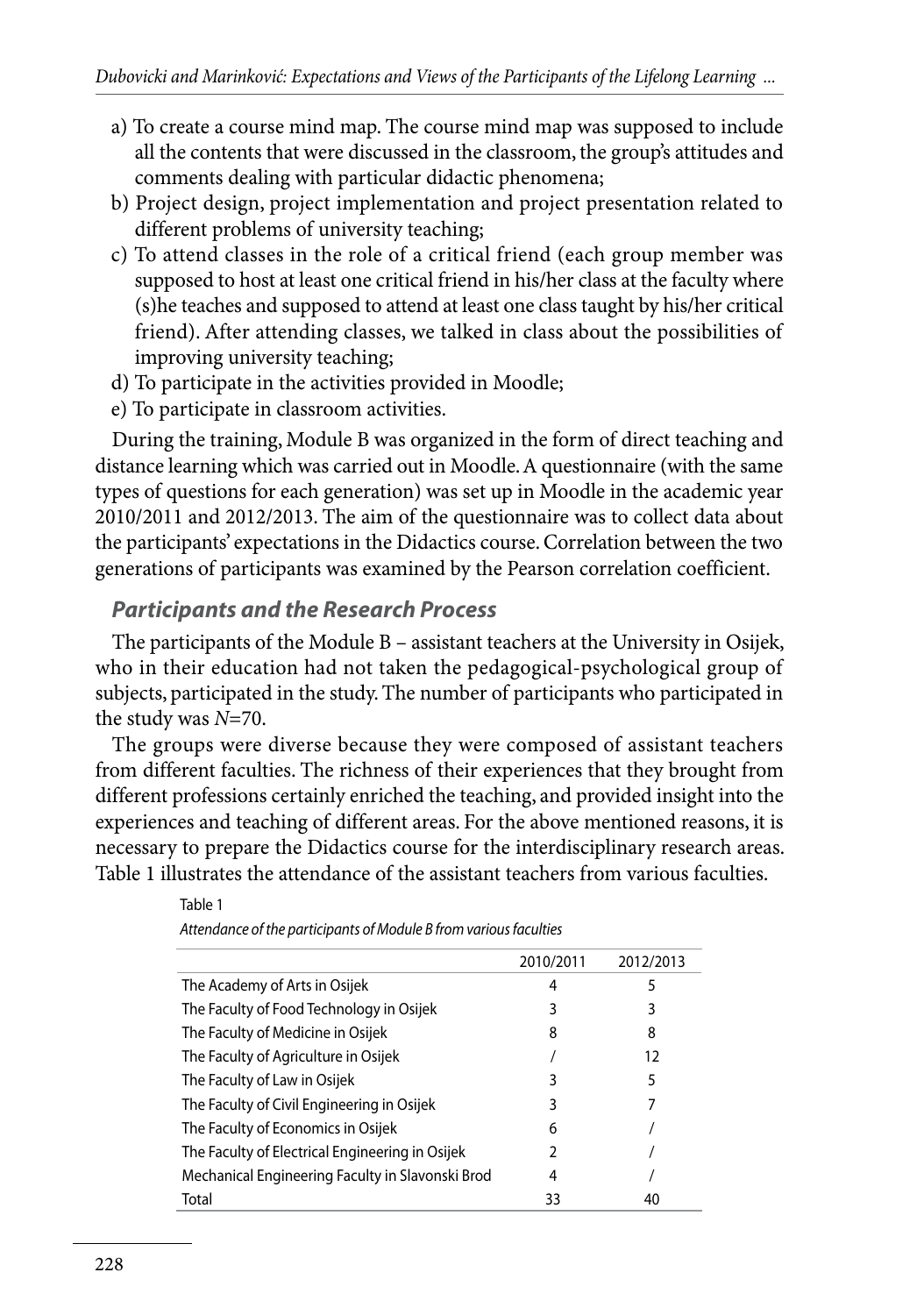Table 1 shows the attendance of assistant teachers from individual faculties in cycles with regard to the time period. We notice that in the academic year 2012/2013 assistant teachers from the Faculty of Civil Engineering, The Faculty of Economics and The Faculty of Electrical Engineering were not represented, whereas assistant teachers from the Faculty of Food Technology, who were not present in the group of participants in the academic year 2010/2011, came in large numbers. Thirty out of the total of 33 participants participated in the study which was conducted in the academic year 2010/2011, whereas all the assistant teachers attending the course participated in the study which was conducted in the academic year 2012/2013. This data is supported by the participants' interest and positive exchange of information among the groups as well as other factors such as the motivation of professors to participate in the research.

#### *Research Ethics*

Only questions that did not infringe the participants' intimacy were used in the research. Research participants voluntarily agreed to participate in the research. Research method and its purpose were appropriately explained to the participants. The participants needed 10 minutes to fill in the questionnaire. The research guarantees anonymity to the participants in the way that neither their individual data were shown, nor were the values of two and/or more individuals compared. The data were group screened.

### *Research Instrument*

Questionnaire was the instrument that was used in the research. Participants filled in the questionnaire online in Moodle. With regard to the fact that the assistant teachers' training at the University of Osijek has been a novelty in the last few years, the questionnaire was designed in a way to provide the participants' answers related to their attitudes to the importance of the Didactics course, reasons for enrolling the course, the appropriateness of the course and course obligations. In addition, the questionnaire provided answers to the questions regarding their expectations in terms of the level of interest (*experience* – what they want to experience in the classroom, *cognition* – what they want to learn, *psychomotorics* – competencies which they expect to develop in the classroom) and the level of needs (especially *social needs* – related to group activities and *self-actualization*). An important part of the questionnaire referred to the participants' suggestions related to teaching that were of great importance for future classes as well as the evaluation of the already conducted classes.

The questionnaire consisted of 10 questions (open-ended questions, true/false questions, multiple choice questions and Likert scale questions).

*The first question* referred to the reasons for entering the Didactics course (four offered answers).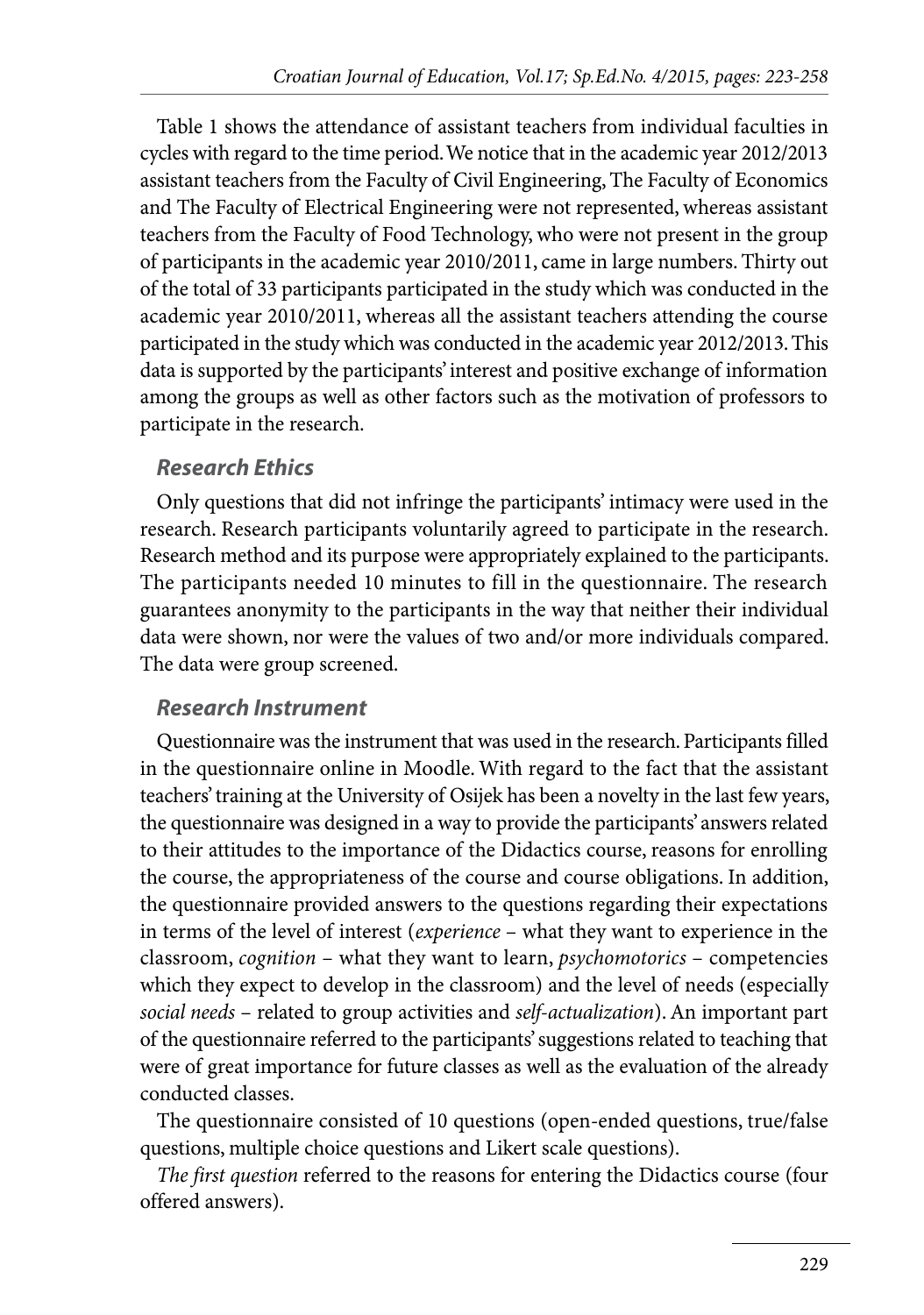*The second question* referred to the importance of the course (four offered answers).

*The seventh question* referred to the length of the course (three offered answers).

*The eighth question* referred to the course obligations (three offered answers).

*The fifth* and *the sixth* questions were Likert scale questions. The fifth question focused on what the participants wanted to experience in the Didactics course. The sixth question focused on their expectations in terms of their needs. Value 1 represented complete disagreement and value 5 complete agreement with the statements.

*The ninth question* was a true/false question and it referred to the Didactics course as a model of teaching that the participants would copy in their own teaching.

The questionnaire contained three essay questions: What do participants want to learn in the Didactics course *(the third question)*, which skills do they expect to develop *(the fourth question)* and make suggestions for the Didactics course in the future *(the tenth question)*.

The participants filled in the questionnaire after the first five lessons of the Didactics course.

### *Research Objective and Hypotheses*

The aim of the research which was conducted in the academic years 2010/2011 and 2012/2013 was to explore the expectations of the participants of the lifelong learning program in the Didactics course and to determine whether there were any differences between the two generations. The aim was also to examine the participants' attitudes to the length of the course, class organization, the difficulty and number of course obligations and to determine the type of teaching that the assistant teachers would like to have at their universities.

Research objectives:

- 1) To explore the participants' attitudes on the importance of the Didactics course.
- 2) To explore the expectations of the participants of lifelong learning in the Didactics course in the academic year 2010/2011.
- 3) To explore the expectations of the participants of lifelong learning in the Didactics course in the academic year 2012/2013.
- 4) To compare the expectations of the participants of lifelong learning in the Didactics course in the academic years 2010/2011 and 2012/2013 and to determine whether there are differences between the two generations.
- 5) To explore whether the participants expect the Didactics course to be a model of teaching which they would copy at their own faculties.
- 6) To question the participants' attitudes to the length of the training.
- 7) To question the participants' attitudes to the difficulty and number of course obligations and class organization.
- 8) To explore the type of teaching the participants would like to have at their faculties.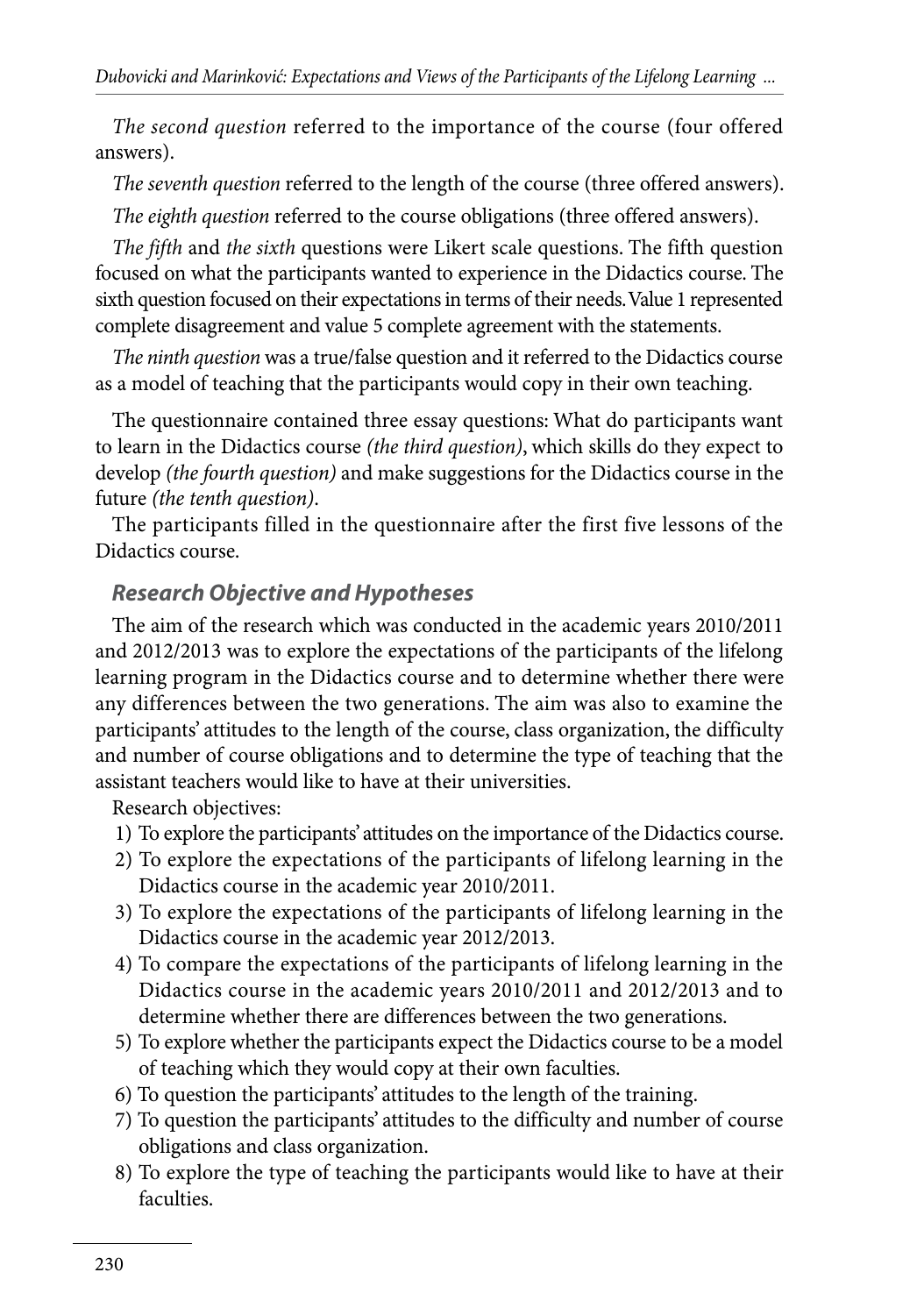According to the research objectives, the following hypotheses were set:

- H1: *The participants consider the Didactics course important.*
- H2: *The participants expect that the Didactics course would represent a model of teaching which they would copy at their own faculties*.
- H3: *The length of the course is not satisfactory*.
- H4: *The number of obligations is not satisfactory.*
- H5: *There are no significant differences between the expectations of the participants of the lifelong learning who participated in the study in the academic years 2010/2011 and 2012/2013.*

### **Results and Interpretation**

Table 2

Given that this training is still a relative novelty, it was important to raise the question of the reasons for enrolling the course. Table 2 gives answers to this question.

| Participants' attitudes to the reasons for enrolling the Didactics course    |                       |      |                       |      |  |  |
|------------------------------------------------------------------------------|-----------------------|------|-----------------------|------|--|--|
| Why did you enroll this course?                                              |                       |      |                       |      |  |  |
|                                                                              | 2010/2011<br>$N = 30$ |      | 2012/2013<br>$N = 40$ |      |  |  |
|                                                                              | f                     | $\%$ | f                     | $\%$ |  |  |
| Because it is a requirement for further<br>advancement                       | 18                    | 60   | 23                    | 58   |  |  |
| I want to improve my teaching                                                | 5                     | 17   | 13                    | 32   |  |  |
| I do not know much about the course subject and<br>I consider it a challenge | 6                     | 20   | 3                     | 8    |  |  |
| I heard that this course is interesting                                      |                       | 3    |                       |      |  |  |
| $r = 0.89$                                                                   |                       |      |                       |      |  |  |

Table 2 shows that the assistant teachers entered this course primarily because it is a requirement for their further advancement. Namely, the certificate of completion of the course is one of the conditions that need to be fulfilled so that the assistant teacher could compete for a higher job position. The idea of the necessity of improving their teaching appears to remain underrepresented and rejected among a wide circle of scientists. One of the reasons for this is the notion that there is no need for further development. Another reason is the lack of interest for additional education in the wider social and educational community. Thus, the content, structures, and strategies of the further development of higher education and lifelong learning lose the challenge of building up competence and quality. One of the important indicators of this state is the occasional offer of this course (in different cities) which indicates a lack of systematic planning, disorganization, lack of information and interest of the educational authorities as well as university environment.

From the results obtained in the research, we can assume that the situation had not improved significantly and that in both cases a small number of participants

231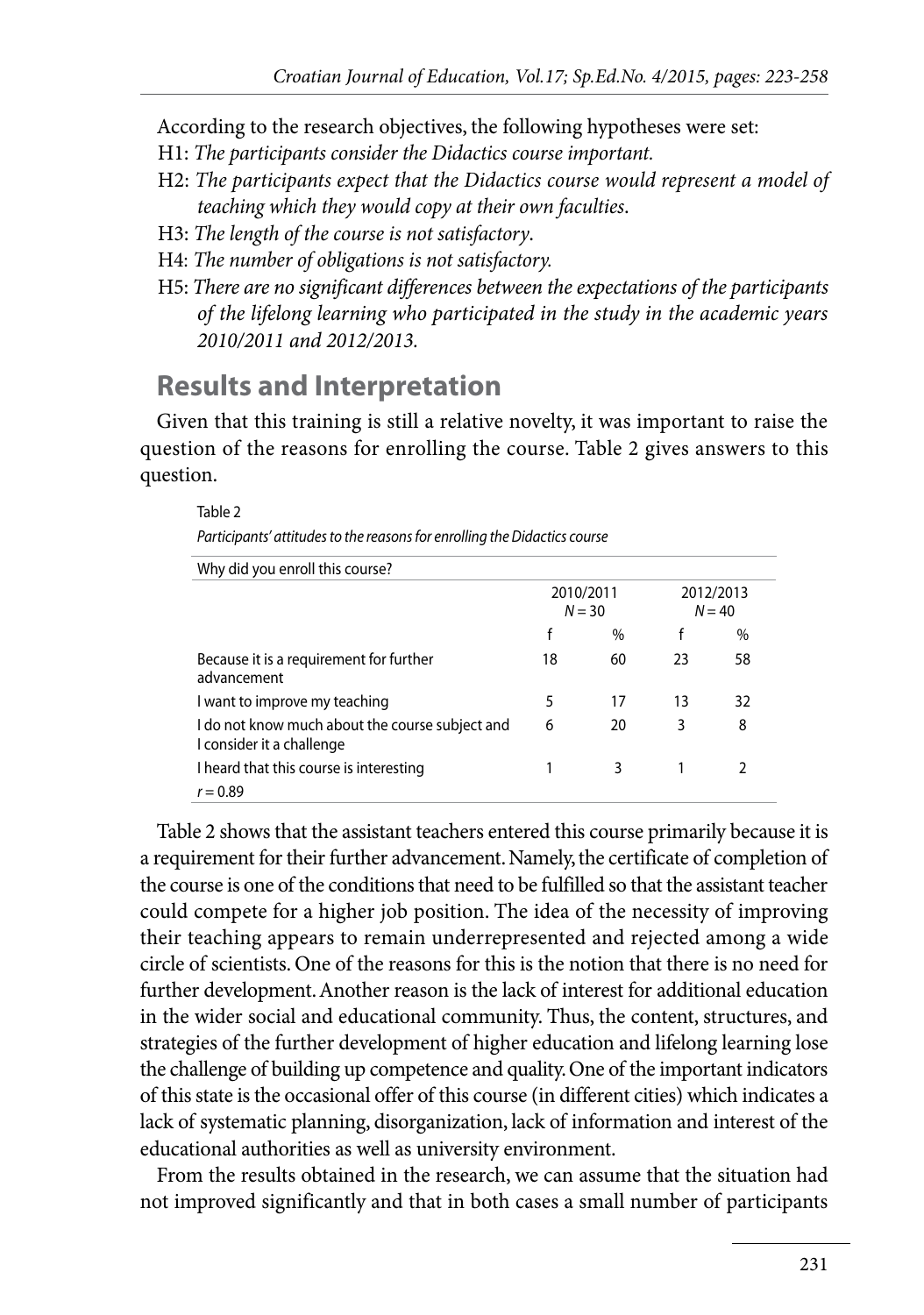entered the course with the wish to improve their teaching, which is not very encouraging. Yet, the results of the study which was conducted in the academic year 2012/2013 showed that there was a higher percentage of those who said that they wanted to improve their teaching (the first and the last statement) than the results of the study which was conducted in the academic year 2010/2011 show. Therefore, we can assume that a positive change is underway.

In many countries this type of training is obligatory. For example, the Institute of Education in London carries out as a separate institution a number of similar educational processes for educators at all levels of education, thereby renewing a professional license every 3 – 5 years.

The participants' attitude towards teaching was examined by means of the following question, which was used to further clarify the answer to the first question (Table 3) and explain the importance of the course.

*Participants' attitudes to the importance of the course* 

Table 3

| Select the statements you agree with                                                      |                       |      |                       |      |  |
|-------------------------------------------------------------------------------------------|-----------------------|------|-----------------------|------|--|
|                                                                                           | 2010/2011<br>$N = 30$ |      | 2012/2013<br>$N = 40$ |      |  |
|                                                                                           | f                     | $\%$ | f                     | $\%$ |  |
| I think that this is an important course for<br>successful teaching                       | 15                    | 71   | 24                    | 60   |  |
| This course is unnecessary because we already<br>know how to teach                        |                       |      | 2                     | 5    |  |
| Didactics is necessary for teaching in primary and<br>high school but not at universities |                       |      |                       | 2    |  |
| I would like to know more about something I<br>have not dealt with yet                    | 6                     | 29   | 13                    | 32   |  |
| $r = 0.99$                                                                                |                       |      |                       |      |  |

Participants state that the Didactics course is important for their work and that it has an impact on the success of their teaching thus accepting *H1: The participants consider the Didactics course important.*

If so, why did only the University in Osijek make the decision about the necessity of attending this training? Have assistant teachers at other non-teaching Faculties (in the country) acquired enough pedagogical-psychological and didacticmethodological competencies without this training? The participants answered an essay question about what they wanted to learn in the course. Table 4 shows the categories that emerged from the raised questions.

Table 4 shows that the largest number of questions was found under the category *activities of the participants of the educational process*. We can say that the participants recognized that a big problem in their present teaching is lack of students' activity. They express the wish to deal with it. Other categories have the same number of questions. We found some particularly interesting facts in the categories *the knowledge transfer* and *the issue of discipline*.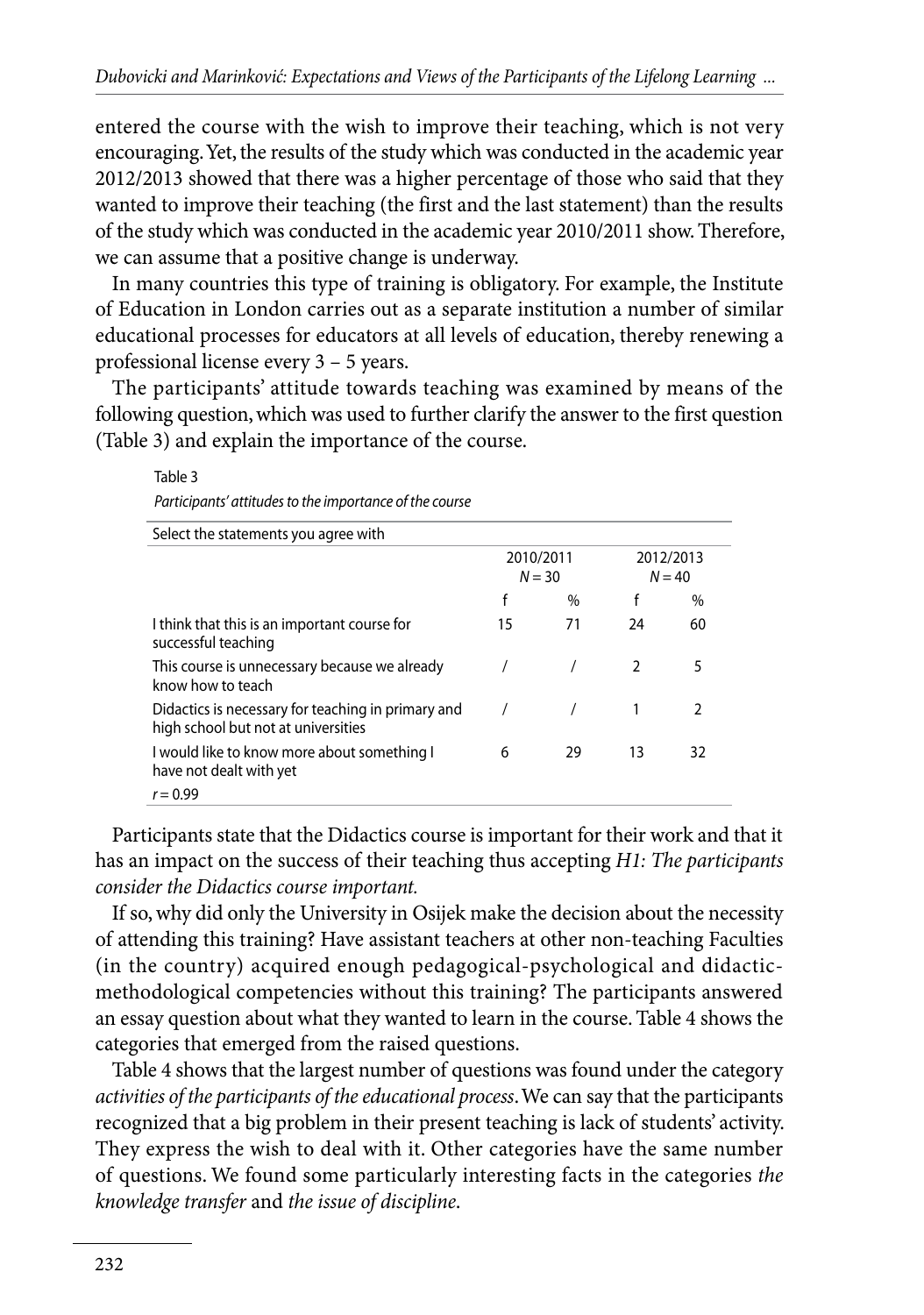| Categories                                                       | Questions |                                                                                                                                                                                                                                                                    |       |                                                                                                                                                                                                                                                                                                                                                                                                                    |  |
|------------------------------------------------------------------|-----------|--------------------------------------------------------------------------------------------------------------------------------------------------------------------------------------------------------------------------------------------------------------------|-------|--------------------------------------------------------------------------------------------------------------------------------------------------------------------------------------------------------------------------------------------------------------------------------------------------------------------------------------------------------------------------------------------------------------------|--|
|                                                                  | f/9/6     | $2010/2011 (N = 33)$                                                                                                                                                                                                                                               | f/9/6 | $2012/2013 (N = 40)$                                                                                                                                                                                                                                                                                                                                                                                               |  |
| The importance<br>of the Didactics<br>course                     | 23/70     | <b>What is Didactics?</b><br>How can the Didactics course<br>help us in teaching?                                                                                                                                                                                  | 25/63 | What does the Didactics course<br>deal with?<br>How can the Didactics course<br>help me in teaching?                                                                                                                                                                                                                                                                                                               |  |
| Activity of the<br>participants of<br>the educational<br>process | 13/40     | How to organize student<br>focused classes?<br>How to encourage students to<br>participate in the class?<br>How to motivate students to<br>enter the course?<br>How to encourage all students<br>in the group to actively listen<br>and participate in the course? | 17/43 | I would like to improve in the<br>skills that make teaching more<br>interesting and more dynamic.<br>How to motivate students<br>to actively participate in the<br>classroom?                                                                                                                                                                                                                                      |  |
| The issue of<br>efficiency                                       | 13/40     | How to achieve the set<br>objectives in the educational<br>process?                                                                                                                                                                                                | 0     |                                                                                                                                                                                                                                                                                                                                                                                                                    |  |
| The issue of<br>effectiveness                                    | 13/40     | How to achieve the set<br>objectives within a time period<br>of 90 minutes?                                                                                                                                                                                        | 17/43 | How to organize the class<br>with a group of 130 students<br>in the classroom that accepts<br>100 students so that everyone<br>participates in class?                                                                                                                                                                                                                                                              |  |
| The issue of<br>creativity                                       | 4/12      | How to react successfully to<br>new situations?                                                                                                                                                                                                                    | 0     |                                                                                                                                                                                                                                                                                                                                                                                                                    |  |
| Knowledge<br>transfer                                            | 14/42     | How to improve knowledge<br>transfer from teacher to<br>students?                                                                                                                                                                                                  | 17/43 | How to effectively transfer the<br>knowledge set by the curriculum<br>to the students?                                                                                                                                                                                                                                                                                                                             |  |
| The issue of<br>discipline                                       | 11/33     | How to maintain discipline in<br>the classroom?                                                                                                                                                                                                                    | 15/38 | How to "force" the students<br>to make notes that would be<br>useful when taking a test. Even<br>when requested to write down<br>something that would be useful<br>to them they roll their eyes. At<br>the end of the course they pay for<br>expensive tutoring and still fail<br>the test, because what they learn<br>in tutoring is not what I teach<br>them.<br>How to maintain discipline in the<br>classroom? |  |
| The issue of<br>quality                                          | 5/15      | How to improve the quality of<br>teaching in large groups?                                                                                                                                                                                                         | 0     | How to successfully combine<br>various didactic approaches and<br>raise the quality of classes?                                                                                                                                                                                                                                                                                                                    |  |
| Communication                                                    | 0         |                                                                                                                                                                                                                                                                    | 13/33 | How to properly communicate to<br>students? How to establish two-<br>way communication?<br>How to improve cooperation with<br>students?<br>How to connect with students?                                                                                                                                                                                                                                           |  |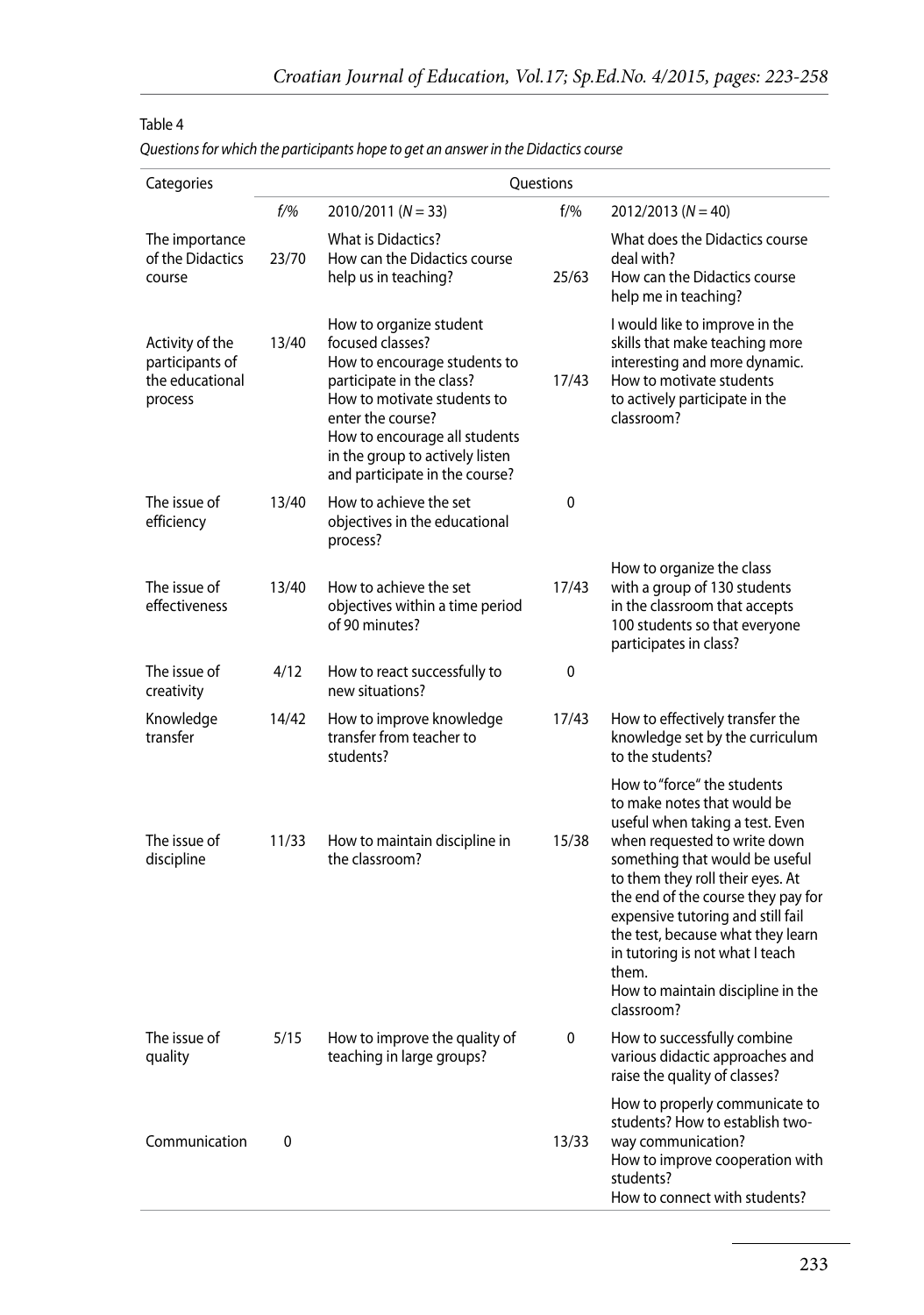These two categories highlight the lack of the participants' sensitivity to changes that are necessary in university teaching. The issue of *knowledge transfer* from the teacher to the student is a characteristic of the traditional teaching that primarily consists of the frontal teaching and lectures. The *discipline category* deals with the expectations of the teachers. The teachers expect that the students will pay attention during the classes and participate during the class as equal partners. *The issue of quality* which we consider very important occupies the last category which was chosen by only a small number of participants. It indicates lack of experience and reflection on the self-evaluation of their own teaching.

The participants who attended the course in the academic year 2012/2013 stimulated with their questions another category which was not expressed by the previous group. This is a category of *communication*. Category *the issue of communication* shows that beside the problem of traditional teaching, the problem of communication with the students is also dominant, because most university teachers are used to communicating with students mainly by asking questions that students are required to answer. We also note the lack of categories on *the issue of efficiency* and *creativity*. We believe that these are fundamental issues which should result in the quality of the educational process in all elements.

Given that there are only 10 classes of direct teaching, additional obligations that include individual work are set to compensate for a small number of classes. By increasing the number of classes some of the course problems would be solved. The Didactics course was organized in permanent groups. Participants were given activities which they had to work on together as a group: mind map, project and critical friend. Figure 1 illustrates the participants' attitudes to exemplary classes' organization.



*Figure 1* The didactics course should represent a model of teaching which the participants would copy at their own faculties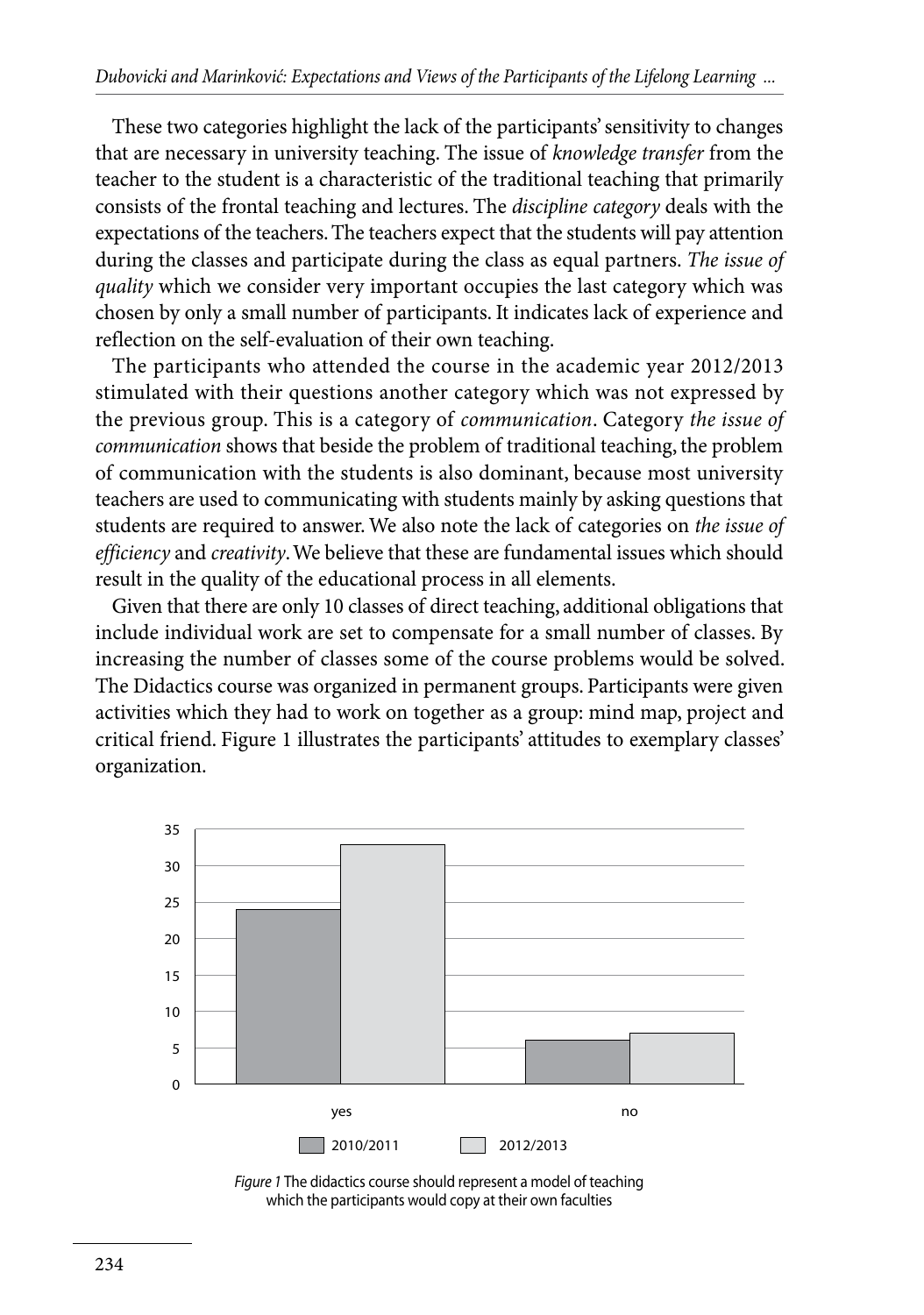Figure 1 shows that both groups of participants wish the Didactics course to represent a model of teaching which they would be able to conduct at their faculties, which confirms the *H2: The participants expect that the Didactics course would represent a model of teaching which they would copy at their own faculties.*

The categories *the issue of skill* and *competence development* are of great importance for the promotion and development of the self-actualization of each individual. It is particularly important that university teachers feel competent and self-actualized in their teaching. Wanting to know which skills the participants want to develop in the course, we set some additional essay questions which they discussed in Moodle. Table 5 lists the most important skills mentioned by the students.

#### Table 5

*The skills that the students want to develop in the Didactics course*

| Name a few skills that you expect to develop in the Didactics course                                                                                  |                                                                                                    |  |  |  |
|-------------------------------------------------------------------------------------------------------------------------------------------------------|----------------------------------------------------------------------------------------------------|--|--|--|
| 2010/2011                                                                                                                                             | 2012/2013                                                                                          |  |  |  |
| - gain new insights into creating new on-line<br>teaching systems                                                                                     | - learn how to motivate students to develop<br>creativity                                          |  |  |  |
| - gain the knowledge of communication in the<br>educational process                                                                                   | - I expect to learn how to solve conflicts in the<br>classroom                                     |  |  |  |
| - learn about organization methods                                                                                                                    | - I expect to be able to critically analyze and                                                    |  |  |  |
| - learn how to work in a team, how to create<br>creative classes, how to cooperate with other                                                         | improve curriculum in order to be better<br>educated in my field                                   |  |  |  |
| colleagues                                                                                                                                            | - I expect to learn new methods and how to<br>implement them into my teaching                      |  |  |  |
| - I expect concrete ideas which I will be able to                                                                                                     |                                                                                                    |  |  |  |
| apply in my teaching                                                                                                                                  | - I believe that by taking this course my                                                          |  |  |  |
| - gain rules of good lectureship                                                                                                                      | communication with students will improve, my<br>classes will be richer and the overall students'   |  |  |  |
| - acquire the ability of self-organization when<br>teaching a great number of students in classes<br>(400 – 500 students when teaching at the Faculty | satisfaction with classes and the subject will<br>increase                                         |  |  |  |
| of Law and the Faculty of Economics)                                                                                                                  | - learn to be faster in finding solutions for                                                      |  |  |  |
| - learn how to teach using various social forms                                                                                                       | emergency situations (i.e. lack of students to<br>form a team, poor students' tasks for which they |  |  |  |
| - learn to expand the level of my knowledge on<br>educational activities                                                                              | need explanations, oral exams)                                                                     |  |  |  |

Table 5 lists a range of expectations from the university Didactics course, indicating the presence of the assistant teachers from different faculties. Some of the most common skills are: to create creative and attractive classes, establish two-way communication, encourage friendly atmosphere and development of democratic relationships, organize classes, learn to use modern technology, various didactic materials, a variety of methods and teaching techniques.

It is evident that the expectations are high and that classes should be organized in a way that they cover as many students' interests and needs as possible. Only teaching based on a humanistic approach can be effective in satisfying the interest and needs of the majority of the participants in the educational process. The participants expressed their expectations and experiences in the following answers (Figure 2).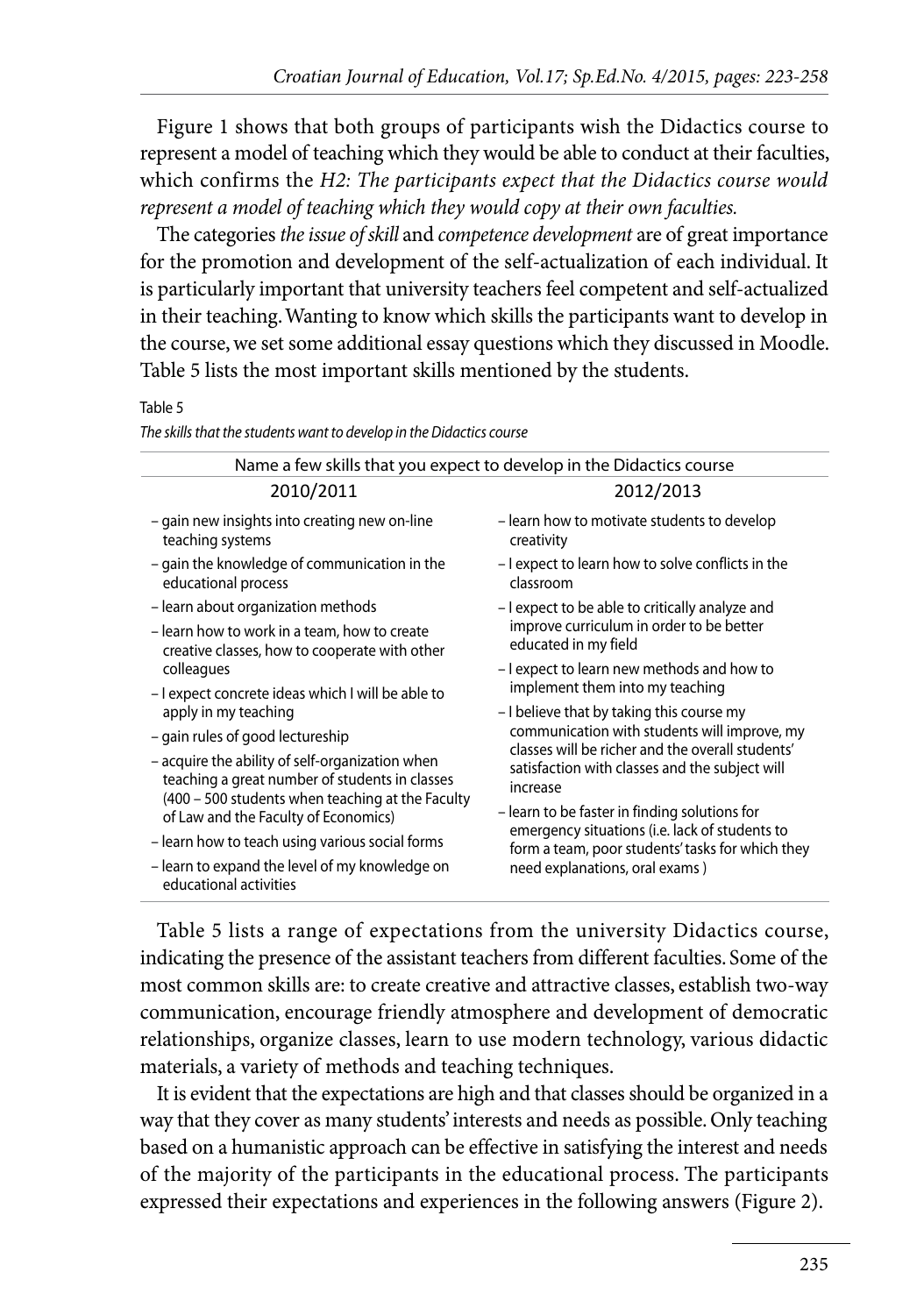

*Figure 2 The participants' expectations on the level of experience*

Comparing the answers collected in the academic years 2010/2011 and 2012/2013 we find no significant differences in the results. The participants expect that the course will be interesting, that they will cooperate and exchange experiences with other participants and experience something new. Figure 3 shows the expectations of the participants on the level of needs.



*Figure 3* The participants' expectations on the level of needs

The participants' expectations on the level of needs did not particularly change in any one of the two groups. They expect that this training will help them in their professional development and that they will be recognized as good associates in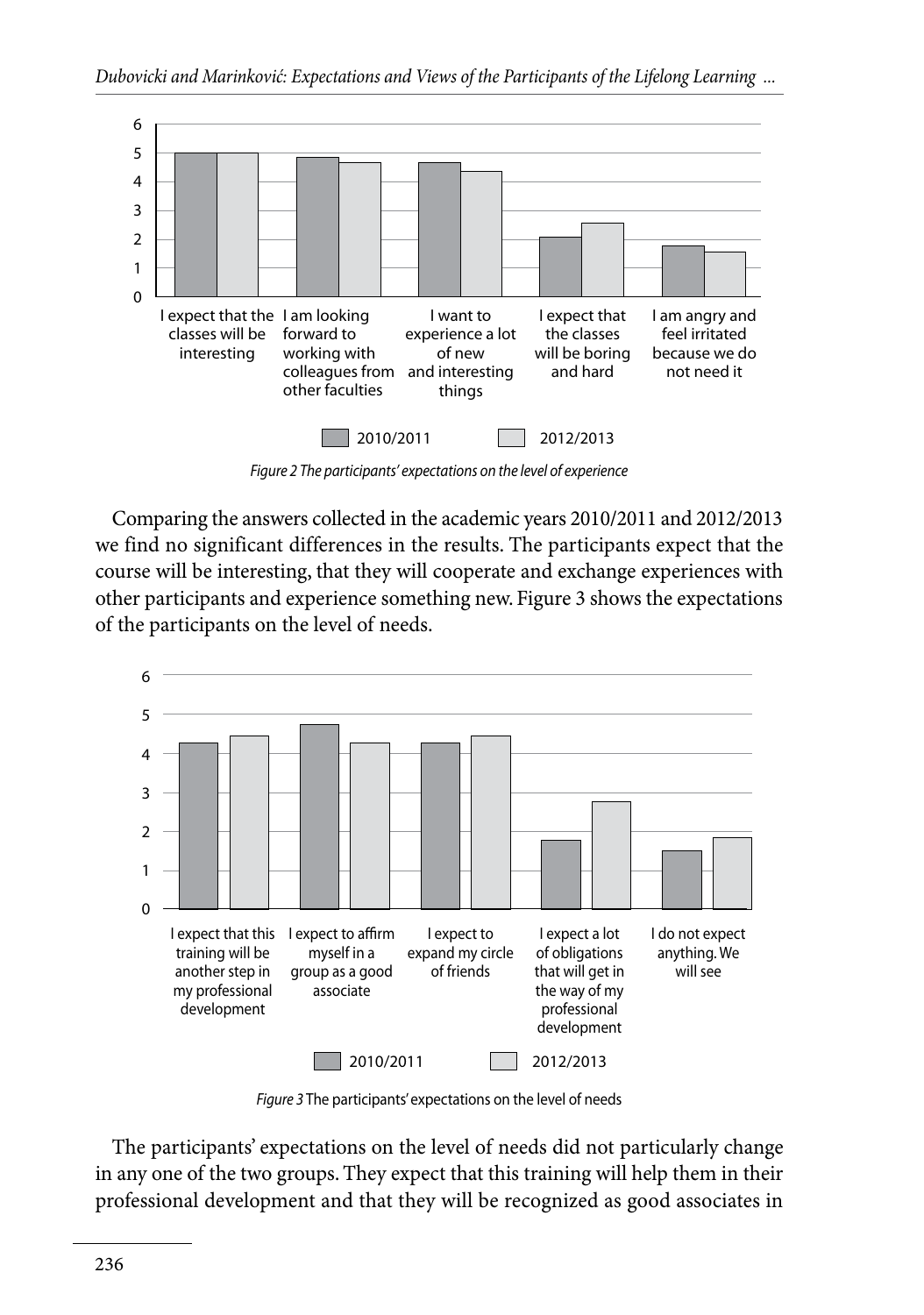their group. The greatest differences can be seen in the attitudes of the participants who took part in the research carried out in the academic year 2012/2013 towards the training. They believed that this training would be very time consuming and that they could use the time spent in training for writing papers, books and for preparing for conferences. They also consider that the time they spent in training, deprived them of the time they could spend with their families. These results lead us to question whether the participants understand the importance of this training. Although they consider the training important for their professional development, there is still a small number of participants who do not sufficiently understand its importance and application in raising the quality of their own teaching. It is believed that assistant teachers pay too much attention to their profession and less to the organization, delivery and quality of teaching. One of the participant's comments confirms such notions:

"*Teaching is self-understood and for us engineers it represents the necessary evil. Our main task is to deal with the profession*. "3

The length of the Didactics course is also very important because it raises the question of quality. The answer to the following question points out participants' attitudes (Figure 4).



*Figure 4 The participants' attitudes to the length of the Didactics course*

Figure 4 reflects the participants' attitudes to the length of the Didactics course. The participants who participated in the training in the years 2010/2011 and 2012/2013 consider that the length of the course is appropriate. Only a small number of participants considered that it was necessary to increase the number of course lessons in order to further explore this important area, r=0.99. Based on the results we can reject *H3: The length of the course is not satisfactory.*

<sup>&</sup>lt;sup>3</sup> Source: Moodle, Course: Visokoškolska didaktika. Handed in on 26<sup>th</sup> March 2010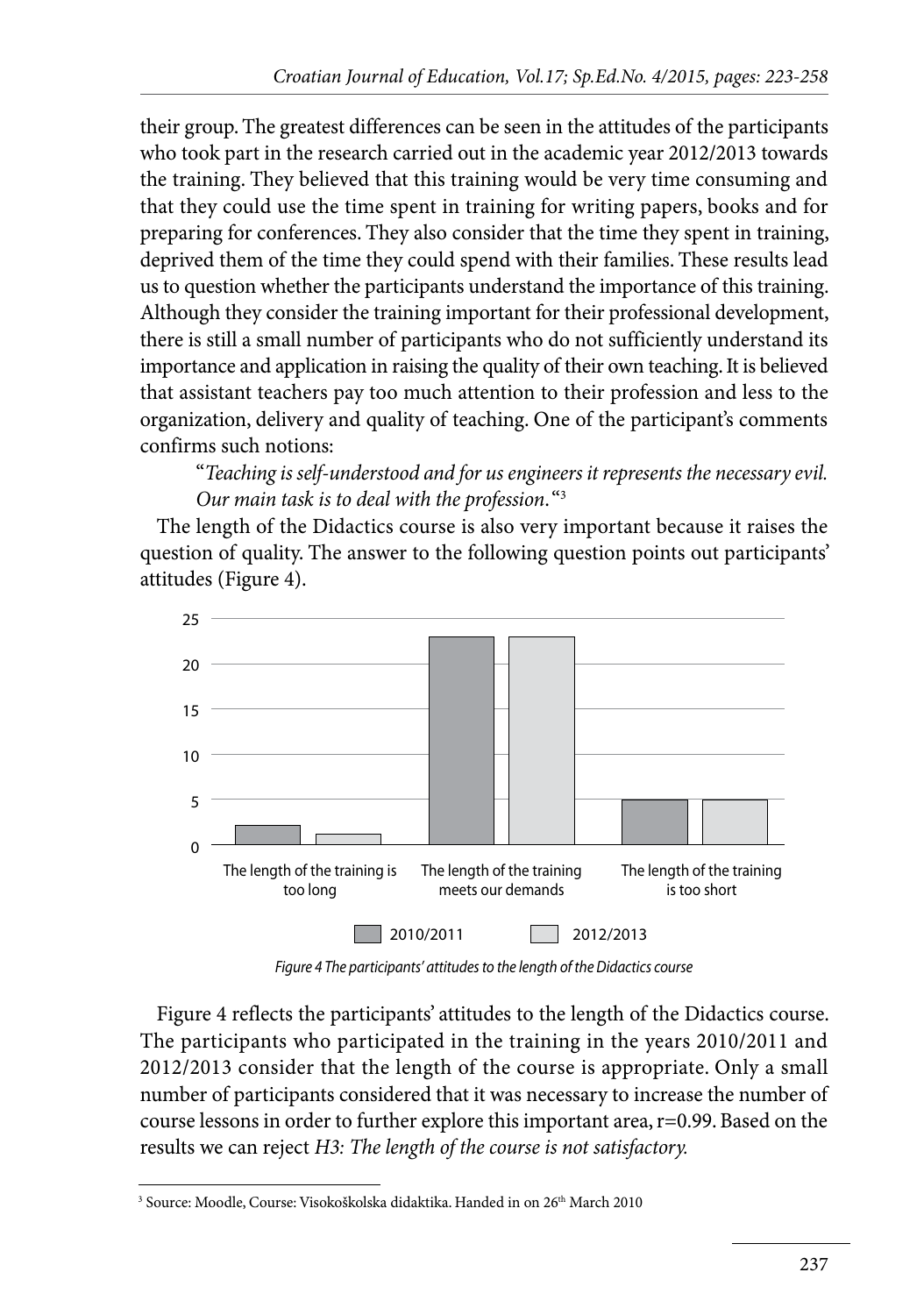If we look at the guide - *Vodič* (Peko, 2011/12) we see that the Didactics course is not an obligatory course (Module B). There are 10 classes of direct teaching and 8 classes of DL4 (working in Moodle). The course carries 7 ECTS points. We believe that 10 classes of direct teaching are not enough for a serious approach to this issue, which is important to all faculties and universities. Table 6 presents the participants' attitudes to the individual obligations in the Didactics course.

| The participants' attitudes to the individual obligations in the Didactics course |                       |               |                       |      |  |  |
|-----------------------------------------------------------------------------------|-----------------------|---------------|-----------------------|------|--|--|
| Choose the statements you agree with                                              |                       |               |                       |      |  |  |
|                                                                                   | 2010/2011<br>$N = 30$ |               | 2012/2013<br>$N = 40$ |      |  |  |
|                                                                                   |                       | $\frac{0}{0}$ |                       | $\%$ |  |  |
| Too many obligations and not enough time                                          | 11                    | 37            | 18                    | 45   |  |  |
| Obligations are appropriate and they vary                                         | 6                     | 20            | 8                     | 20   |  |  |
| I do not have a certain opinion on the subject                                    | 13                    | 43            | 14                    | 35   |  |  |
| $r = 0.77$                                                                        |                       |               |                       |      |  |  |

Course participants had individual obligations which included literature reading, essay writing, activities in Moodle and the exam. Both groups of participants believe that there are too many obligations and that there is not enough time. By analyzing the results obtained in the study, we can accept *H4: The volume of obligations is not satisfactory.* 

The results represent a great challenge for us because we know that the participants work as assistant teachers in different fields and professions and they need to be consolidated in a single class. Therefore it is very important to encourage creativity in university teaching which would make it easier to motivate the participants, encourage friendly atmosphere and their activity. At the end of the questionnaire the participants expressed their suggestions for the Didactics course (Table 7).

Table 7

Table 6

*The participants' suggestions for the Didactics course*

|        | <b>IDEAS</b>                                                                   |        |                                                                                            | REALIZATION<br><b>POSSIBILITIES</b>                      |
|--------|--------------------------------------------------------------------------------|--------|--------------------------------------------------------------------------------------------|----------------------------------------------------------|
| $f$ /% | 2010/2011                                                                      | $f$ /% | 2012/2013                                                                                  |                                                          |
| 18/60  | - different realization period                                                 | 0      |                                                                                            | - Saturday is not the best<br>solution                   |
| 27/90  | - relation to real problems and<br>situations<br>- more examples from practice | 22/55  | - more examples of university<br>teaching<br>- the presence of the lecturer in<br>teaching | - experiential learning                                  |
| 8/27   | - necessity for a more creative<br>approach to teaching                        | 9/23   | - I hope that the classes will be<br>creative                                              | - creativity                                             |
| 8/27   | - less course obligations                                                      | 12/30  | - less homework                                                                            | - increasing the number of<br>classes of direct teaching |

4 Short for *Distance Learning*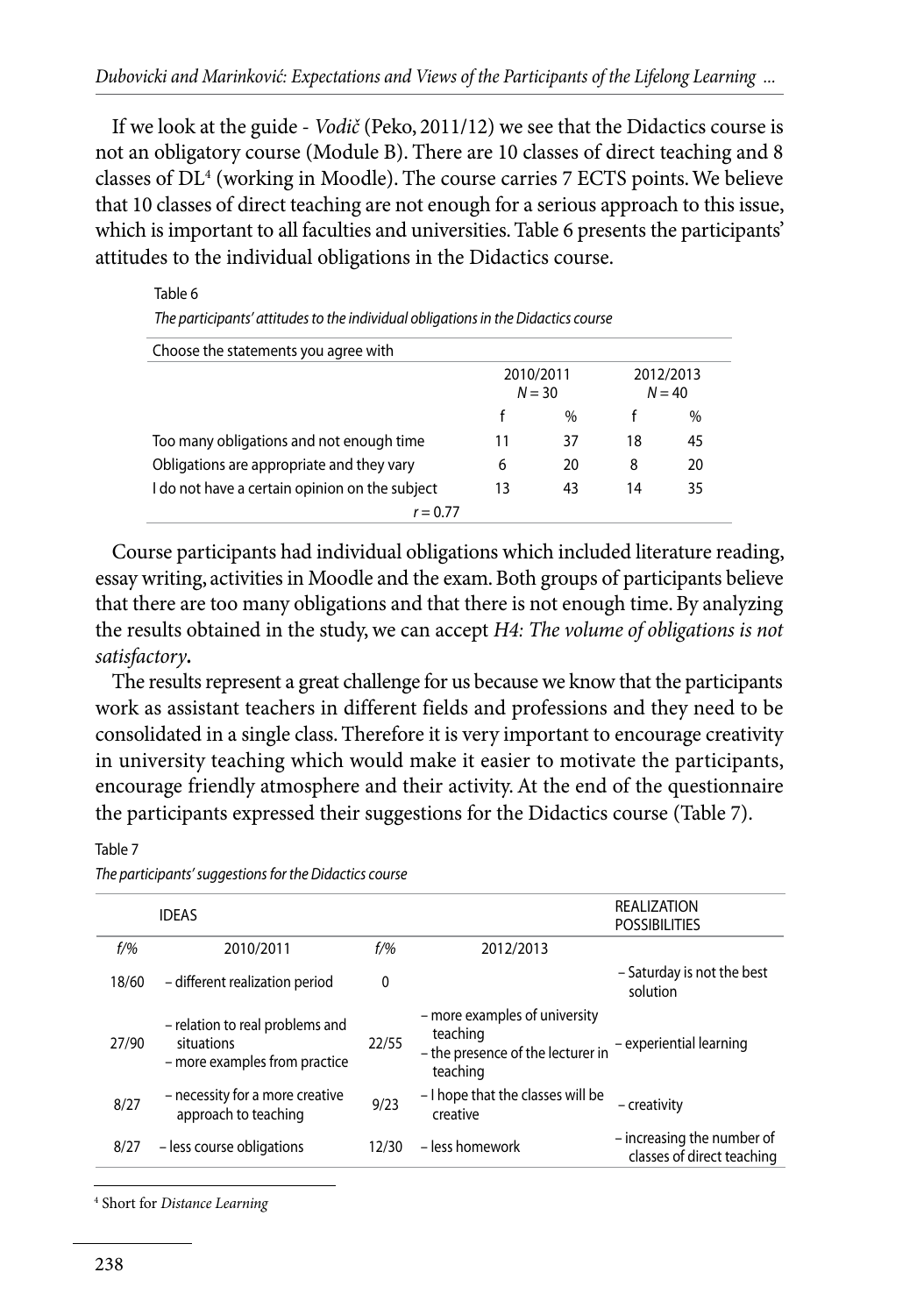Table 7 presents the participants' suggestions for the Didactics course. We notice that the participants who participated in the training in the academic year 2012/2013 did not mention the category *different realization period* because, thanks to the suggestions which had been made in the earlier years, the classes were held in different periods and in consultation with the participants. The categories which are still present are *experiential learning, creativity* and *less course obligations.* 

Research results of the two generations of participants who participated in the study in the academic years 2010/2011 and 2012/2013 were compared on the basis of the Pearson correlation coefficient which was  $r = 0.89$  (Table 2),  $r = 0.99$  (Table 3), *r* =0.99 (Figure 4) and *r* =0.77 (Table 6).

Based on this, we can conclude that there is no significant difference between the first and the second generation of participants, which leads us to accept *H5: There are no significant differences between the expectations of the participants of lifelong learning who participated in the study in the academic years 2010/2011 and 2012/2013.*

We suggest further research carried out within a longer period of time.

### **Croatian Educational System in Europe and outside Europe**

With the accession to the European Union it is necessary to modify some of the key determinants of its many processes and professions as well as the system of education with a special emphasis on the pedagogical values at all levels. Since the subject of this paper is the issue of higher education and the assistant teachers' training, enabling the continuity of youth and new knowledge development, it should be stressed that we have already noticed some messages that arise from certain EU documents. In fact it is evident that social studies and humanities are losing their space in funding, and thus in positioning their values, role and importance. Integration processes disavowed linguistic (native language as well as all other foreign languages), historical, psychological, sociological, philosophical, pedagogical and other social and humanistic values. At the same time, the technical sciences, information science, medicine and many other exact sciences have priority and are marked as something that is necessary for the further development of Croatian society and its integration into the European area. It is forgotten that humanities and social studies are used to build the foundation of the whole system of education because they focus on psychological development, education and social interpolation in all parts of education and linguistic education as the basis for learning about one's mother culture and identity (Croatian Literary Language that is rich in dialects and because of it some specific characteristics) and the study of all foreign languages (European, Indian and many others).

European documents, from which our thoughts and dilemmas arise, are the *Green paper* which came out in 2011 as a big challenge, then *Europe 2020, Horizon 2020* and *Teaching 2020*. The document *Europe 2020* is a strategic document that represents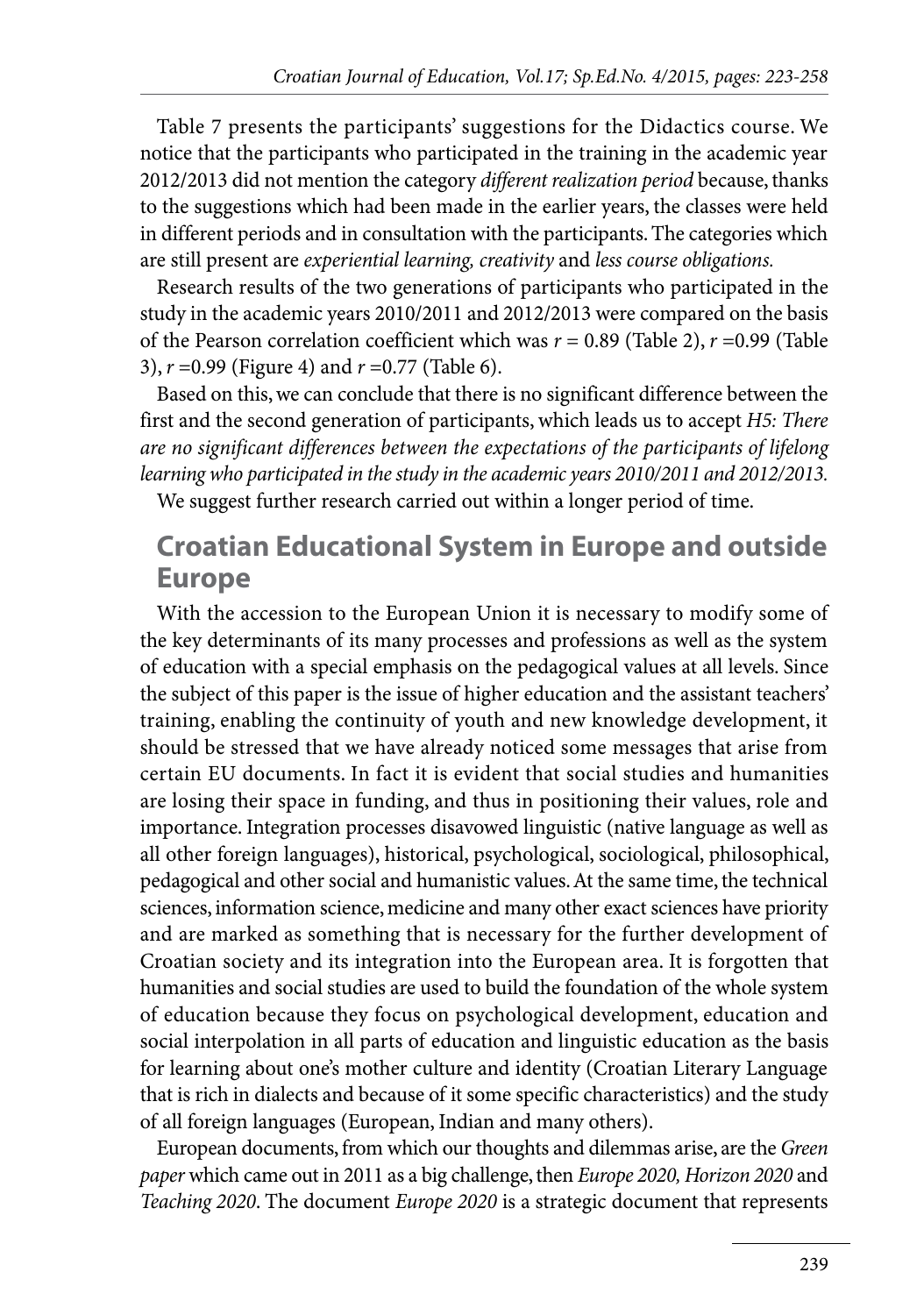the strategy objectives of higher education. It is based on complete, innovative and secure societies. One of the challenges is named *Europe in a Changing World: Culture, identity and security* (Horizon, 2020). Its foundation should be interdisciplinarity, multidisciplinarity and internationality (between countries and institutions) which would in addition serve to set the criteria for quality assessment. How? This is the issue of the realization in searching for faults, lack of information, and inadequate functioning of system agencies and institutions.

There is a number of similar documents which suggest soberness in terms of some scientific choices and activities. We can mention here the issues of scientific research as it has been treated by Science Europe (European Scientific Foundation) which guarantees 95% research funds. How can social studies and humanities and thus pedagogy, didactics, youth education in general and especially assistant teachers' training at all universities in terms of pedagogical and didactic skills be incorporated here? Adequate space, information infrastructure, carefully formed groups (in accordance with professions and potential workshop approaches i.e. to separate the assistant teachers of the Faculty of Medicine and the teaching assistants of the Academy of Arts), appropriate lesson number (based on the data obtained in this study we can see that the number of lessons in the Didactics course is small and thus inefficient), effective teachers who are rich in experience and knowledge of the general culture, pedagogy and profession. These are the fundamental characteristics which should be respected in the light of quality education. It is possible to organize "distance learning" in postgraduate studies for part-time and full-time assistant teachers teaching at individual faculties. It is also possible to organize one-day, short professional development training programs as incentives for lifelong learning. Similar experiences and programs are conducted by the Institute of Education of the University of London (i.e. Professional Development and Teacher Education for the Learning and Skills Sector and Continuing Professional Development Programme, Walter & Briggs, 2012). An important program that could be mentioned here is *Train to be a Teacher*, which is on the path of assistant teachers' training which is carried out at the Faculty of Teacher Education in Osijek, where the research was conducted. The aim is to learn how to be a good teacher regardless of one's profession. Shortly, the task is to teach teachers with the selection of real and appropriate models (The Netherlands Ministry, 2011).

# **Conclusion**

The participants of the lifelong learning program consider the Didactics course to be important for achieving success in their own teaching, which can be seen in the questions that they asked at the beginning of the course. One of the greatest problems of the university teaching is lack of students' activity that is a characteristic of traditional teaching, which is unfortunately still present at most faculties. The participants of this study would like to acquire skills that would help them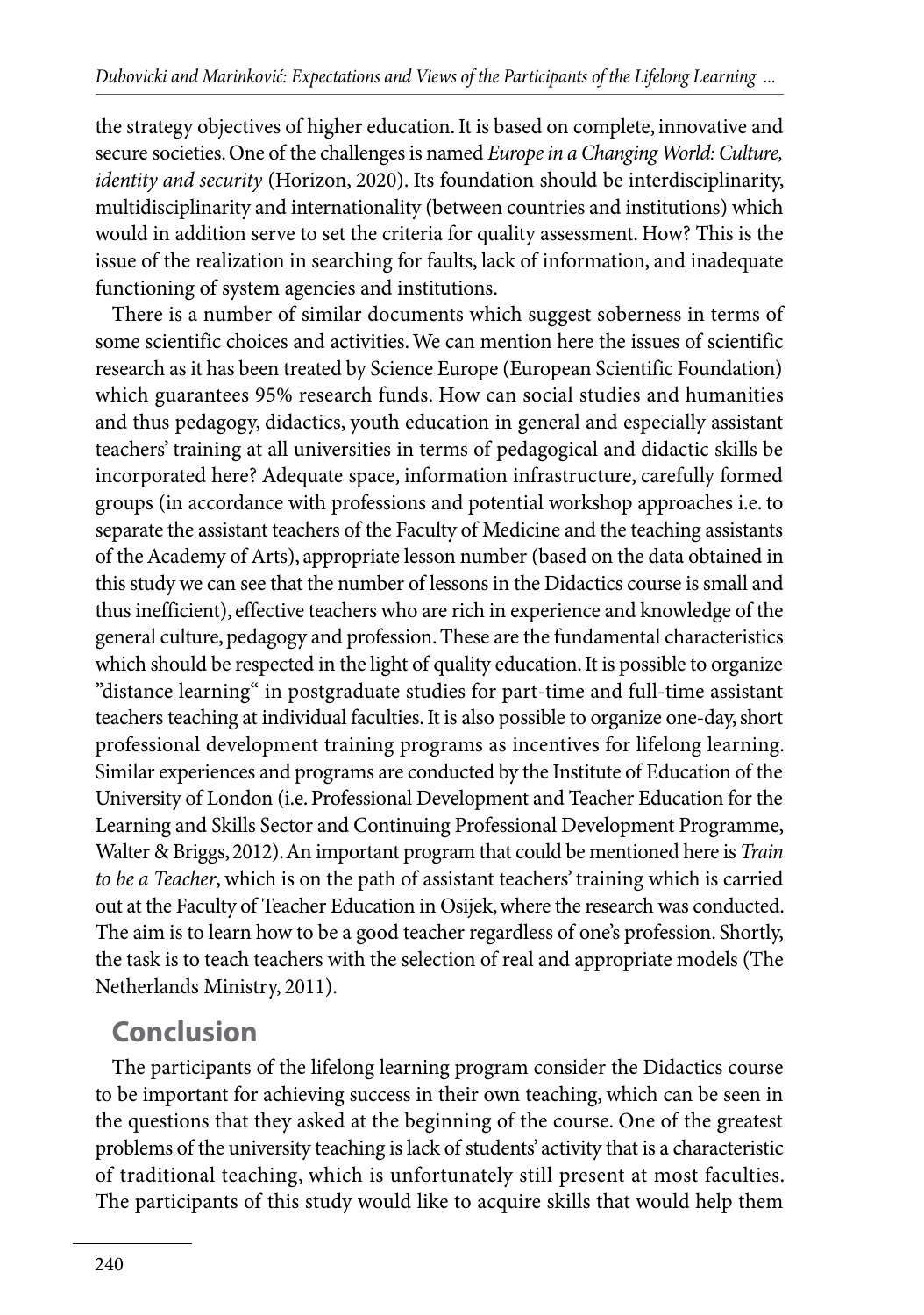create attractive, active and creative classes which would be realized in a friendly atmosphere and by means of two-way communication. The participants expect that this training will be another step in their professional development and that they will at the same time develop competencies of cooperation and communication with other participants in their group.

Teaching should be as exemplary as possible, so that the participants could partially copy it in their own teaching, but at the same time interdisciplinary with a greater possibility of application of different activities to a wide range of scientific areas. Therefore, it is important to organize classes at universities in groups of adequate size and in properly equipped classrooms.

We can state that the length of the course does not meet the needs of all participants, which speaks of a serious approach to this problem.

In the society in which the ten most popular professions did not exist ten years ago it is crucial to adjust to the labor market. Quality teaching should be organized in which students will not only learn the course materials but will be taught how to teach in order to be able to adjust to the labor market challenges.

The countries which have invested in their human resources, organizational resources, system resources, strategic resources and in which education and teaching occupy the first place in the development policy do not have problems with society development, the invested capital and progress.

We recommend that young people look up to the experiences of the scientists who have confirmed their professional and scientific qualities in other countries. Practice and results have shown that social justice, responsibility and equality are all qualities that are respected while working in the western countries. The respect for human potential is reflected in the freedom of speech and communication and the establishment of working and interpersonal relationships. In this way we learn about a country's system, democracy and tolerance. These are the values that can be applied to all professions. This is an especially important quality in the educational policy and the status of teachers. If we respect the mentioned qualities, there can be no negative selection of future teachers (when low-quality teaching staff isolates high-quality teaching staff and when it becomes too difficult to single out high-quality staff), because those who decide to take this professional path are assumed to expect organized and systematic development. They know that they will be respected in the society and seek to capitalize that privilege and to show that they deserve it. They know that they will not be neglected in the progress which shows the responsibility of the society, the profession and themselves. They will be aware that the social system is organized and that they can always express their opinion because they have the freedom of speech. This is also supported by the styles which prefer human resource development and confirm that the man is the center of all events. Since this is an undeniable fact, investment in human resources will simultaneously contribute to the development strategy of the educational and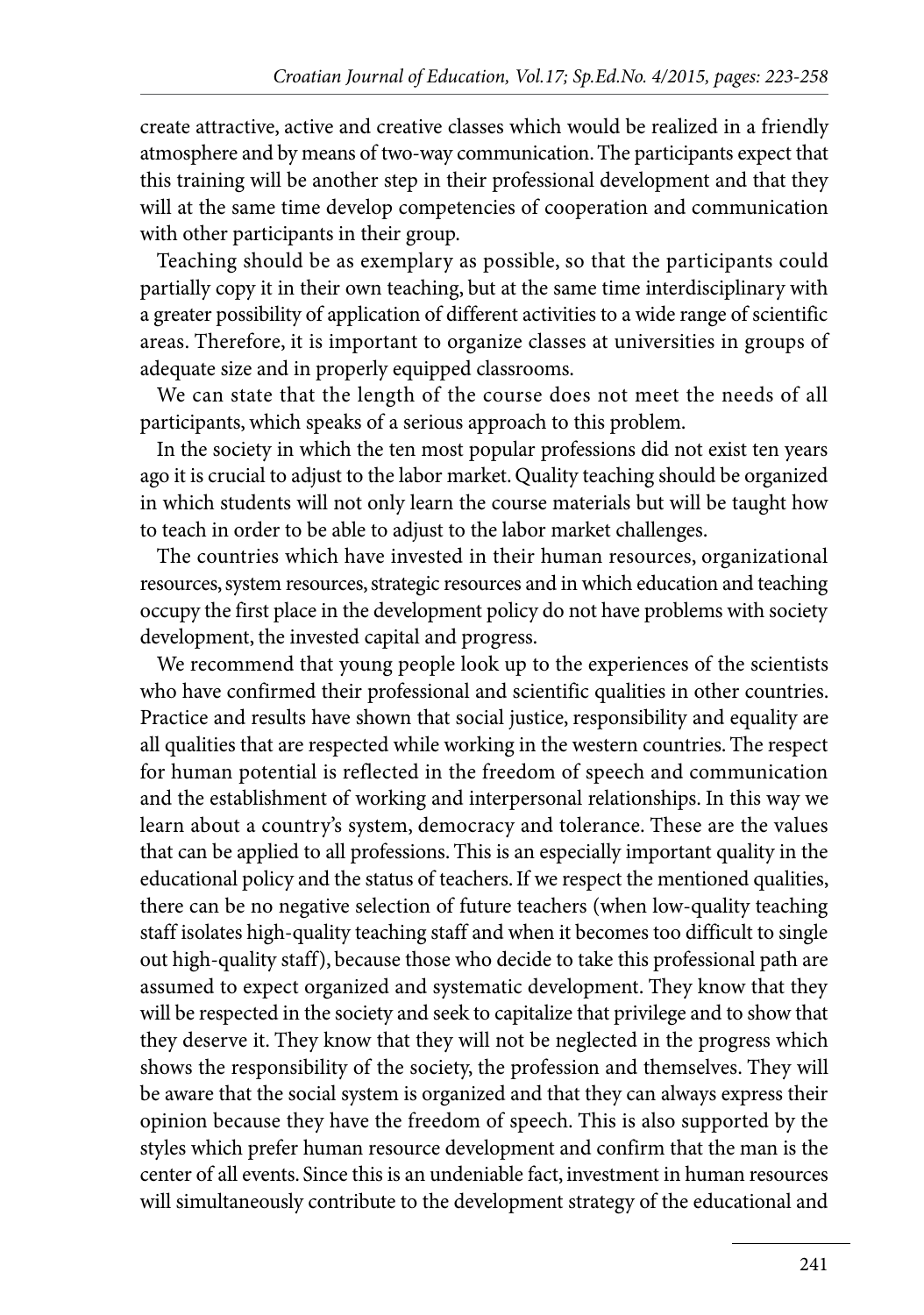social systems. This implies the importance of competencies and simultaneous competitiveness that will, by balanced values, ensure the stabilization of the social and educational system through the financing of domestic and international funds. This will ensure adequate organization, functionality and effectiveness of the entire system. All the mentioned elements are prerequisites for the realization of market and economic stabilization.

According to the SWOT analysis which compares positive elements (strengths, opportunities) and negative elements (weaknesses, possible threats) and brings them in relation to possibilities (what can be expected, realistic, unrealistic) and leads to the fairly realistic conclusions – what to do when the human factor comes into question and how to view investment into people as an investment rather than a cost. When the human factor is approached in this way then there is the right and obligation to expect from this same individual to provide his/her maximum. Such treatment would require a different organization of higher education. Thus, the system would probably be different. It would educate and employ assistant teachers and their quality would be different and a different pedagogic-psychological and didactic-methodological cycle would be required. Everything that has been said implies training for the European area to treat mobility better so that it yields more functional results. Therefore, it is possible to expect that the interactive conducted processes of lifelong learning and higher education will form experts of flexible character for different active and professional, personal and developing systems, processes and realizations (Marinković, 2007a, 2007b).

European documents and experiences show that we should concentrate on a few directions of development: resource management and reforms, research in higher education, qualifications and competencies, and linking higher education with the world of work and market conditions.

We will make an important step towards the improvement of the quality of university teaching only by systematic assistant teachers' training for pedagogicpsychological and didactic-methodological competencies at all universities in Croatia and in the world.

#### **References**

Bognar, L., & Kragulj, S. (2010). Kvaliteta nastave na fakultetu. *Život i škola, 56*(2)4, 169-182.

- Cohen, L., Manion, L., & Morisson, K. (2000). *Research Methods in Education*, 5th edition. London: Routledge Falmer. http://dx.doi.org/10.4324/9780203224342
- Communication from the Commission: *EUROPE 2020* (2010). Brussels: European Commission.
- Glanville, H. (2006). *Osiguranje kvalitete u visokom obrazovanju*. Zagreb: Agencija za znanost i visoko obrazovanje.
- Green Paper (2011). *Directive for Modernization of Professional Qualifications*. Brussels: European Commission.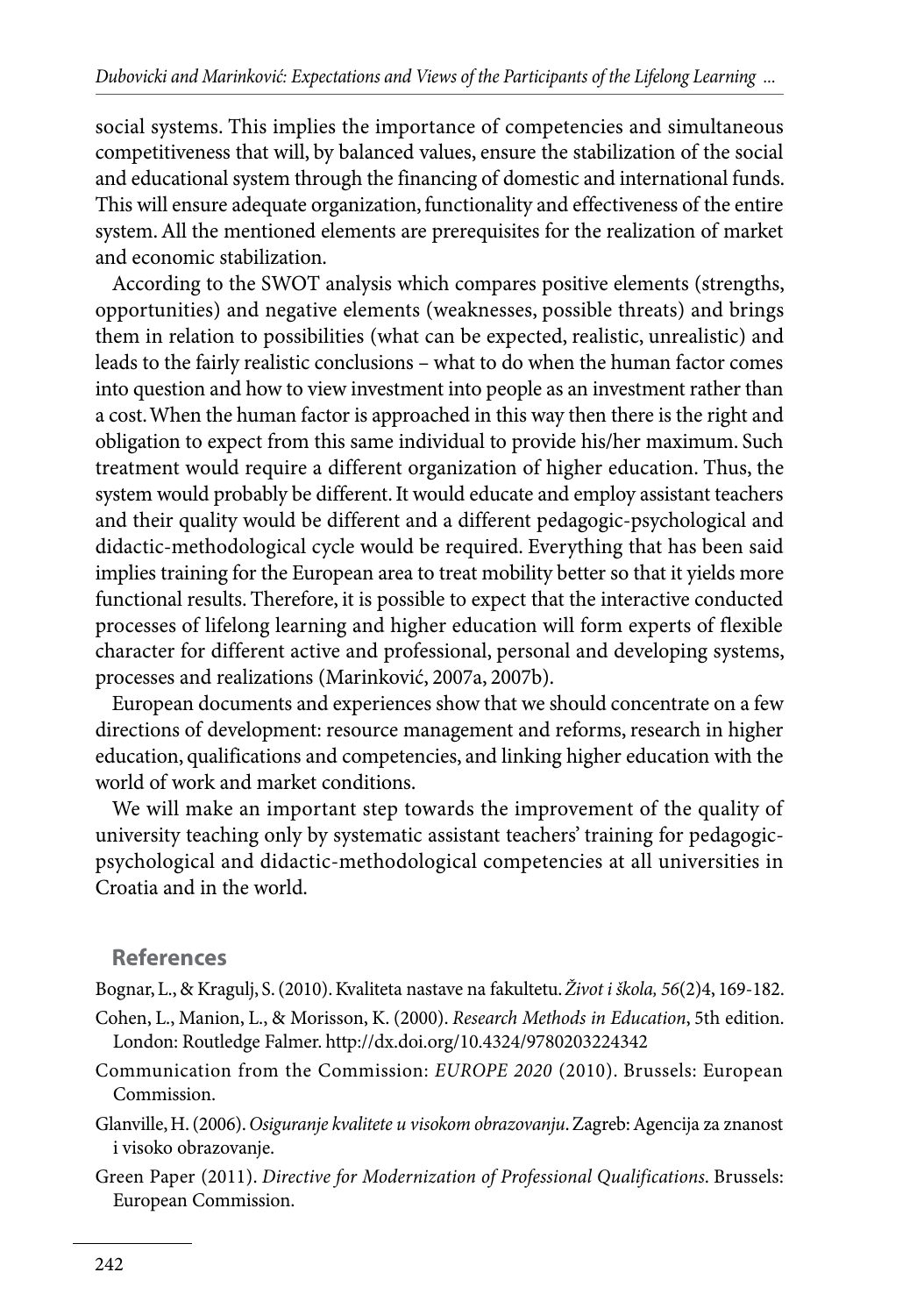- Heid, H. (2013). Logik, Struktur und Prozess der Qualitätsbeurteilung von Schule und Unterricht. *Zeitschrift für Erziehungswissenschaft, 16*(2), 405-431. http://dx.doi.org/10.1007/ s11618-013-0363-7
- Horizon 2020: *The New EU Framework Program for Research and Innovation 2014 2020*. Brussels: European Commission.
- Kiper, H., & Mischke, W. (2004). *Einführung in die Allgemeine Didaktik*. Weinheim: Beltz.
- Marinković, R. (Ed.). (2007a). *New Perspectives in Quality Development of Higher Education.*  Zagreb: A. Z. P. Grafis d.o.o.
- Marinković, R. (Ed.). (2007b). *Quality Management and Communication in Higher Education*. Zagreb: A.Z.P. Grafis. d.o.o.
- Mienert, M., & Pitcher, S. (2011). *Pädagogische Psychologie; Theorie und Praxis des Lebenslangen Lernens*. Springer Fachmedien Wiesbaden GmbH: Verlag für Sozialwissenschaften. http:// dx.doi.org/10.1007/978-3-531-92095-5
- Schiersmann, C. (2010). Beratung im Kontext lebenslangen Lernens. In R. Tippelt & A. Von Hippel (Eds.), *Handbuch Erwachsenenbildung/Weiterbildung* (pp. 747-767). http://dx.doi. org/10.1007/978-3-531-92016-0\_45
- Peko, A. (2011/2012). *Vodič pedagoško psihološkog i didaktičko-metodičkog obrazovanja*. Osijek: Učiteljski fakultet Sveučilišta u Osijeku.
- Reisz, R. D., & Stock, M. (2013). Hochschulexpansion, Wandel der Fächerproportionen und Akademikerarbeitslosigkeit in Deutschland. *Zeitschrift für Erziehungswissenschaft*, Volume 16, Issue 1, 137-156. http://dx.doi.org/10.1007/s11618-013-0337-9
- The Netherlands Ministry (2011). *Teaching 2020, a strong profession*. Retrieved on 2nd September 2013 from https://www.educ.cam.ac.uk/centres/lfl/about/events/ pastlflsupperseminars/PDFs/Teaching\_2020\_The\_Netherlands\_Ministry.pdf
- Walter, C., & Briggs, J. (2012). *What professional development makes the most difference to teachers?* Oxford: Oxford University Press
- Williams, G. (1996). The many faces of privatization. *Higher Education Management*, Vol. 8. Oxford: Pergamon Press, 39-56.

#### **Snježana Dubovicki**

Department of Social Sciences Faculty of Education Josip Juraj Strossmayer University of Osijek Cara Hadrijana 10, 31000 Osijek, Croatia sdubovicki@gmail.com

#### **Renata Marinković**

Department of Pedagogy Faculty of Humanities and Social Sciences University of Zagreb Ivana Lučića 3, 10000 Zagreb, Croatia rmarinko@ffzg.hr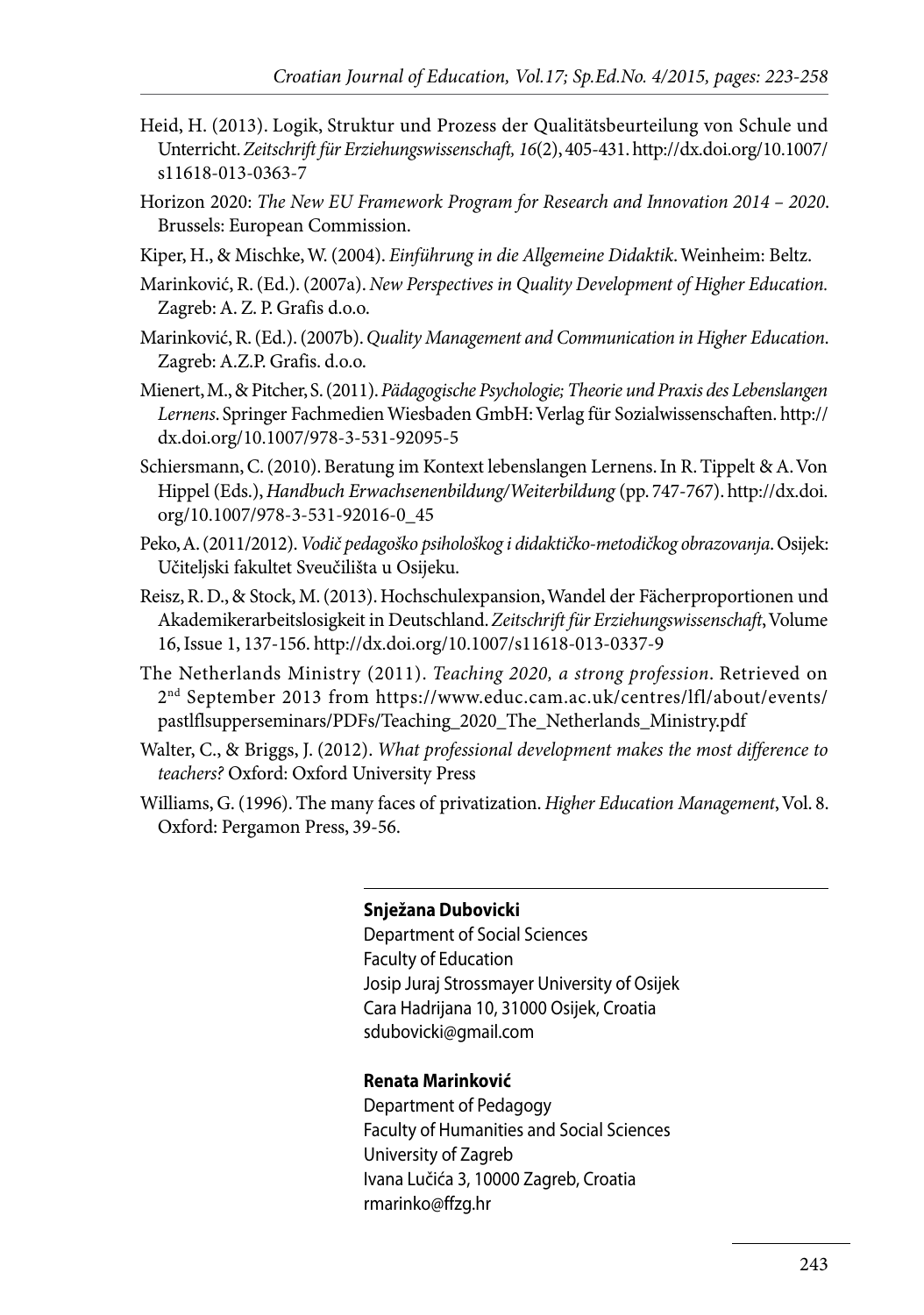# Očekivanja i stavovi polaznika programa cjeloživotnog obrazovanja od nastave didaktike

## *Sažetak*

*Većina europskih dokumenta naglašava važnost cjeloživotnog obrazovanja što postavlja pitanje kvalitete nastave koja se izvodi s polaznicima cjeloživotnoga obrazovanja. Postoje različite vrste cjeloživotnog obrazovanja, usmjerene na određene kompetencije polaznika. Temeljnim se kompetencijama smatraju pedagoškopsihološke i didaktičko-metodičke. Velik broj nastavničkih fakulteta u Hrvatskoj i u svijetu nudi takvu vrstu izobrazbe djelatnika u osnovnom i srednjem obrazovanju koji u svom preddiplomskom/diplomskom stručnom ili sveučilišnom studiju nisu imali kolegije iz pedagoške i psihološke skupine predmeta. Jednako je važna i izobrazba asistenata koji rade na visokim učilištima, a tijekom stručnog ili sveučilišnog studija nisu imali pedagoško-psihološku skupinu predmeta. Tu je potrebu prepoznao, uz ostale, Učiteljski fakultet u Osijeku koji organizira takvu vrstu izobrazbe. Cilj rada je putem provedene on-line ankete istražiti očekivanja polaznika cjeloživotnog obrazovanja (B modula) od nastave didaktike na osnovi usporednih analiza dviju generacija polaznika te istražiti mijenjaju li se s godinama njihova očekivanja. Cilj je bio i ispitati stavove polaznika prema trajanju izobrazbe, težini i količini obaveza, organizaciji nastave; istražiti očekuju li da nastava didaktike bude model nastave koji će oni moći primijeniti na svojim fakultetima te istražiti kakvu nastavu asistenti žele na fakultetima. Rezultati istraživanja pokazuju da polaznici obje generacije nastavu didaktike smatraju važnom i da bi ona trebala biti model nastave koju će oni moći izvoditi na svojim fakultetima. Duljina trajanja izobrazbe primjerena je njihovim potrebama, ali količina obaveza prema kolegiju didaktike nije zadovoljavajuća.*

**Ključne riječi***: cjeloživotno obrazovanje; didaktika; kvaliteta; sveučilišna nastava.*

## **Uvod**

Razmišljajući o važnosti cjeloživotnog obrazovanja, dijelu strategije i kruni sustava cjelokupnog obrazovanja, postavljamo pitanje kakva je kvaliteta takvoga obrazovanja. Kvaliteta sveučilišne nastave većinom se procjenjivala na osnovi prolaznosti studenata iz pojedinih kolegija i dužine studiranja na pojedinim fakultetima. Izuzetno je teško pronaći određenje kvalitetnog obrazovanja koje bi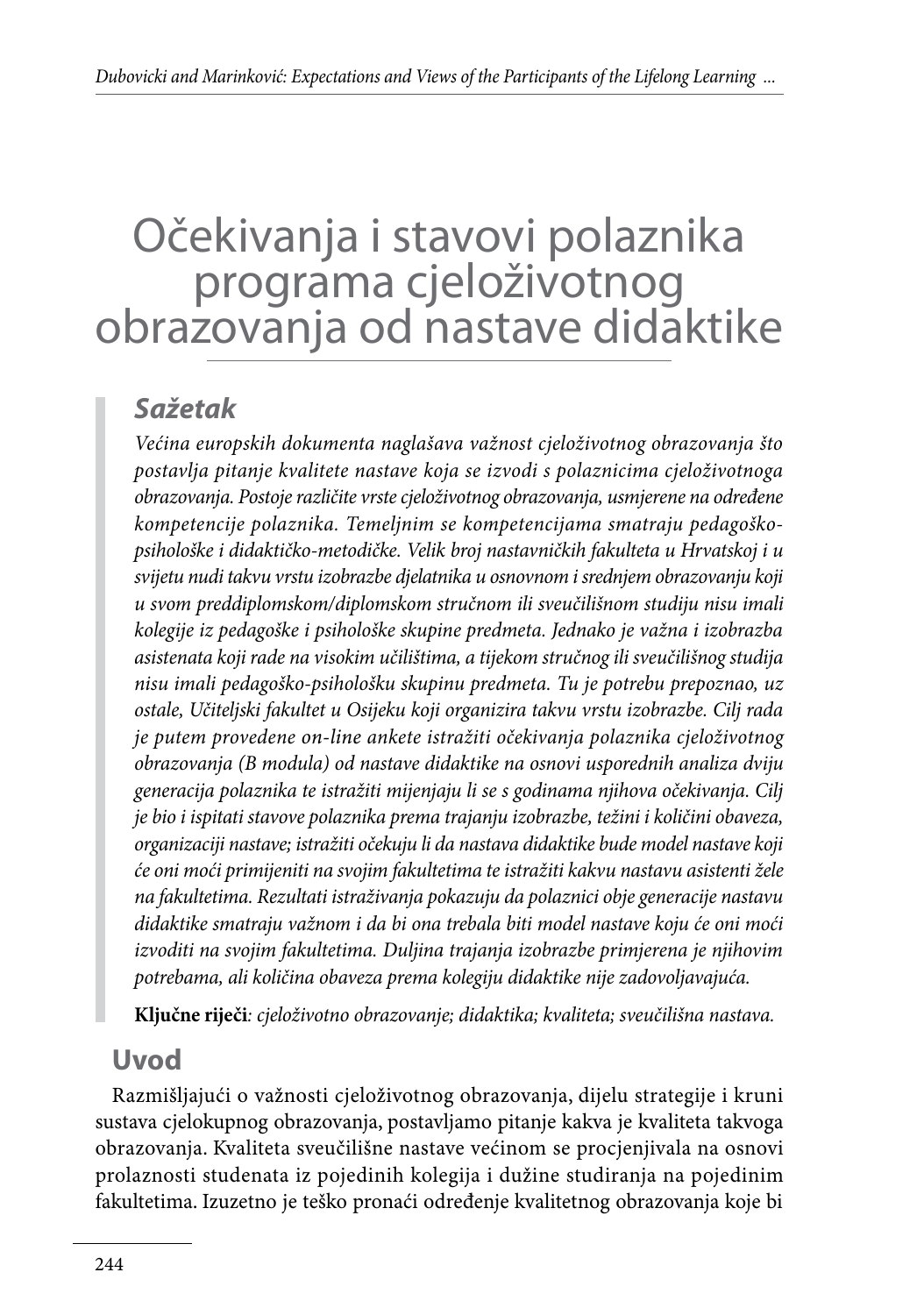bilo općenito primjenjivo. Stoga različiti autori različito definiraju pojam kvalitete. Kiper i Mischke (2008) smatraju da se kvaliteta nastave sastoji od kvalitete procesa i kvalitete "proizvoda". Pred nama koji se bavimo cjeloživotnim obrazovanjem stoji zadaća učiniti kvalitetu procesa što uspješnijom kako bi takva nastava imala višestruki učinak na sve sudionike odgojno-obrazovnog procesa.

Glanville (2006) navodi kako su standardi i smjernice za osiguravanje kvalitete u Europskom prostoru visokog obrazovanja (ESG) prihvaćeni na konferenciji u Bergenu (2005), čime su one postale dijelom obveza zemalja potpisnica. Williams (1996) navodi kako postoje tri glavna mehanizma osiguranja kvalitete u visokoškolskom obrazovanju, a to su akreditacija, (pr)ocjenjivanje i revizija. *Akreditacija* određuje zadovoljava li visokoškolska institucija minimalni prag kriterija. *(Pr)ocjenjivanje* podrazumijeva procjenu kvalitete određenih obrazovnih aktivnosti. Drugim riječima, ukazuje na garanciju u kvaliteti nastave za ustanove koje prelaze minimalne uvjete. *Revizija* se usredotočuje na procese za koje se smatra da stvaraju kvalitetu i na metode kojima ustanove, sastavnice i odsjeci osiguravaju da kvaliteta bude postignuta.

Reisz i Stock (2013) istražuju odnos između širenja visokog obrazovanja i razvoja nezaposlenosti prema disciplinama koristeći se serijom vremenskih podataka. Autori naglašavaju važnost usklađivanja pojedinih disciplina u odnosu na tržište rada. U Hrvatskoj se također naglašava nužnost takvih promjena koje, na žalost, ne idu onim tempom kojim bi trebale, nego su inertne i često zaostaju za potrebama tržišta, zasićujući urede za zapošljavanje već postojećim, višebrojnim kadrovima. Cjeloživotno bi obrazovanje, u najmanju ruku, trebalo pomoći pojedincima pri prekvalifikaciji koje od njih traži trenutno tržište, a što bi im pomoglo da zadrže, promijene ili ponovno se zaposle na nekom drugom radnom mjestu. U tom smjeru, osim navedenoga, treba ići i reorganizacija sveučilišne nastave, kao i promjena uloge sveučilišnih profesora.

Učinkovite reorganizacije kvalitete cjelokupnog sveučilišnog odgoja i obrazovanja, ali i nastave nema bez promjene paradigme o nužnosti i važnosti cjeloživotnog obrazovanja sveučilišnih profesora. Važnost cjeloživotnoga obrazovanja sveučilišnih profesora5 prepoznali su, uz ostale, Bognar i Kragulj (2010):

*"Sveučilišni profesori ne mogu ostati na početničkoj didaktičkoj i metodičkoj razini i oponašati nastavu svojih profesora. Oni u okviru cjeloživotnog učenja trebaju pratiti i promjene u pedagogijskim znanostima i stalno osuvremenjivati svoju nastavu".*

Osim praćenja promjena i znanstvenog i stručnog usavršavanja važna je i pedagoška naobrazba za sve asistente koji je nisu prošli, a ušli su u sustav obrazovanja. Peko (2011/12) naglašava kako se na fakultetima i sveučilištima

<sup>5</sup> Pod pojmom sveučilišni profesor podrazumijevaju se osobe obaju spolova koji rade na višim ili visokim učilištima u sustavu izvođenja nastave u različitim zvanjima.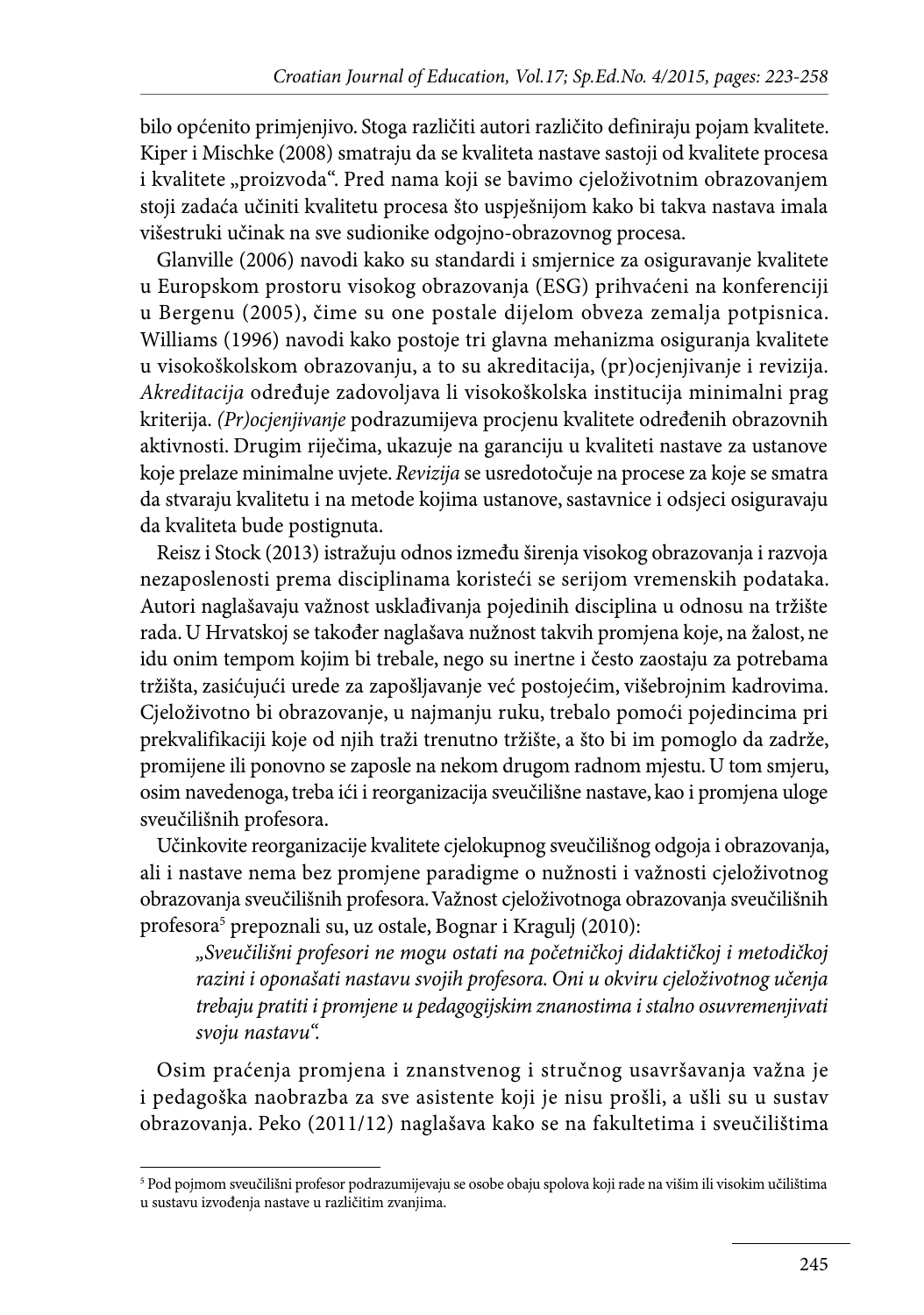školuju budući nastavnici (različitih profila, osposobljeni za izvođenje nastave). Razvijajući se i usavršavajući u stručnom i pedagoško-didaktičkom smislu, asistenti s vremenom postaju sveučilišni profesori o čemu govori i onavedenivaj citat. Peko (2011/12) naglašava kako na nenastavničkim fakultetima studenti ne stječu pedagošku naobrazbu pa u nastavu ulaze kao mladi ljudi koji nisu osposobljeni za taj vrlo složen i zahtjevan posao u kojem se traže znanja iz područja pedagogije, psihologije, didaktike i metodike, a koja nemaju gdje steći.

I sami asistenti nakon završetka takve izobrazbe govore o njezinoj važnosti i postavljaju nam pitanja o tome zašto pedagogija, didaktika i psihologija nisu preduvjeti za rad u obrazovnim ustanovama?

Teško je govoriti o kvaliteti poučavanja ako je ono dugi niz godina bilo uglavnom preslika nastave kakvu su isti ti asistenti doživjeli u svojim studentskim danima. Heid (2013) baveći se strukturom i procesom vrednovanja kvalitete škole i nastave, o kvaliteti kaže sljedeće:

*"Ali kvaliteta nije objekt vrednovanja, već rezultat vrednovanja objekta. Kvalitetu ne možemo vidjeti, a sve što možemo vidjeti nije kvaliteta. Ona ne "postoji" izvan vrednovanja subjekata koji procjenjuju, a koji se u svojim pogledima, uvjerenjima i interesima često razlikuju te imaju na različitim razinama odlučivanja intersubjektivno različite mogućnosti za dokazivanje i provođenje svojih zamisli o kvaliteti".*

Još je veći problem ako asistenti oponašaju nastavu starijih kolega i/ili mentora smatrajući kako je potrebno "preuzeti određeni obrazac nastave" kakav je karakterističan za taj fakultet, kolegij ili toga profesora. O nužnosti izobrazbe svjedoči nam još jedan komentar polaznika:

*"Mislim da bi ovakvu nastavu trebali proći svi koji su upisali poslijediplomski studij bez obzira radili na fakultetima ili ne. Pravilna komunikacija, odgoj i obrazovanje, odnosno prenošenje znanja bi trebalo zanimati sve s visokoškolskom naobrazbom"*<sup>6</sup> .

Stečene pedagoške i didaktičke kompetencije od iznimne su važnosti jer izravno utječu na kvalitetu nastave, ali i prelaze njezine okvire djelujući u širem društvenom kontekstu. Peko (2011/12) navodi neke od zadataka pedagoškog osposobljavanja asistenata: osvijestiti potrebu cjeloživotnoga obrazovanja, razviti sposobnost kritičkog promišljanja i vrednovanja aktivnosti učenja, upoznati najvažnije teorije, koncepte i dimenzije odgoja i obrazovanja, osvijestiti ciljeve koji označavaju ishode odgoja i obrazovanja, razvijati komunikacijske vještine, razvijati svijest o etičnosti poziva, razvijati kulturnu svijest i izražavanje, poticati i osposobljavati za samoorganizirano učenje.

<sup>6</sup> Izvor: (Moodle, Kolegij: Visokoškolska didaktika Predano: Monday, 27 February 2012, 12:39)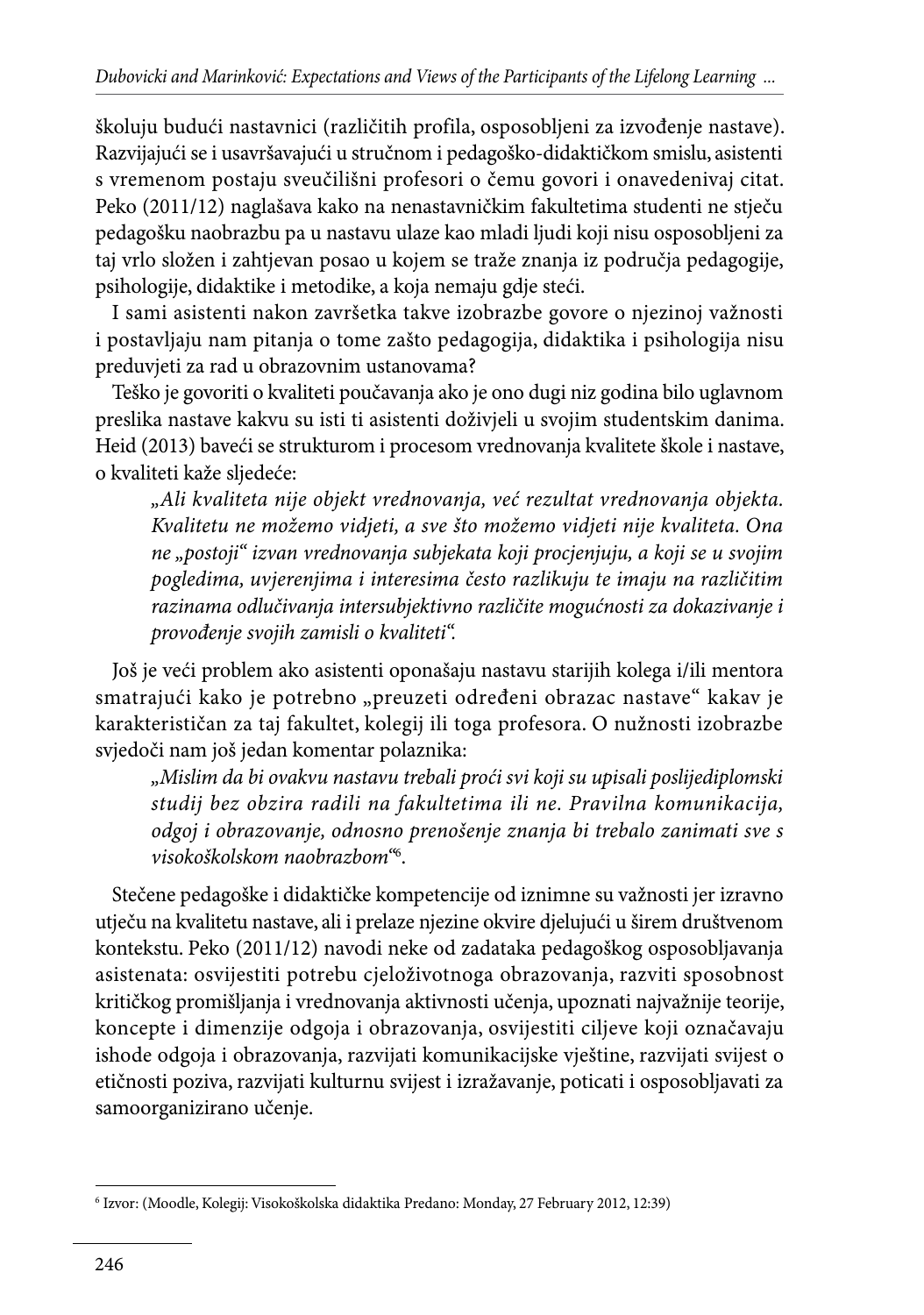Schiersmann (2010) navodi da je u kontekstu individualizacije obrazovnih i profesionalnih biografija, kao i programa cjeloživotnog učenja iznimno važno postalo savjetovanje na području obrazovanja, zanimanja i zapošljavanja. U kontekstu cjeloživotnoga učenja savjetovanje postaje prikladno za različite povode pri učenju. O važnosti cjeloživotnog obrazovanja govore Mienert i Pitcher (2011) pristupajući mu iz pedagoško-psihološkog konteksta.

## **Daljnji koraci u razvoju kvalitete visokog obrazovanja i cjeloživotnog učenja**

Teško je decidirano odrediti koji su egzaktni koraci u daljnjem kreiranju obrazovnih i nastavnih procesa u visokom i cjeloživotnom tijeku edukacije. Profilacija takvih aktivnosti podliježe konkretnom društvenom sustavu, koji najčešće nije jasno i konkretno određen. Još više od toga odlučuje uže specificirana politika obrazovanja (od predškolske dobi do završetka studija i potrebnog osposobljavanja i usavršavanja tijekom cijelog života). Kakva je ta politika, tko je donosi i određuje (koja tijela), tko će je i kako provoditi – ključna su pitanja. Problem primjerenosti i moguće primjenjivosti u praksi ostaje diskutabilan jer pitanje je zadovoljstva baze (obrazovne ustanove i pojedinci) zacrtanim obrazovno-političkim orijentacijama i odgovarajućom spremnošću da se doneseni pravci razvoja doista i provode. Stoga je pitanje kvalitetne profesionalizacije, a posebno postizanja izvrsnosti, prilično delikatno, osjetljivo i upitno – kako za (sveučilišne) nastavnike koji educiraju mlade tako i za same studente (potencijalne asistente) nastavničkih i nenastavničkih usmjerenja.

U startu je potrebno postaviti, planirati ciljeve, a onda se usmjeriti na realne pretpostavke ostvarenja – strategiju razvoja, sustava i strukturu cjelokupnog koncepta i kvalitete izobrazbe. Temeljni je cilj svakako stjecanje stručnih/ profesionalnih i pedagoških kompetencija. Dodatnu vrijednost takvim aktivnostima pružit će osobni izazovi, različite motivacije, osjećaj i potreba za kreativnošću, produktivnošću i natjecanjem. To su pretpostavke ostvarenja izvrsnosti kao najviše razine postizanja kvalitete. Doprinos tome dat će i odgovarajući stupanj praćenja, upravljivosti, kontrole postignute uspješnosti u pojedinim fazama razvoja. U prilog tome govore i podaci dobiveni provedenim istraživanjima čiji su rezultati objavljeni u prijašnjem dijelu teksta.

Različiti svjetski pristupi obrazovanju, posebno na razini visokog obrazovanja i cjeloživotnog učenja, ogledaju se na razne načine. Američki trend je učenje radeći, pri čemu se pogreške korigiraju daljnjim radom (*learning by doing*). Japanski je pristup nešto drugačiji, a odnosi se na učenje iskustvom. Korekcije se izvode u hodu kako se ne bi izgubilo na vremenu i rezultatu. To je sasvim logičan slijed za Japance radoholičare, a poznat je pod nazivom – *learning by experience*. Zanimljiv je pogled drugog istočnjačkog industrijskog diva na to pitanje – Koreje. Oni su vrlo praktični, poduzetni i domišljati jer se njihova koncepcija razvoja u obrazovanju,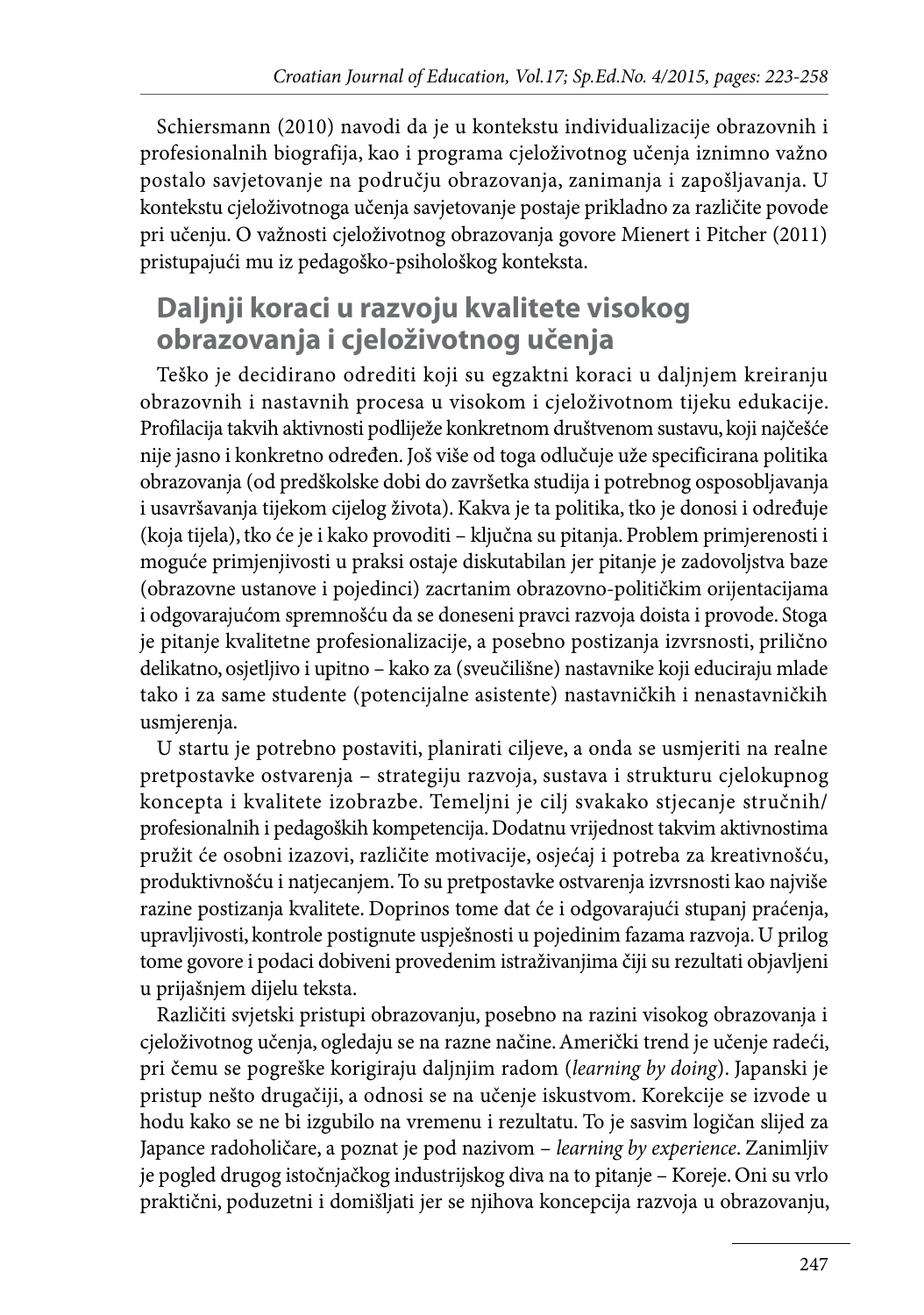pa time i u proizvodnji, temelji na promišljanju da je sve već izmišljeno samo treba znati dobro kombinirati, integrirati i dalje razvijati ponuđene aktivnosti i procese. Svojom filozofijom oni povezuju sve do čega dođu i onda učine nešto – novo. To novo tada biva kvalitativno prepoznato i hvaljeno u svijetu *(learning by integrating*). Vjerojatno je moguće niz sličnih koncepcija i snalaženja naći i u drugim zemljama, ali svakako je uvijek najvažnije prepoznati i prilagoditi ono što je pojedinoj zemlji i njezinu mentalitetu najbliže i najupotrebljivije.

# **Metodologija istraživanja**

Istraživanje je provedeno na Učiteljskom fakultetu u Osijeku akademske 2010./2011. i 2012./2013. godine. Usporedna analiza dviju generacija polaznika istražuje se u funkciji dobivanja odgovora na pitanje mijenjaju li se njihova mišljenja s obzirom na određeni vremenski odmak te je li se kod asistenata osječkog Sveučilišta podigla svijet o važnosti te izobrazbe za unapređenje njihove nastave. Osim *kvantitativnog pristupa* koristio se i *kvalitativni* s ciljem bolje interpretacije rezultata.

Nastava didaktike ostvarena je uz pomoć trajnih grupa koje su formirane na prvom nastavnome satu. Grupe su se sastojale od 6 članova koje su činili polaznici s različitih fakulteta, što im je omogućilo iskustva i iz drugih područja znanosti. Radi bolje grupne kohezije, svaka je grupa osmislila svoje ime uz pomoć kojega su se predstavljali drugim grupama, izabrali su svoga predstavnika, ali su i svakome od ostalih članova dodijelili neku ulogu u grupi. Polaznici su u grupama imali i grupne zadatke koje je bilo potrebno izvršiti do kraja tečaja, a to su:

- a) izrada mape iz didaktike koja je trebala uključivati sve sadržaje kojima smo se bavili na nastavi, kao i stavove i komentare grupa o pojedinim didaktičkim fenomenima;
- b) osmišljavanje, provedba i izlaganje projekata vezanih uz različitu problematiku sveučilišne nastave;
- c) posjet nastavi u ulozi kritičkoga prijatelja (svaki član grupe je barem jednom trebao ugostiti kritičkoga prijatelja, također člana grupe, na nastavi na svom fakultetu, a jednom je trebao sam biti kritički prijatelj nekome iz grupe), nakon čega smo na nastavi razgovarali o mogućnostima za unapređenje sveučilišne nastave;
- d) sudjelovanje u aktivnostima na Moodlu;
- e) sudjelovanje u aktivnostima na nastavi.

Tijekom trajanja izobrazbe B-modul je osim direktne nastave imao i nastavu na daljinu koja se odvijala uz pomoć informatičkog sustava Moodle. Na tom je sustavu u dva navrata, 2010./2011. i 2012./2013. postavljen upitnik (s jednakim pitanjima za obje generacije polaznika) kojemu je cilj bio prikupiti podatke o očekivanjima polaznika od nastave didaktike. Međusoban odnos dviju generacija polaznika ispitan je Pearsonovim koeficijentom.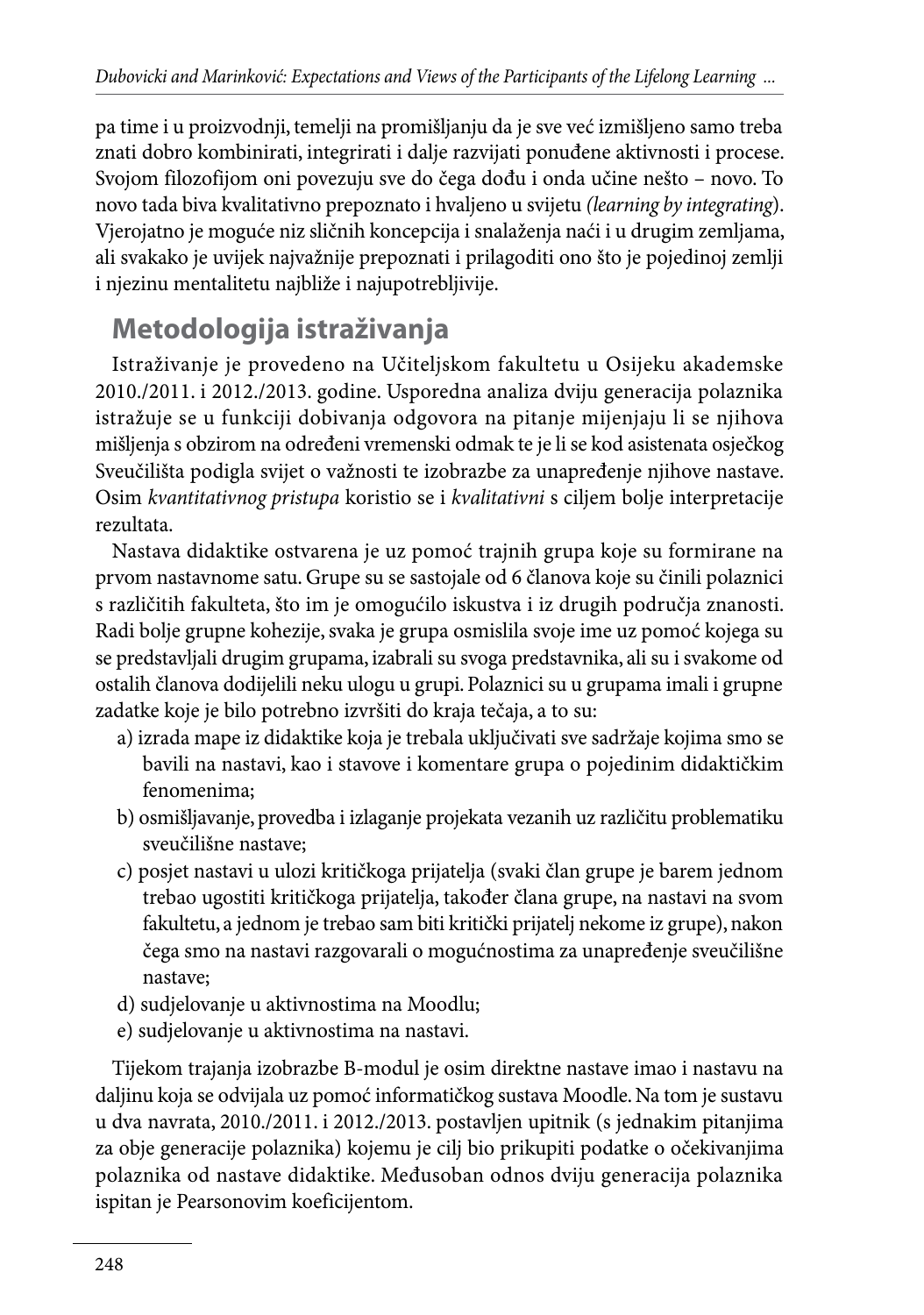### *Sudionici i postupak istraživanja*

U istraživanju su sudjelovali polaznici B modula – asistenti s osječkog Sveučilišta koji u svom dosadašnjem obrazovanju nisu imali pedagoško-psihološku skupinu predmeta.7 Broj ispitanika koji su sudjelovali u istraživanju je *N* = 70.

Svaka grupa polaznika je raznolika jer su je činili asistenti s različitih fakulteta. Bogatstvo njihovih iskustava koje donose iz različitih struka svakako obogaćuje nastavu, ali i daje uvid u iskustva i nastavu drugih područja. Iz navedenih je razloga nastavu didaktike potrebno pripremiti za interdisciplinarna područja. Tablica 1. prikazuje udio asistenata s pojedinih fakulteta.

Tablica 1.

Tablica 1. prikazuje ciklusnu zastupljenost asistenata s pojedinih fakulteta s obzirom na vremensko razdoblje. Uočavamo kako se 2012./2013. ne pojavljuju asistenti s Građevinskog, Ekonomskog i Elektrotehničkog fakulteta, ali se u velikom broju pojavljuju asistenti s Poljoprivrednog fakulteta koji nisu bili prisutni u grupi polaznika 2010./2011. U istraživanju koje je provedeno 2010./2011. sudjelovalo je 30 od 33 ispitanika, a u istraživanju provedenome 2012./2013. sudjelovali svi ispitanici. U prilog tome podatku mogu ići zainteresiranost polaznika i prijenos pozitivnih informacija od prethodne grupe, ali navedeno možemo pripisati i nekih drugim faktorima koji mogu uključivati i motiviranost za sudjelovanje u istraživanju od profesora.

### *Etika istraživanja*

Prilikom istraživanja vodilo se računa o *etici istraživanja* i o pitanjima koja nisu zadirala u intimnost pojedinca. Sudionici istraživanja dobrovoljno su pristali na istraživanje, primjereno im je objašnjen postupak istraživanja i njegova svrha. Ispunjavanje upitnika trajalo je 10-ak minuta, a istraživanje jamči anonimnost ispitanika tako da nisu iznošeni pojedinačni podatci niti su se uspoređivale vrijednosti pojedinaca, nego su svi podatci iznošeni grupno.

### *Instrument istraživanja*

Instrument koji se koristio pri istraživanju je upitnik. Sudionici su dobrovoljno pristali na istraživanje, a upitnik su ispunjavali *on-line* uz pomoć informatičkog sustava Moodle. S obzirom na to da je izobrazba asistenata na osječkom Sveučilištu novina u posljednjih nekoliko godina, upitnik je bio oblikovan tako da se od polaznika dobiju odgovori u obliku njihovih stavova o važnosti kolegija didaktike, o razlozima upisivanja tečaja, primjerenosti tečaja i obaveza prema kolegiju didaktike. Upitnikom se također željelo saznati i koja su njihova očekivanja na razini interesa (*doživljaj* – što žele doživjeti na nastavi; *spoznaja* – koje sadržaje

<sup>7</sup> U daljnjem tekstu B Modul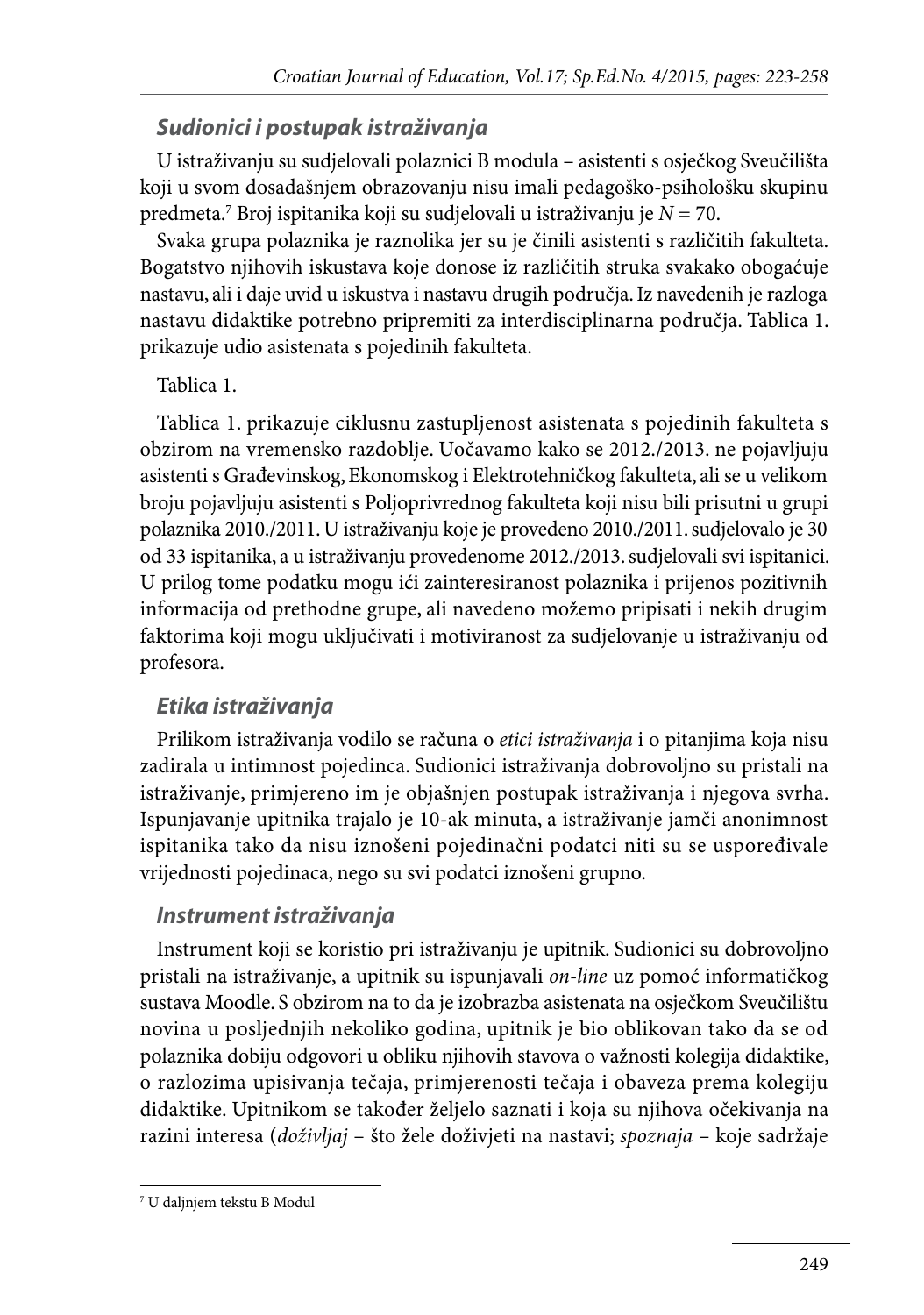žele usvojiti, *psihomotorik*a – koje sposobnosti očekuju da će razviti na nastavi) i potreba (posebno *socijalnih* – vezanih uz grupne aktivnosti i *samoaktualizacijskih*). Važan dio upitnika odnosio se na sugestije polaznika vezane uz nastavu koje su bile od višestruke važnosti za unapređivanje buduće nastave, ali i kao evaluacija već realizirane nastave.

Upitnik je sadržavao 10 pitanja (otvorena pitanja, pitanja dvostrukog i višestrukog izbora, Likertova skala).

*Prvo* se pitanje odnosilo na razlog upisivanja kolegija didaktika (četiri ponuđena odgovora).

*Drugo* na važnost kolegija (četiri ponuđena odgovora).

*Sedmo* na trajanje izobrazbe (tri ponuđena odgovora).

*Osmo* se odnosilo na obaveze prema kolegiju (tri ponuđena odgovora).

Likertovom skalom su ispitanici odgovorili na *5. i 6. pitanje*: što žele doživjeti na nastavi didaktike (5. pitanje) i koja su njihova očekivanja na razini potreba (6. pitanje) pri čemu je 1 – u potpunosti se ne slažem, 5 – u potpunosti se slažem.

*Deveto* pitanje bilo je dvostrukoga izbora i odnosilo se na nastavu didaktike koja treba predstavljati model nastave koji će polaznici moći izvoditi na svojim fakultetima.

Upitnik je sadržavao i tri esejska pitanja o tome: što ispitanici žele naučiti na nastavi didaktike (*3. pitanje*); koje sposobnosti očekuju da će razviti (*4. pitanje*) i koje su njihove sugestije za daljnju nastavu didaktike (*10. pitanje*).

Ispitanici su ispunjavali upitnik nakon prvih 5 održanih sati nastave iz kolegija didaktika.

### *Cilj i hipoteze istraživanja*

Cilj rada bio je istražiti očekivanja polaznika programa cjeloživotnog obrazovanja od nastave didaktike 2010./2011. i 2012./2013. godine te utvrditi postoje li generacijske razlike. Cilj je ujedno bio i ispitati stavove polaznika prema trajanju izobrazbe, težini i količini obaveza, organizaciji nastave te istražiti kakvu nastavu asistenti žele na fakultetima.

### *Ciljevi istraživanja:*

- 1) Ispitati stavove polaznika prema važnosti nastave didaktike;
- 2) Istražiti očekivanja polaznika cjeloživotnog obrazovanja od nastave didaktike 2010./2011. godine;
- 3) Istražiti očekivanja polaznika cjeloživotnog obrazovanja od nastave didaktike 2012./2013;
- 4) Usporediti očekivanja polaznika cjeloživotnog obrazovanja od nastave didaktike 2010./2011. I 2012./2013. te utvrditi postoje li generacijske razlike;
- 5) Istražiti očekuju li da nastava didaktike bude model nastave koji će oni moći primijeniti na svojim fakultetima;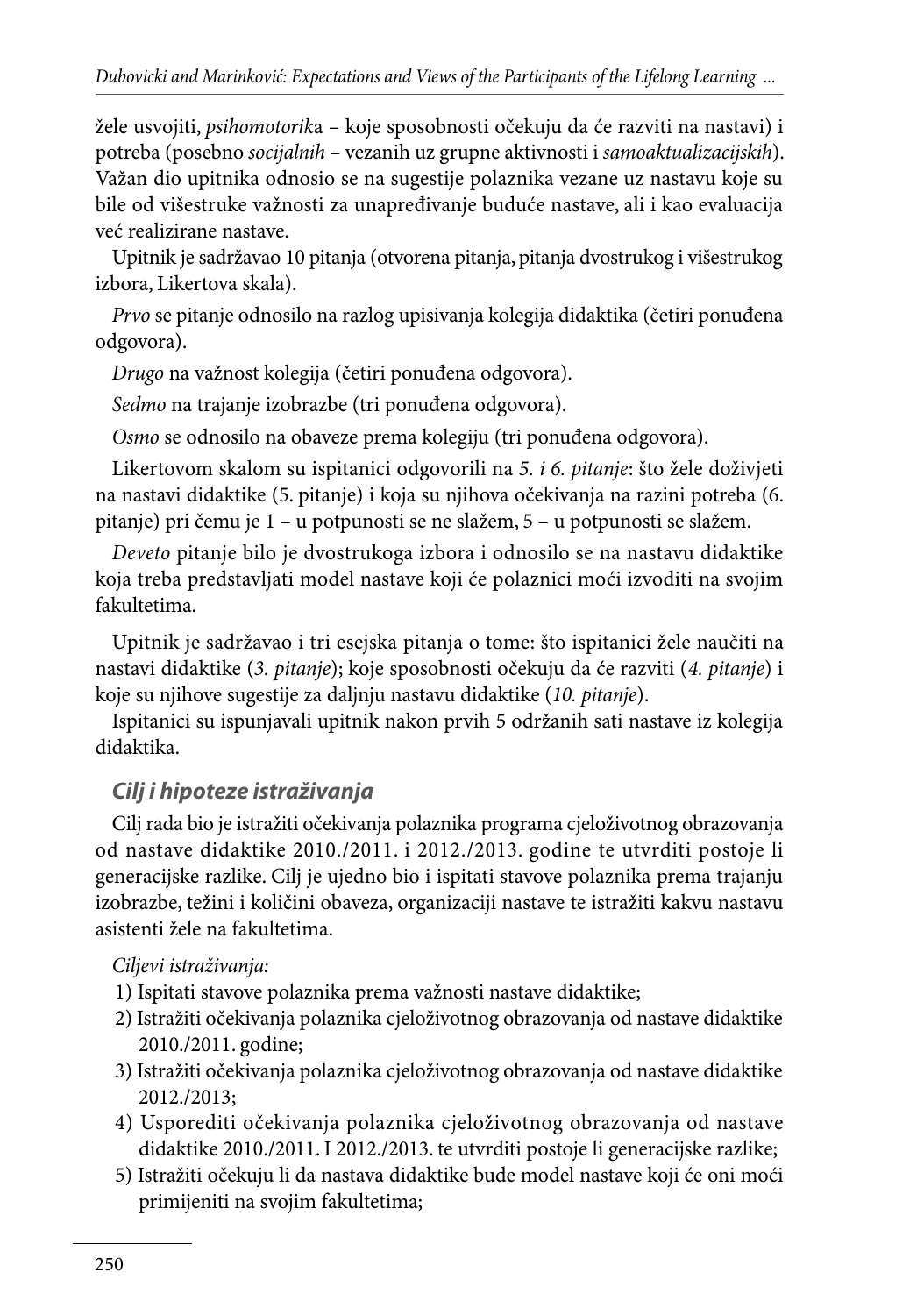- 6) ispitati stavove polaznika prema trajanju izobrazbe;
- 7) ispitati stavove polaznika prema težini i količini obaveza, organizaciji nastave;
- 8) istražiti kakvu nastavu polaznici žele na fakultetima.

S obzirom na ciljeve istraživanja postavljene su sljedeće hipoteze:

- H1: Polaznici smatraju važnom nastavu didaktike
- H2: Polaznici smatraju da nastava didaktike treba biti model nastave koji će oni moći primijeniti na svojim fakultetima
- H3: Duljina trajanja kolegija nije zadovoljavajuća
- H4: Količina obaveza nije zadovoljavajuća
- H5: Očekivanja polaznika cjeloživotnoga obrazovanja od nastave didaktike 2010./2011. i 2012./2013. značajno se ne razlikuju

### **Rezultati i interpretacija**

S obzirom na to da je navedena izobrazba još uvijek relativna novina, bilo je važno postaviti pitanje zašto su je polaznici odlučili pohađati. Tablica 2. daje odgovor na postavljeno pitanje.

#### Tablica 2.

Iz Tablice 2. možemo iščitati kako asistenti pohađaju izobrazbu ponajprije zato što im je to daljnji uvjet napredovanja. Naime, potvrda o završenom tečaju jedan je od uvjeta koji treba biti ostvaren kako bi se polaznik mogao natjecati za više radno mjesto. Ovo apelira na još uvijek nedovoljno zastupljenu ideju o nužnosti unapređenja vlastite nastave, ali i neprihvaćanje ove ideje u širem krugu znanstvenika. Jedan od razloga jest opuštenost zbog mišljenja da se više ne treba usavršavati. Sljedeći je razlog nedovoljna zainteresiranost šire društvene i prosvjetne zajednice za dodatnom edukacijom. Tako sadržaj, strukture, strategije daljnjeg razvoja visokog obrazovanja, a time i cjeloživotnog, gube na stjecanju kompetencijskih i kvalitativnih izazova. Jedan od važnih pokazatelja takvog stanja je povremeno održavanje odgovarajuće nastave (u različitim gradovima), što ukazuje na nesustavnost, neorganiziranost, nedovoljnu informiranost i zainteresiranost prosvjetnih vlasti, ali i fakultetskih sredina.

Iz navedenih rezultata možemo pretpostaviti da se situacija s godinama znatnije ne popravlja i da u oba slučaja manji broj polaznika dolazi sa stavom da želi unaprijediti svoju nastavu, a to nije ohrabrujući podatak. Ipak, u 2012./2013. imamo veći postotak onih koji navode da žele unaprijediti svoje poučavanje (prva i zadnja tvrdnja) nego što je to bilo 2010., pa možemo pretpostaviti da ima i nekih pozitivnih aspekata.

U mnogim je zemljama to obavezni dio edukacije. Primjerice, Institute of Education u Londonu, kao zasebna institucija engleskog Sveučilišta, obavlja niz takvih i sličnih obrazovnih procesa za sve prosvjetne radnike, čime se obnavlja profesionalna licenca svakih 3 – 5 godina.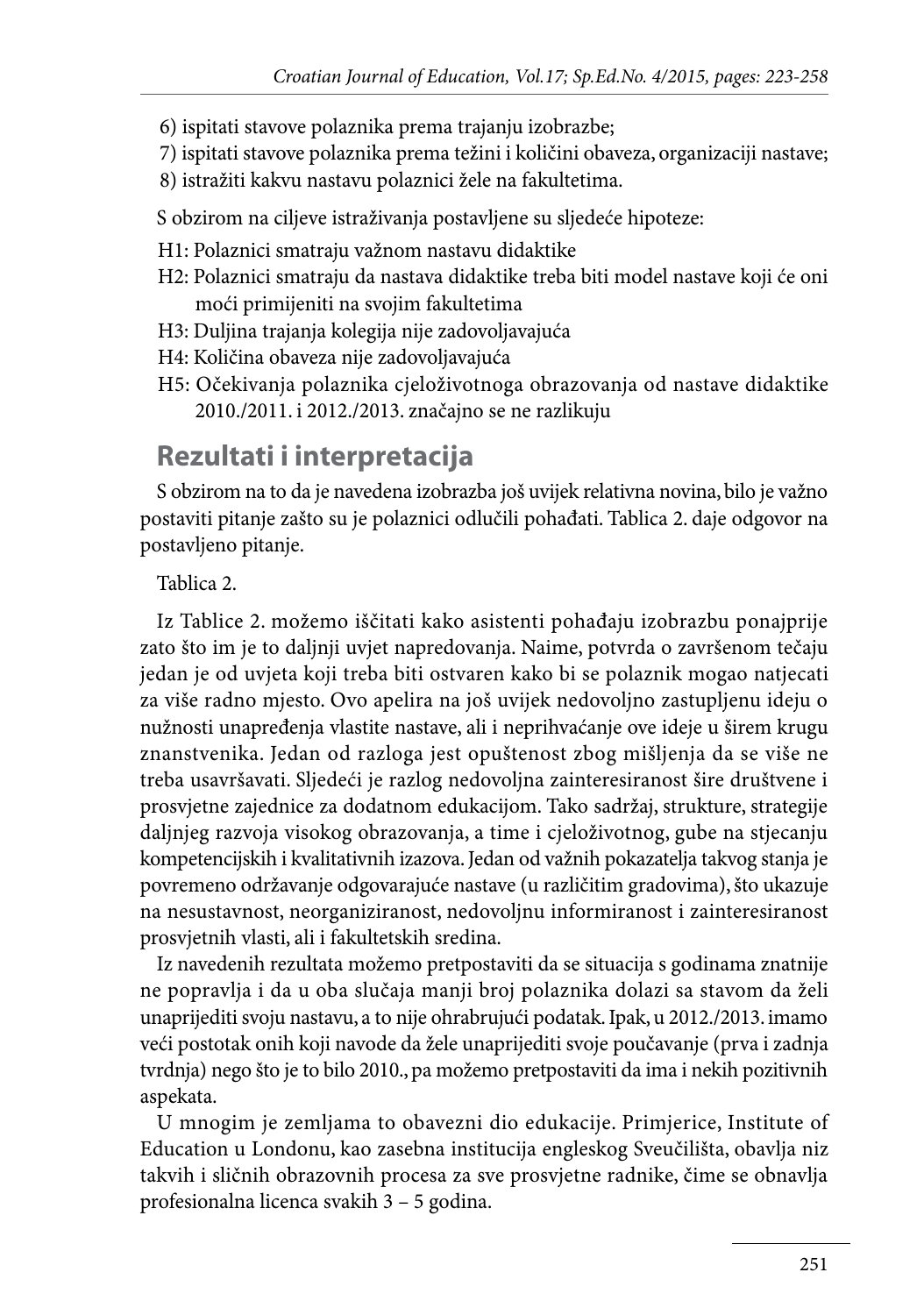Njihov stav o nastavi ispitali smo odgovorima na sljedeće pitanje koje dodatno pojašnjava odgovor na prvo pitanje (Tablica 3) i govori o nužnosti kolegija.

#### Tablica 3.

Ispitanici uočavaju da je didaktika važna za njihov posao i da će ona utjecati na uspješnost njihove nastave čime prihvaćamo *H1: Polaznici smatraju važnom nastavu didaktike.* 

Ako je tomu tako, zašto je samo osječko Sveučilište donijelo odluku o nužnosti pohađanja ove izobrazbe? Jesu li asistenti na drugim, nenastavničkim fakultetima stekli dovoljno pedagoško-psiholoških i didaktičko-metodičkih kompetencija i bez ove izobrazbe? Polaznicima je postavljeno esejsko pitanje o tome što oni žele naučiti u tijeku ove nastave. Tablica 4. donosi kategorije koje su proizašle iz postavljenih pitanja polaznika.

Tablica 4.

Tablica 4. prikazuje kako najveću brojnost pitanja nalazimo pod kategorijom *Aktivnosti sudionika odgojno-obrazovnog procesa*. Možemo reći da su polaznici prepoznali kako je u njihovoj dosadašnjoj nastavi velik problem nedovoljna aktivnost studenata pa im je najvažnije da to promijene. Ostale kategorije imaju podjednak broj pitanja, a ono što je posebno zanimljivo nalazi se pod kategorijama *Transmisija znanja* i *Pitanje discipline*.

Otvaranje tih dviju kategorija naglašava nedovoljnu osjetljivost polaznika na promjene koje su nužne u sveučilišnoj nastavi. Pitanje prijenosa znanja s profesora na studente odlika je tradicionalne nastave koju uglavnom čini frontalna nastava i održavanje predavanja, a kategorija koja se bavi pitanjem discipline može govoriti o tome da profesori od studenata očekuju da prate događanja na nastavi i da u njoj participiraju kao ravnopravni partneri. Pitanje kvalitete, koje smatramo iznimno važnim, naznačuje se posljednjom kategorijom koju je naznačio tek manji broj polaznika. To je pokazatelj nedovoljnog iskustva i promišljanja o samoevaluaciji vlastite nastave.

Polaznici 2012./2013. svojim pitanjima potiču još jednu kategoriju koja kod prethodnih polaznika nije bila izražena, a to je *Komunikacija*. Iz pitanja možemo iščitati kako je osim tradicionalne nastave dominantan i problem načina komuniciranja sa studentima jer je većina sveučilišnih profesora naviknula sa studentima komunicirati uglavnom postavljanjem pitanja na koja studenti trebaju odgovoriti. Također, vidimo da su kategorije o pitanju uspješnosti i kreativnosti izostale. Smatramo da su to temeljna pitanja koja bi trebala rezultirati kvalitetom obrazovnih procesa u svim elementima.

S obzirom na to da izravna nastava iznosi tek 10 sati, dodatne obveze koje uključuju individualni rad u cilju su nadoknade manjka broja sati. Povećanjem satnice riješili bi se neki od problema toga kolegija. Nastava didaktike bila je organizirana u stalnim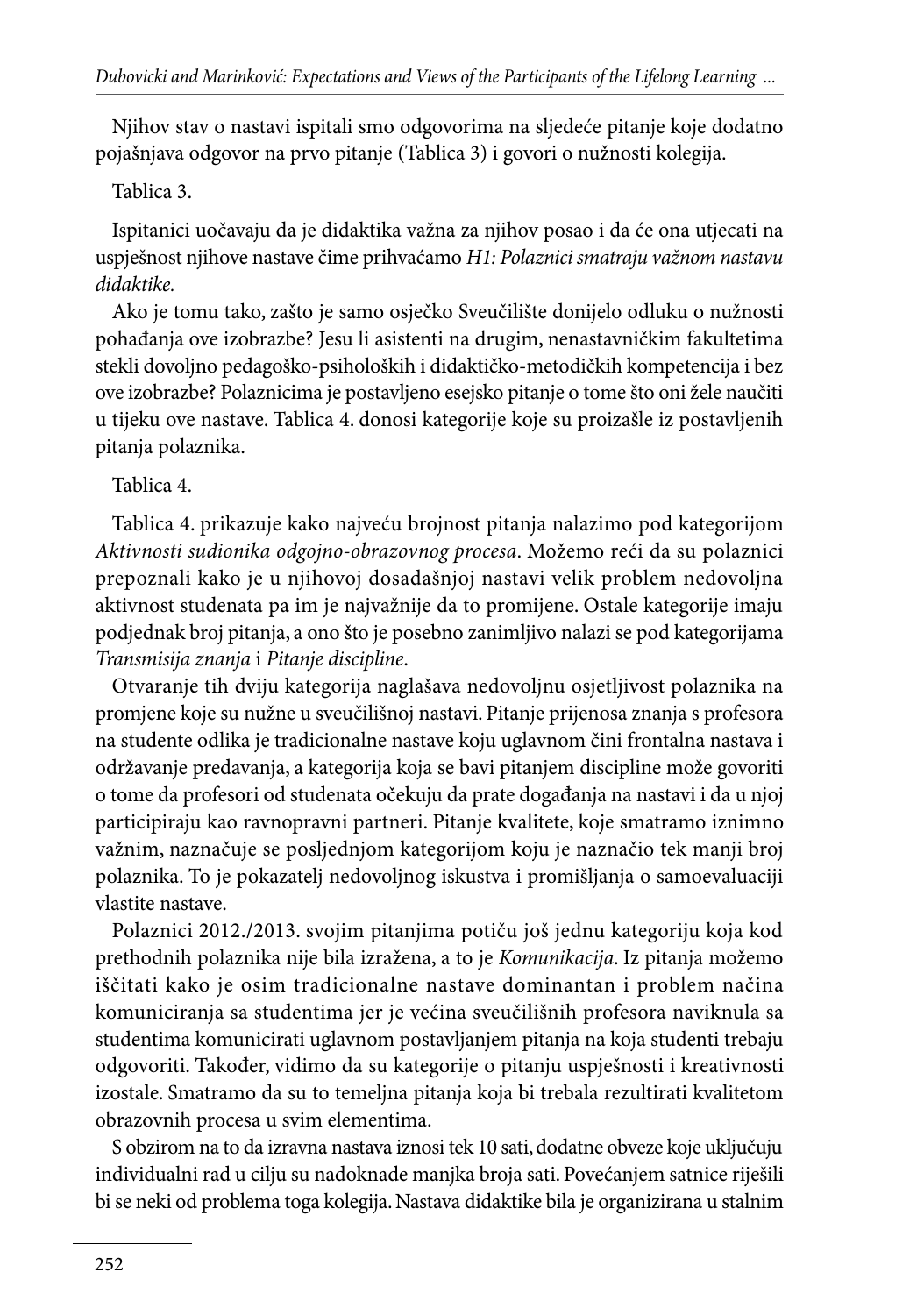grupama. Polaznici su u grupama također imali aktivnosti u kojima su zajedno sudjelovali: mapa, projekt i kritički prijatelj. Grafikon 1. prikazuje stavove polaznika prema egzemplarnoj organizaciji nastave.

Slika 1.

Iz Slike 1. možemo vidjeti kako su obje grupe polaznika iskazale želju da nastava didaktike bude primjer nastave koju će oni moći izvoditi na svojim fakultetima, što potvrđuje *H2: Asistenti očekuju da će nastava biti model nastave koji će oni izvoditi na svojim fakultetima***.**

Pitanje sposobnosti i razvoj kompetencija od iznimne je važnosti za poticanje i razvoj samoaktualizacije svakog pojedinca. Posebno je važno da se sveučilišni profesori osjećaju kompetentno i samoaktualizirano prilikom izvođenja nastave. Želeći znati koje sposobnosti polaznici žele razviti, postavili smo im esejsko pitanje o kojemu su raspravljali na Moodlu. Tablica 5. donosi najvažnije sposobnosti koje je spomenula većina polaznika.

### Tablica 5.

Tablica 5. navodi lepezu očekivanja od sveučilišne nastave didaktike, što je odraz zastupljenosti asistenata s različitih fakulteta. Neke od najučestalijih sposobnosti su: kreiranje kreativne i atraktivne nastave, uspostavljanje dvosmjerne komunikacije, poticanje ugodne klime i razvoj demokratskih odnosa, sposobnost organizacije nastave, upotreba suvremene tehnologije i različitih didaktičkih materijala, upotreba različitih metoda i socijalnih oblika.

Vidljivo je da su očekivanja velika i da nastava treba biti organizirana na način da pokuša pokriti što više njihovih interesa i potreba. Samo nastava utemeljena na humanističkom pristupu može biti učinkovita u zadovoljavanju interesa i potreba većine sudionika odgojno-obrazovnog procesa. Svoja očekivanja doživljaja polaznici su izrazili sljedećim odgovorima (Slika 2.)

### Slika 2.

Promatrajući usporedne rezultate polaznika 2010./2011. i 2012./2013., uočavamo kako nema značajnije razlike. Od nastave se očekuje da bude zanimljiva, da se uspostavi suradnja i razmjena iskustava s drugim polaznicima i da na nastavi dožive nešto novo. Slika 3. donosi očekivanja polaznika na razini potreba.

### Slika 3.

Očekivanja polaznika na razini potreba nisu se znatnije promijenila od 2010./2011. do 2012./2013., *r*=,95. Polaznici očekuju da će im izobrazba pomoći u njihovome profesionalnom razvoju te da će se u grupi afirmirati kao dobar suradnik/suradnica. Najveće razlike uočavamo u kategorijama u kojima polaznici 2012./2013. smatraju kako će im izobrazba oduzeti puno vremena koje su mogli iskoristiti za pisanje radova, knjiga i sudjelovanje na konferencijama, ali isto tako smatraju da im vrijeme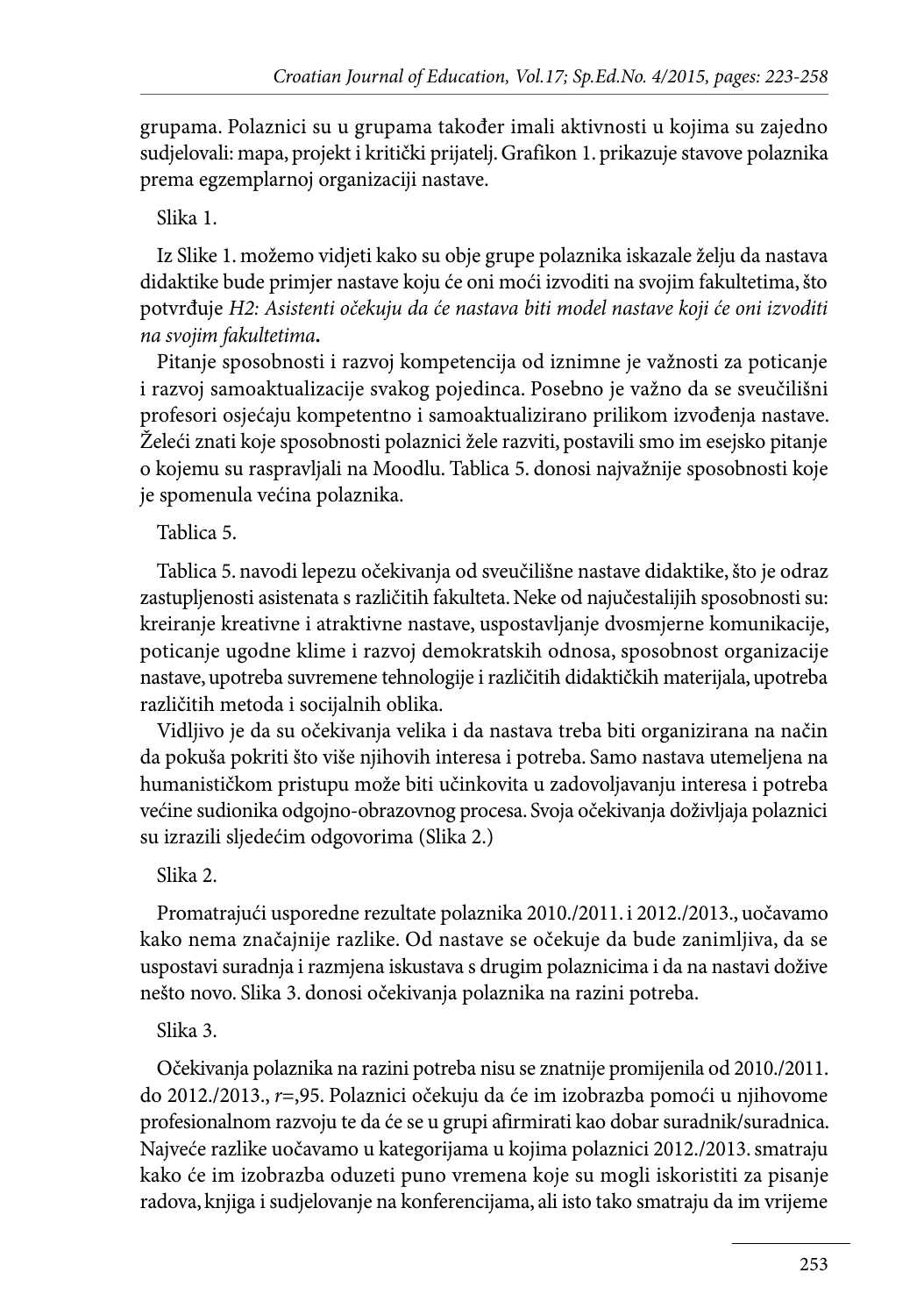provedeno na izobrazbi uskraćuje vrijeme koje bi mogli provesti s obitelji. Takvi rezultati navode nas na to da se zapitamo shvaćaju li polaznici važnost ove izobrazbe? Iako u prijašnjim pitanjima smatraju da je kolegij važan za njihovo napredovanje, još uvijek manji broj polaznika nedovoljno shvaća njegovu važnost i primjenu u podizanju kvalitete vlastite nastave. Smatra se kako asistenti veliku pažnju posvećuju bavljenju struke, a nedovoljnu pažnju posvećuju organizaciji, izvedbi i kvaliteti nastave. Jedan od komentara polaznika govori u prilog tim promišljanjima:

*"Nastava se podrazumijeva sama i po sebi i ona nekad za nas inženjere predstavlja "nužno zlo". Naša je osnovna zadaća baviti se strukom."*<sup>8</sup>

Trajanje nastave didaktike također je od iznimne važnosti jer ona sa sobom povlači i pitanje kvalitete. Odgovor na sljedeće pitanje donosi nam stavove polaznika (Slika 4).

### Slika 4.

Slika 4. prikazuje stavove polaznika o dužini tečaja didaktike. Polaznici 2010./2011. i 2012./2013. godine smatraju da je dužina tečaja primjerena njihovim potrebama. Samo je malen broj polaznika koji smatraju da je ipak potrebno da se satnica iz ovoga kolegija poveća kako bi se što dublje proučilo ovo važno područje, *r* = ,99. S obzirom na rezultate možemo odbaciti *H3: Duljina trajanja kolegija nije zadovoljavajuća***.**

Ako pogledamo Vodič (Peko, 2011/12), uočit ćemo da Didaktika kao obavezni kolegij (B Modul) ima 10 sati izravne nastave s polaznicima, 8 sati DLº-a (rad na Moodlu) i nosi 7 ECTS bodova. Smatramo da 10 sati izravne nastave nije dovoljno za ozbiljno pristupanje toj problematici značajnoj za sve fakultete i sveučilišta. Tablica 6. donosi stavove polaznika o individualnim obavezama prema kolegiju didaktika.

### Tablica 6.

Polaznici izobrazbe imali su individualne obaveze prema kolegiju koje su uključivale rad na literaturi, esej, aktivnosti na Moodlu i pismeni ispit. Obje grupe polaznika smatraju kako je to previše obaveza u kratkom vremenu. Iščitavanjem dobivenih rezultata možemo prihvatiti *H4: Količina obaveza nije zadovoljavajuća.*

Rezultati pred nas zaista postavljaju velik izazov jer znamo da su polaznici asistenti različitih profila i struka koje je potrebno objediniti u jednoj nastavi. Iz toga je razloga važno voditi računa i o poticanju kreativnosti u sveučilišnoj nastavi koja će olakšati motivaciju studenata, potaknuti ugodnu klimu i aktivirati studente. Na kraju upitnika polaznici su izrazili svoje sugestije za nastavu didaktike (Tablica 7).

<sup>8</sup> Izvor: (Moodle, Kolegij: Visokoškolska didaktika Predano: Friday, 26 March 2010, 18:39)

<sup>&</sup>lt;sup>9</sup> DL, "Distance learning", učenje na daljinu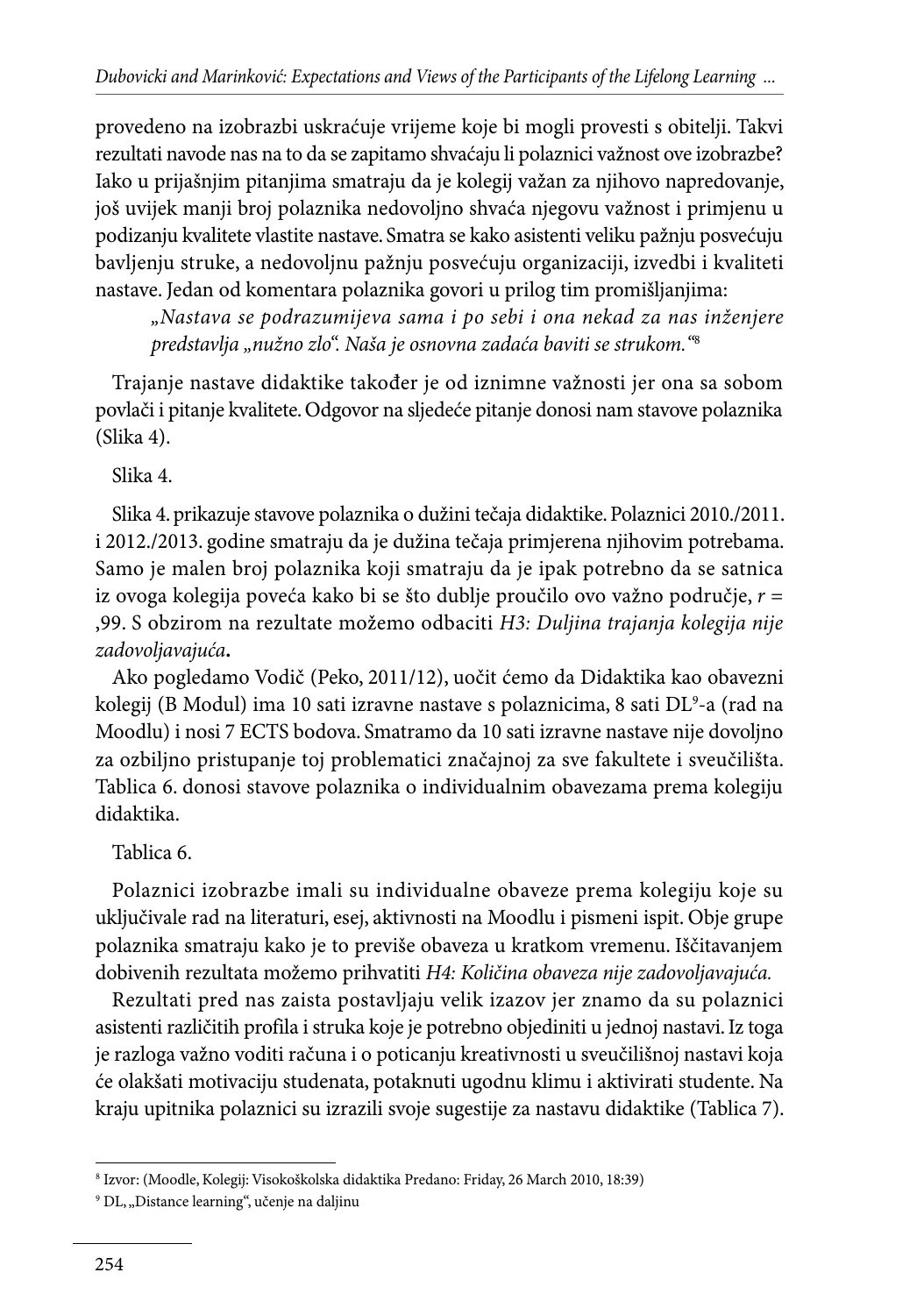#### Tablica 7.

Tablica 7. prikazuje sugestije polaznika za nastavu didaktike. Uočavamo kako polaznici 2012./2013. nemaju kategoriju *drugi termin realizacije* jer su se prijašnjih godina te sugestije uvažile i nastava se sada održava u drugim terminima, ali i prema dogovoru s polaznicima. Kategorije koje su i dalje prisutne jesu iskustveno učenje, kreativnost i manje obaveza prema kolegiju.

Rezultati istraživanja dviju generacija polaznika 2010./2011. i 2012./2013. uspoređeni su na osnovi Pearsonova koeficijenta koji je iznosio *r* =,89 (Tablica 2), *r*=,99 (Tablica 3), *r*=,99 (Slika 4) i *r*=,77 (Tablica 6).

Na osnovi toga možemo zaključiti da ne postoji značajnija razlika između prve i druge generacije što nas navodi na prihvaćanje *H5: Očekivanja polaznika cjeloživotnoga obrazovanja od nastave didaktike 2010./2011. i 2012./2013. značajno se ne razlikuju.* 

Daljnja istraživanja predlažu se s većim vremenskim razmakom.

### **Hrvatski obrazovni sustav u Europi i izvan nje**

Ulaskom u Europsku uniju neophodno je mijenjati neke ključne odrednice kako mnogih procesa i djelatnosti tako i obrazovnog sustava s posebnim naglaskom na pedagoške vrijednosti na svim razinama. Budući da je predmet ove rasprave problematika visokog obrazovanja i edukacija asistenata kao kontinuiteta mladosti i novih spoznaja, valja reći da su već sada uočene određene poruke koje proizlaze iz određenih dokumenata EU. Naime, vidljivo je da društvene i humanističke znanosti gube svoj prostor u financiranju, a time i pozicioniranju svojih vrijednosti, kao i uloge i važnosti. Jezične (materinski i svi ostali strani jezici), povijesne, psihološke, sociološke, filozofske, pedagoške i druge društvene i humanističke vrijednosti dezavuirane su u mnogim integracijskim procesima. Istodobno, tehničke znanosti, informacijske znanosti, medicina i ostale egzaktne znanosti imaju nesumnjiv prioritet i oznaku onoga što je neophodno za daljnji razvoj hrvatskog društva, ali i takve integracije u europski prostor. Zaboravlja se da upravo humanističke i društvene znanosti čine predložak cjelokupnom obrazovanju, jer ono podrazumijeva psihološki razvoj, odgoj i obrazovanje, društvenu interpolaciju u sve segmente edukacije i jezične izobrazbe. I to jezične izobrazbe kao elementarne matične kulture i identiteta (hrvatski standardni jezik, jezik koji je bogat narječjima i specifičnostima), studij svih stranih jezika (europski, indijski i dr.).

Europski dokumenti iz kojih proizlaze naša razmišljanja i dileme su *Green paper* koji se 2011. pojavio kao velik izazov, zatim *Europe 2020*, *Horizon 2020*, *Teaching 2020*. Dokument *Europe 2020* strateški je dokument i predstavlja ciljeve strategije razvoja visokog obrazovanja, a temelji se na cjelovitim, inovativnim i sigurnim društvima. Jedan od izazova naziva se *Europe in a Changing World: Culture, Identity and Secure* (*Horizon 2020*). Podloga za to trebala bi biti interdisciplinarnost, multidisciplinarnost i internacionalnost (između zemalja i institucija), koje bi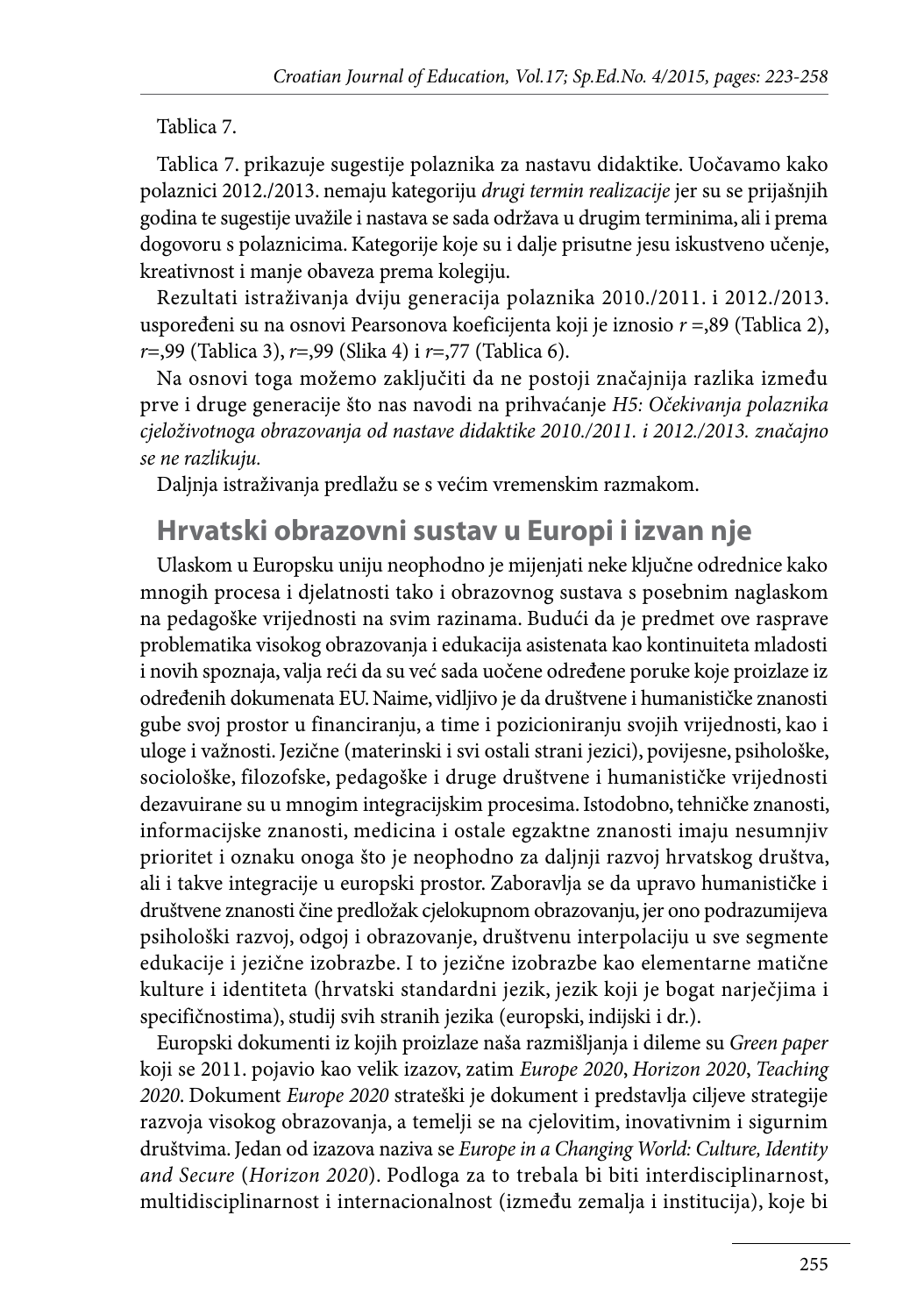uz zadane kriterije poslužile u procjeni kvalitete. Kako? To je pitanje realizacije u traženju nedostataka, nedovoljne informiranosti, neadekvatnog funkcioniranja agencija i institucija sustava i dr.

Sličnih dokumenata i asocijacija ima podosta, a oni sugeriraju otrežnjenja u smislu pojedinih znanstvenih i obrazovnih opredjeljenja i aktivnosti. Tu se javljaju pitanja znanstvenog istraživanja kao što ih tretira *Science Europe* (europska znanstvena zaklada) koja osigurava 95 % sredstava za istraživanje. Kako tu mogu participirati društveno-humanističke znanosti, a time i pedagogija, što znači i didaktika, što znači i obrazovanje mladih uopće, a posebno izobrazba asistenata na svim sveučilištima u smislu pedagoških znanja i didaktičkih umijeća? Prikladan prostor, informacijska infrastruktura, brižljivo formirane grupe (prema profesionalnim usmjerenjima i mogućim praktičnim *workshop* pristupima – npr. odvojiti asistente medicine i umjetničkih akademija), odgovarajuća satnica (vidimo iz spomenutih istraživanja da je satnica održavanja didaktike nedopustivo mala, pa time možda i nedjelotvorna), kvalitetni nastavnici s bogatim iskustvom i širokim općekulturnim, profesionalnim i pedagoškim znanjima – temeljne su karakteristike koje bi se u svjetlu kvalitetnog obrazovanja trebale poštivati. Moguće bi bile i odgovarajuće organizacije "distancelearning" poslijediplomskog studija za "part-time" i "full-time" asistente u nastavi pojedinih fakulteta. Mogući su jednodnevni, kratki tečajevi profesionalnog razvoja kao poticaj za daljnje cjeloživotno učenje. Slična iskustva i programe (pr. *Professional Development and Teacher Education for the Learning and Skills Sector*, *Continuing Professional Development Programme,* Walter & Briggs, 2012 ) izvodi *Institute of Education University of London.* Posebno se ističe program *Train to be a Teacher*, što je na tragu izobrazbi upravo asistentskih potencijala s kojima su izvršena istraživanja. Svrha je naučiti kako biti dobar nastavnik, bez obzira na to jeste li po vokaciji liječnik, inženjer, ekonomist, profesor ili ... Ukratko, zadatak: *Teaching teachers* – uz odabir pravih, odgovarajućih modaliteta (The Netherlands Ministry, 2011).

# **Zaključak**

Polaznici cjeloživotnoga obrazovanja didaktiku smatraju važnim kolegijem za uspješnost njihove nastave, što se uočava i iz odgovora na postavljena pitanja koje su polaznici uputili na početku kolegija. Jednim od najvećih problema sveučilišne nastave polaznici smatraju neaktivnost studenata, što je još uvijek odlika tradicionalne nastave koja se, nažalost, zadržala na većini fakulteta. Polaznici žele razviti sposobnosti koje će im pomoći da kreiraju atraktivnu, aktivnu i kreativnu nastavu koja će se realizirati u ugodnom ozračju uz dvosmjernu komunikaciju. Polaznici očekuju da će navedena izobrazba biti jedan korak više u njihovome profesionalnom razvoju, ali i da će sudjelujući u njoj razviti suradničke i komunikacijske kompetencije s drugim polaznicima cjeloživotnog obrazovanja.

Nastava treba biti što je više moguće egzemplarna, kako bi je polaznici djelomično mogli oponašati pri vlastitom izvođenju nastave, ali i interdisciplinarna, sa što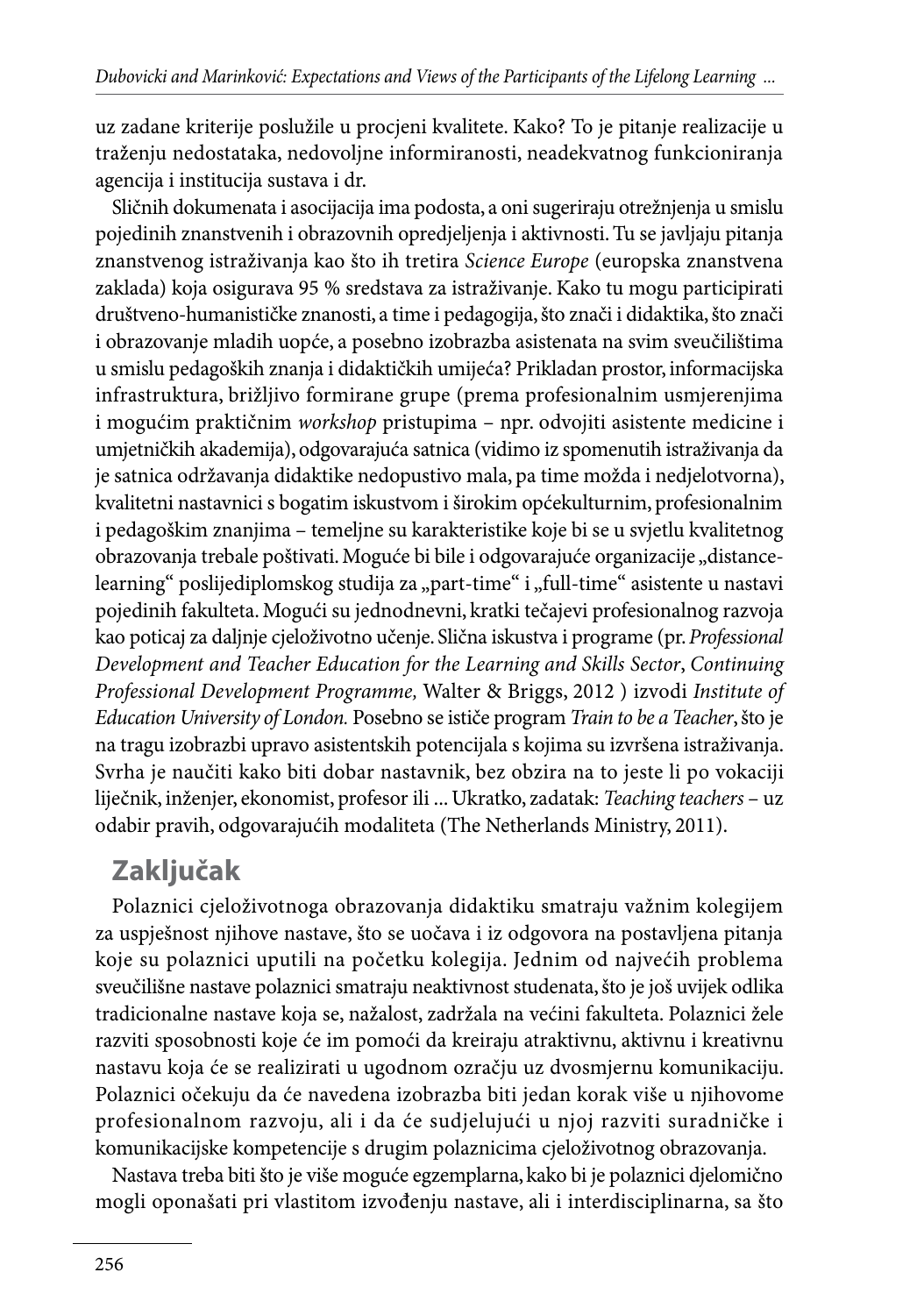većom primjenom različitih aktivnosti na široku lepezu znanstvenih područja. Zato je važno da se nastava na sveučilištima izvodi s grupama primjerene veličine i u primjereno opremljenom prostoru.

S obzirom na provedenu izobrazbu asistenata u Hrvatskoj možemo reći da dužina trajanja još uvijek nije prilagođena potrebama samih polaznika, što govori i o ozbiljnosti pristupa tome problemu.

U društvu u kojem deset najpopularnijih poslova prije deset godina nije postojalo, ključno je obrazovanje i prilagođavanje tržištu. Samim time, potrebno je organizirati kvalitetnu nastavu kroz koju ćemo studente ne samo "naučiti" sadržaje svojih kolegija nego ih i naučiti učiti kako bi se mogli prilagoditi novim izazovima tržišta rada. Države koje su investirale u svoje razvojne potencijale od ljudskih do organizacijskih, sustavnih i strateških te kojima je na prvom mjestu razvojne politike – znanje i obrazovanje, nemaju problema s cjelokupnim razvojem društva, uloženim kapitalom i napretkom.

Ugledati se u iskustva znanstvenika koji su svoju profesionalnu i znanstvenu kvalitetu potvrdili u drugim zemljama – bila bi preporuka našim mladima. Praksa i rezultati rada pokazali su da su socijalna pravda, odgovornost i ravnopravnost kvalitete koje radni ljudi cijene. Poštivanje ljudskog potencijala ogleda se u slobodi govora i komunikacije te uspostavljanju radnih i međuljudskih odnosa. Na taj način uči se o sustavu zemlje, demokraciji i toleranciji. To su vrijednosti koje vrijede u svim djelatnostima, a posebno je ta kvaliteta važna u prosvjetnoj politici i statusu nastavnika. Ako se te kvalitete poštuju, ne može doći do negativne selekcije (kad nekvalitetni kadrovi izoliraju kvalitetne, pa se onda ne može odrediti koji su zapravo kvalitetni) u izboru budućih nastavnika, jer oni koji se opredjeljuju za taj profesionalni put, pretpostavljaju da ih očekuje organiziran i usustavljen razvoj, znaju da će biti cijenjeni u društvu pa tu privilegiju nastoje kapitalizirati i pokazati da je zaslužuju. Znaju da neće biti zapostavljeni u napredovanju, što će značiti odgovornost društva, struke i njih samih. Bit će svjesni da je društveni sustav organiziran i da uvijek mogu izraziti svoje mišljenje jer imaju slobodu govora.

Tome u prilog govore stilovi koji preferiraju razvoj ljudskih potencijala (*Human Resources Development*), potvrđujući svjesnost o tome da je čovjek centar svih zbivanja. Budući da je to nepobitna činjenica, ulaganje u ljudske potencijale pridonijet će istodobno strategiji razvoja sustava – društvenog i visokoobrazovnog. To će podrazumijevati važnost kompetencija i istodobne konkurentnosti, koje će izbalansiranim vrijednostima osigurati stabilizaciju kako društvenog tako i obrazovnog sustava putem financiranja domaćih i međunarodnih fondova. Time će se osigurati adekvatna organizacija, funkcionalnost i operativnost cjelokupnog sustava. Svi spomenuti elementi pretpostavkom su ostvarenja tržišne i gospodarstvene stabilizacije.

Prema Swot analizi koja uspoređuje pozitivne stvari (prednosti, dobici) s negativnima (nedostatci, moguće štete) te ih dovodi u odnos s mogućnostima (što